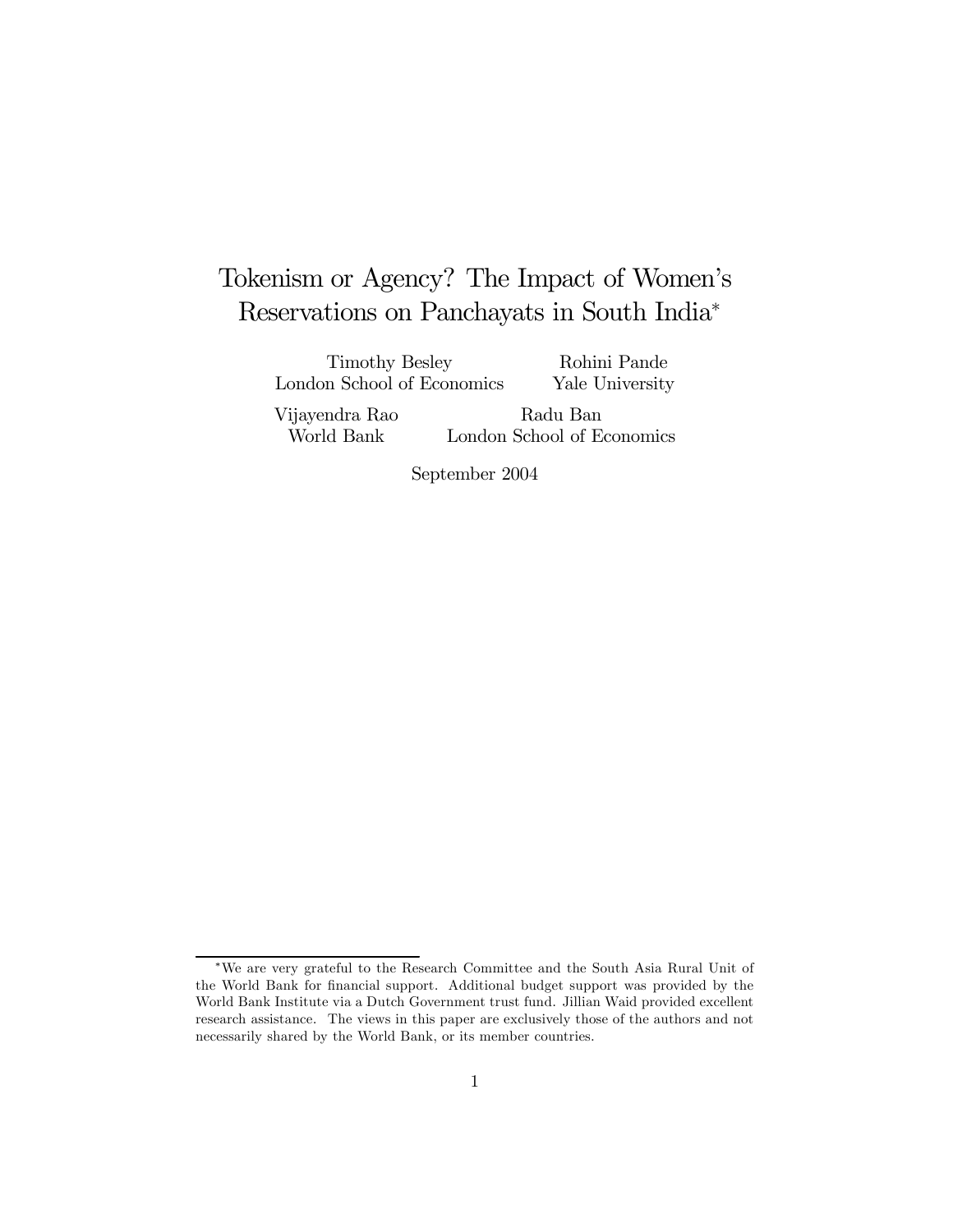# 1 Introduction

One of the most remarkable experiments in building inclusive democratic institutions has been the attempt to improve the representation of women in local government in India. The 73rd amendment to the Indian constitution, passed in 1992, mandated that no less than a third of the total number of seats in village governments (panchayats), and no less than a third of the office of Chairperson of the panchayat should be reserved for women. The aim of this was to ensure that women would have a voice in local government and, ultimately, help facilitate the formation of a more gender equal society.

There has been a lot of speculation, and some anecdotal evidence, on how well this policy has worked. These can be classified into four broad categories — we will label them "pessimistic" and "optimistic":

Pessimistic:

1) That women who stand for elections in reserved constituencies would be tokens of powerful interests in the village. Poorly educated, elderly women from impoverished, easily manipulated, families would be picked by elites to run (e.g. Ramesh and Ali, 2001 [10]),

2) A variant of 1) saying that the women would instead be poorly educated but picked from the same wealthy, powerful families as the existing political elite and would, therefore, serve the interest of the elite.

Optimistic:

3) Effective, educated women would choose to run for elections, and would serve to represent the interests and preferences of women.

4) That women, because they are newcomers to the political process, would be more enthusiastic and less corrupt and therefore more effective than entrenched male politicians. They would therefore generally improve the quality of governance (e.g. Vyasulu and Vyasulu, 1999 [13])

Recent econometric work by Chattopadhyay and Duflo (2004b)[5] - henceforth CD - looking at panchayats in West Bengal and Rajasthan examined these issues in some detail and found some evidence consistent with the third hypothesis: Women leaders tend to invest more in goods where women have expressed a preference, and less in goods preferred by men. Specifically, women leaders in West Bengal tend to invest more in water and road projects, and less in non-formal education,while in Rajasthan they invest more in water and less in roads. CD are able to identify the causal impact of reservations since they establish that reservation status is rotated among all GPs on a random basis — which allows the reservation process to be treated as a randomized trial.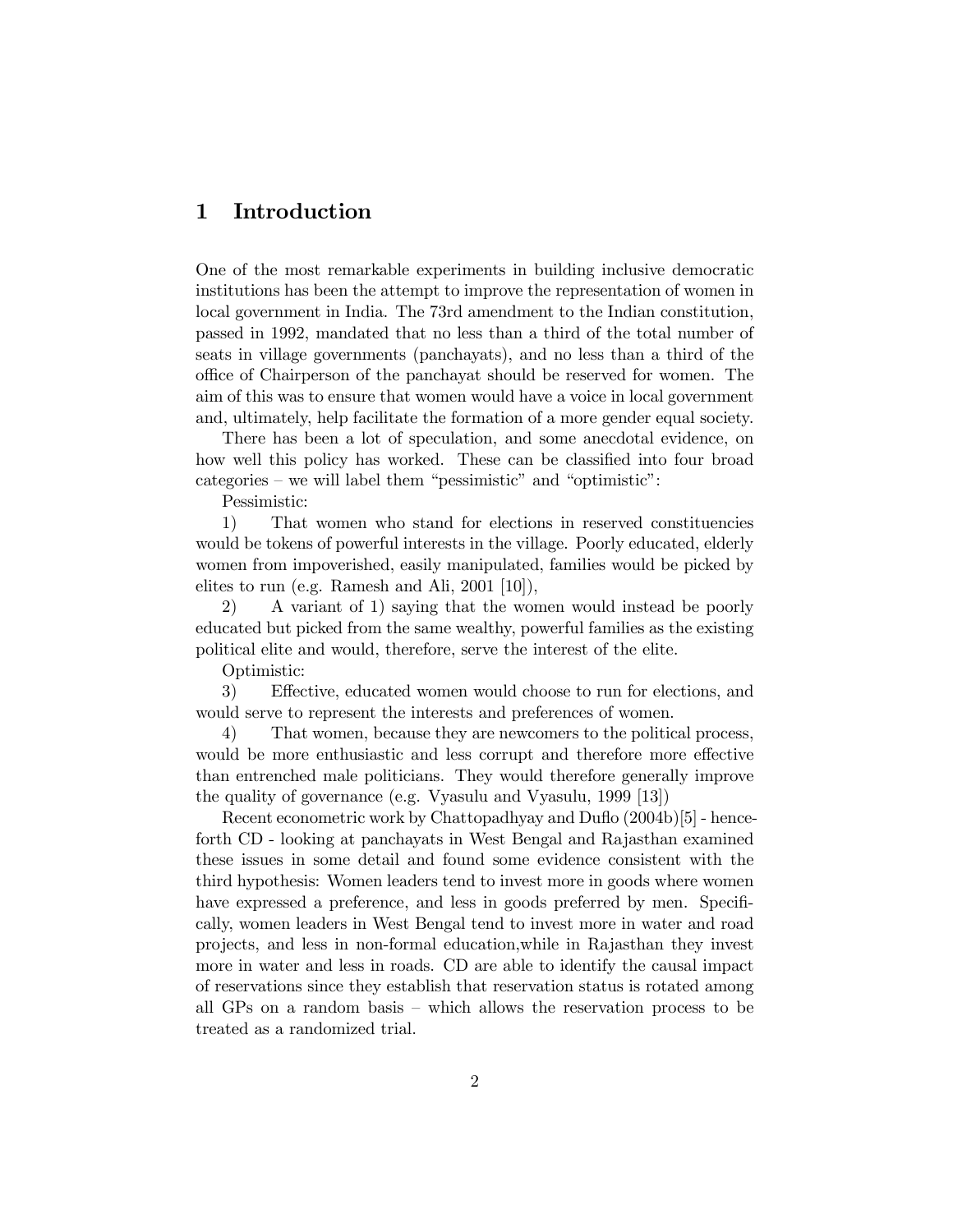While CD's results convincingly demonstrate the effectiveness of the panchayat reservations experiment, the results are restricted to two states, Rajasthan and West Bengal, of a very large and diverse country. These states, both from the north, are among the most male-biased in the country: Rajasthan ranks 21st and West Bengal 18th out of 24 states in a composite index of the status of women in India (Filmer, King and Pritchett 1998 [7]). Thus, a question remains of how applicable these results are to the rest of the country. One indicator of this is CD's finding that women pradhans in reserved constituencies tend to be worse educated than pradhans (almost all men) in unreserved constituencies, a fact that they attribute to the possible existence of tokenism. This, however, begs the question of whether this gender differential in education reflects patterns in the general population or is a consequence of the reservations system. It also raises an important secondary question of whether the quality of pradhans matters more in reserved panchayats; do better educated women function more effectively as pradhans?

Another important issue, a major theme in the "action research" literature, is the salience of local structures of inequality and power (e.g. Rai et al. 2001, Chp. 5 [9]) Villages dominated by powerful caste groups tend to be much more dictatorial. Thus, when such villages are reserved for women one expects that the pradhans would be more likely to be subservient to elites. This raises the question of whether local structures of oligarchy and inequality have more influence over women pradhans.

In this paper we examine the impact of women's reservations in village panchayats in South India. The four southern states of Andhra Pradesh, Karnataka, Kerala and Tamil Nadu are interesting for two reasons:

First in contrast to West Bengal and Rajasthan, they have relatively low gender disparities compared to the rest of the country — with Kerala ranked on the top of all major Indian states on the status of women index (Filmer, King, Pritchett 1998 [7]). Thus comparing the CD paper with these results could provide some valuable insights into how women's reservations works within relatively more gender-equal societies.

Second the four states present an interesting comparison within themselves in their approach to decentralization: Kerala and Karnataka have been among the leaders in promoting village democracy in India. Karnataka has had women's reservations in place since 1959, and in 1983 it passed landmark legislation giving panchayats a streamlined organizational structure that served as a model for the 73rd amendment. Kerala has had a more chequered history, but was one of the first states to adopt and implement the 73rd amendment. This has been followed by a commitment to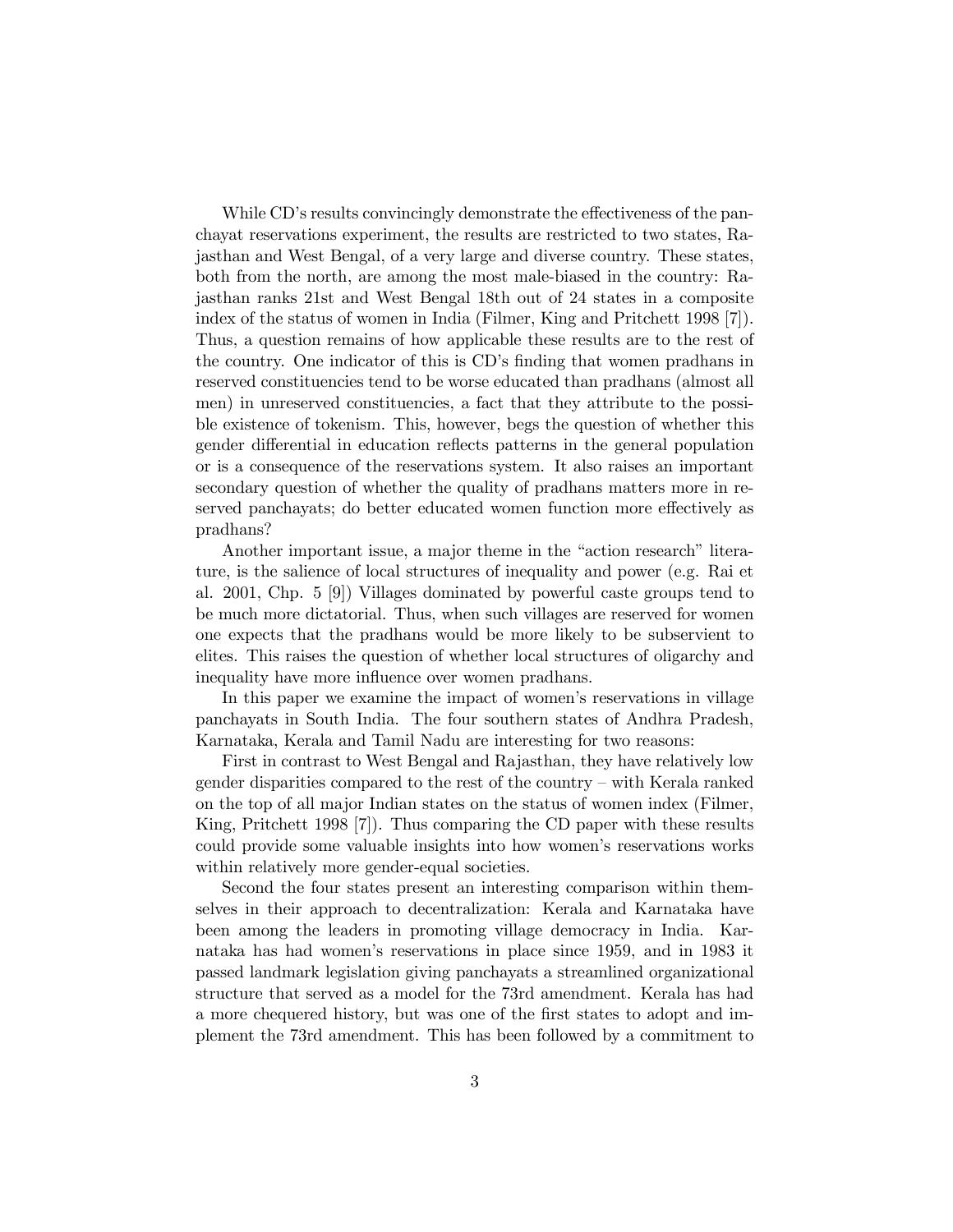give panchayats meaningfully large budgets and the power and authority to make decisions. Andhra Pradesh on the other hand, despite a long history of panchayat legislation has not had regular elections. Moreover, since 1997 the state government also instituted a system of "participatory governance" that served to undermine the authority of panchayats. Tamil Nadu, similarly, has instituted reforms from the 73rd amendment but without giving village panchayats much teeth with budgets and placing most of the decision making at higher levels of government. The four states thus provide an interesting contrast to study the impact of the 73rd amendment  $\frac{1}{1}$ .

# 2 Data and Methodology

### 2.1 Sampling Strategy

Our sample consists of 523 villages in the four states and about 5000 households within them. Details of the sampling strategy are available in Besley et al (2004)[2]. We selected, using a strategy designed to control for pathdependencies and cultural factors while making state comparisons, two districts in AP — Medak and Chithoor, three in Karnataka — Bidar, Kolar and Dakshin Kanada, two in Kerala — Kasargod and Palakkad, and two in Tamil Nadu — Dharmapuri and Coimbatore.

The blocks are divided into several Gram Panchayats (henceforth GPs) or village government units — each of which consist of between 1 and 6 villages depending on the state. From each sampled block , in the states of AP, KA and TN, we randomly sampled 6 GPs in every block. In Kerala the population per GP is roughly double that in the other three states. For this reason in Kerala we sampled 3 GPs in every block. This procedure gave a total of 201 GPs. From these we selected a village sample. In AP, Karnataka and Tamil Nadu we sampled all villages if the GP had 3 or fewer villages. If it had more than three villages, then we selected the pradhan's village and randomly selected two other villages. We excluded all villages with less than 200 persons from our sampling frame. All hamlets with population over 200 were considered as independent villages in drawing the sample. In Kerala we directly sampled wards instead of villages (as villages in Kerala tend to be very large) — we sampled 6 wards per GP. This gave us a final village sample size of  $527$  villages<sup>2</sup>. For sampled villages, any associated hamlets

<sup>&</sup>lt;sup>1</sup>See (Matthew and Buch, 2000 [8]) for a detailed account of the history of panchayats at the state level.

<sup>2</sup>The state-wise break up is AP: 69 villages, KA: 182 villages, KE: 126 wards; TN 129 villages.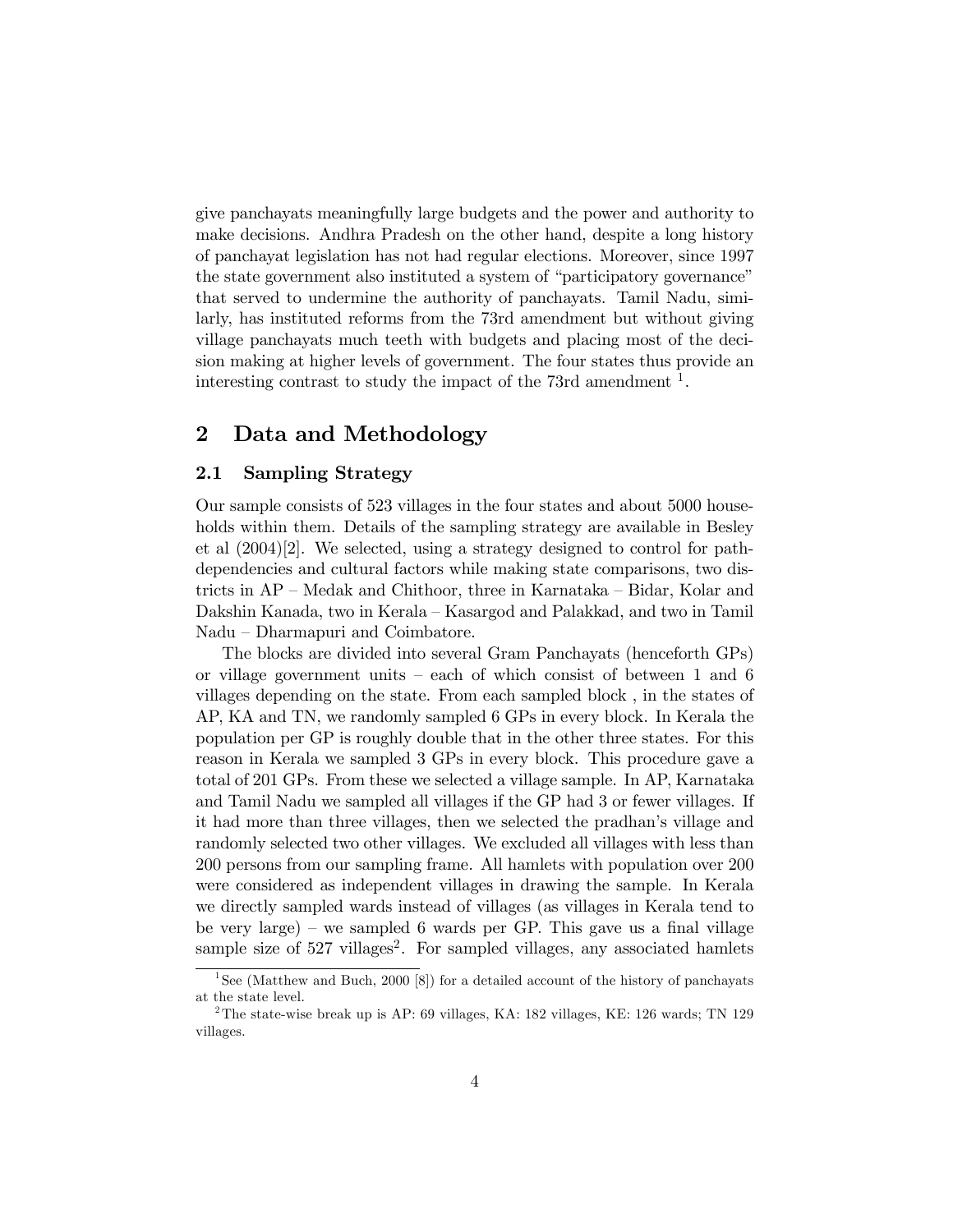were also included as part of the sample.

From every sampled block in AP, KA and TN we randomly selected 3 of our 6 sampled GPs and conducted household interviews in all sampled villages falling in these GPs. In Kerala we randomly selected 2 GPs in one block and one GP in the other block (the selection of which block to sample how many GPs from was also random), and within sampled GPs we conducted household interviews in all sampled wards. Overall this gave us a final sample size of  $5180$  households<sup>3</sup>. Twenty households were sampled at random from every selected village<sup>4</sup>, of which four always belonged to Scheduled Caste or Tribes (henceforth SC/ST — who benefit from affirmative action programs mandated by the Indian constitution). In addition to these randomly sampled household the President of the  $GP -$  the pradhan  $-$  was also subjected to a household interview with some supplementary questions. Thus our sample of pradhans coincides exactly with the GPs. Pradhans were not available for interviews in a few of our GPs — so our final pradhan sample is reduced from 201 to 192.

### 2.2 Questionnaires

Data was collected at the village, pradhan and household level. At the village a questionnaire was administered using Participatory Rapid Appraisal (PRA) techniques (Chambers 1997[3]) to a group of men selected to represent different groups in the village, to assess their views on problems in the village, the work done by panchayat, and obtain measures of inequality and oligarchy. In addition PRA techniques were also employed on a group of selected women to get measures of women's preferences on problems faced by the village. A facilities assessment was conducted by an investigator devoted to the task of looking at the quality of schools, clinics, roads, drinking water, and sanitation. We also obtained secondary data from the 1991 census of India for the villages in our sample.

In addition to this village level data, one randomly chosen adult from every household in the sample was asked questions on the household's socioeconomic status, household structure, views and use of public services in

<sup>&</sup>lt;sup>3</sup>Number of villages for household sample were: AP: 32 villages, KA: 90 villages, KE 66 villages, TN 71 villages.

 $4$ The survey team leader in every village walked the entire village to map it and identify total number of households. This was used to determine what fraction of households in the village were to be surveyed. The start point of the survey was randomly chosen, and after that every Xth household was surveyed such that the entire village was covered (going around the village in a clockwise fashion with X=Number of Households/20).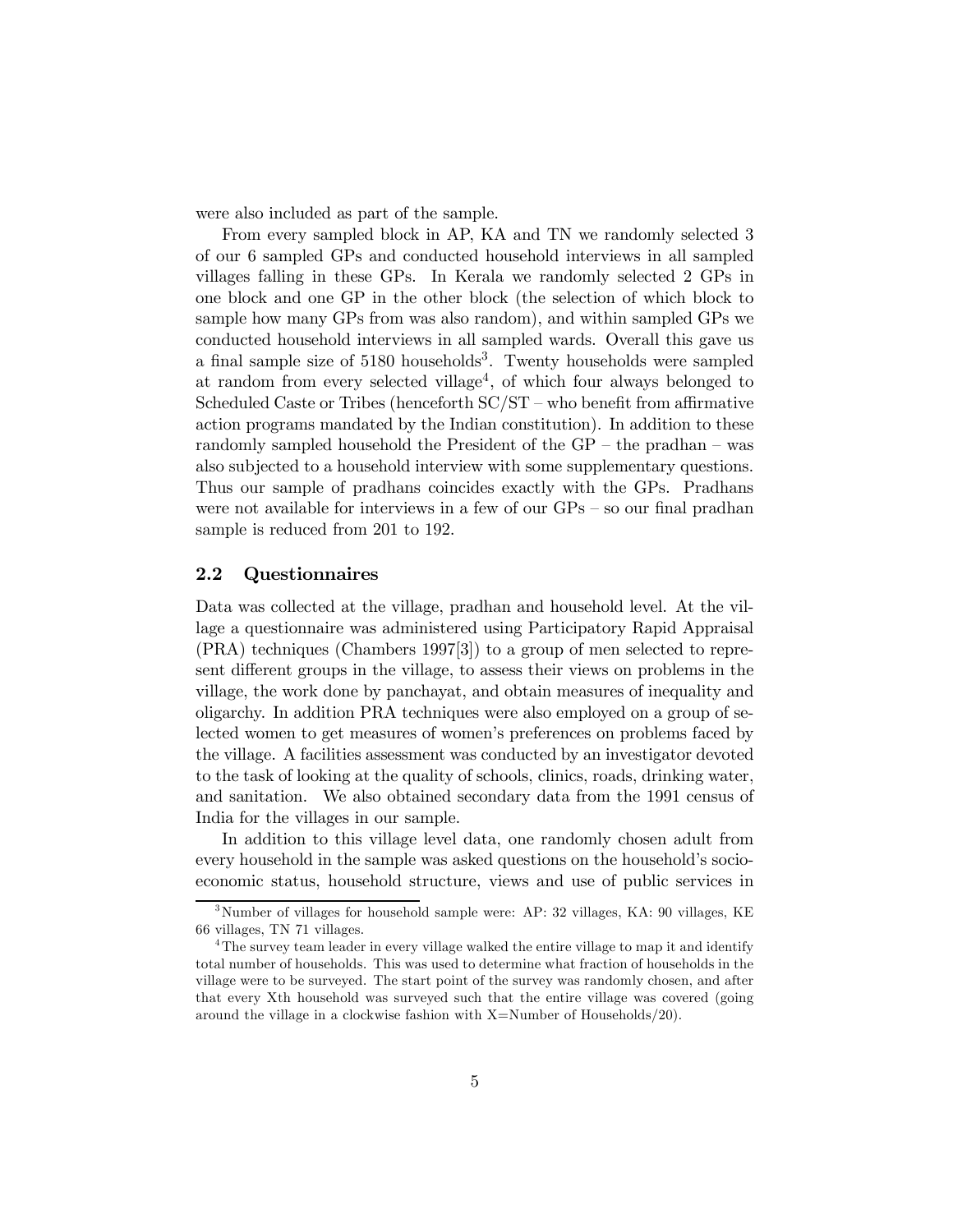the village, private government benefits. They were also asked to rankorder problems in the village. Since the sample is divided between male and female respondents this provides yet another source of information on gender differences on preferences about village problems. All pradhans in the sampled GPs had to answer the household questionnaire, but were also asked a series of questions to assess their knowledge about the political process — such as the names of prominent elected officials and reservation rules.

### 2.3 Identification

The identification method employed in this paper is very similar to CD. All GPs within a block are selected for women's reservation by rotation, with a third of all GPs mandated to be reserved for women pradhans at any given time. The method of rotation varies across states and is determined by the state's election laws. Typically a list of GPs is prepared for each block ordered by the proportion of women in the population, and the first GP in the list selected for reservation in the first election, along with the fourth, the seventh and so on, skipping three in sequence. In the next election the second GP in the list is selected, and additional GPs picked again by skipping three sequentially. This method, while not perfectly random, ensures that GPs are selected for women's reservation via an exogenous process. Two of the states — AP and Tamil Nadu have direct elections for the pradhan akin to a presidential system, while two — akin to a prime ministerial system - have indirect elections. Every village is divided into wards, each of which elects a member to the panchayats, and each ward is also reserved using a rotation system. Thus 1/3 of all GP members are always women. In reserved GP's with indirect elections the pradhan is elected from among the women ward members.

To test the exogeneity of the reservations system we regress a dummy for women's reservations, one at a time, on 11 measures of public service quality and general levels of development from the 1991 census. We also regress it on measures of village inequality and caste composition collected from our survey in 2002. Since elections in these villages were all completed prior to our survey, and census data are available to the election commissions to determine the composition of constituencies, if villages were selected for reservations on the basis of any endogenous criteria we would expect to see a correlation between reservations status and at least some of the census outcomes. On the other hand if the villages were selected for reservations on the basis of some social or cultural criteria  $-e.g.$  being relatively equal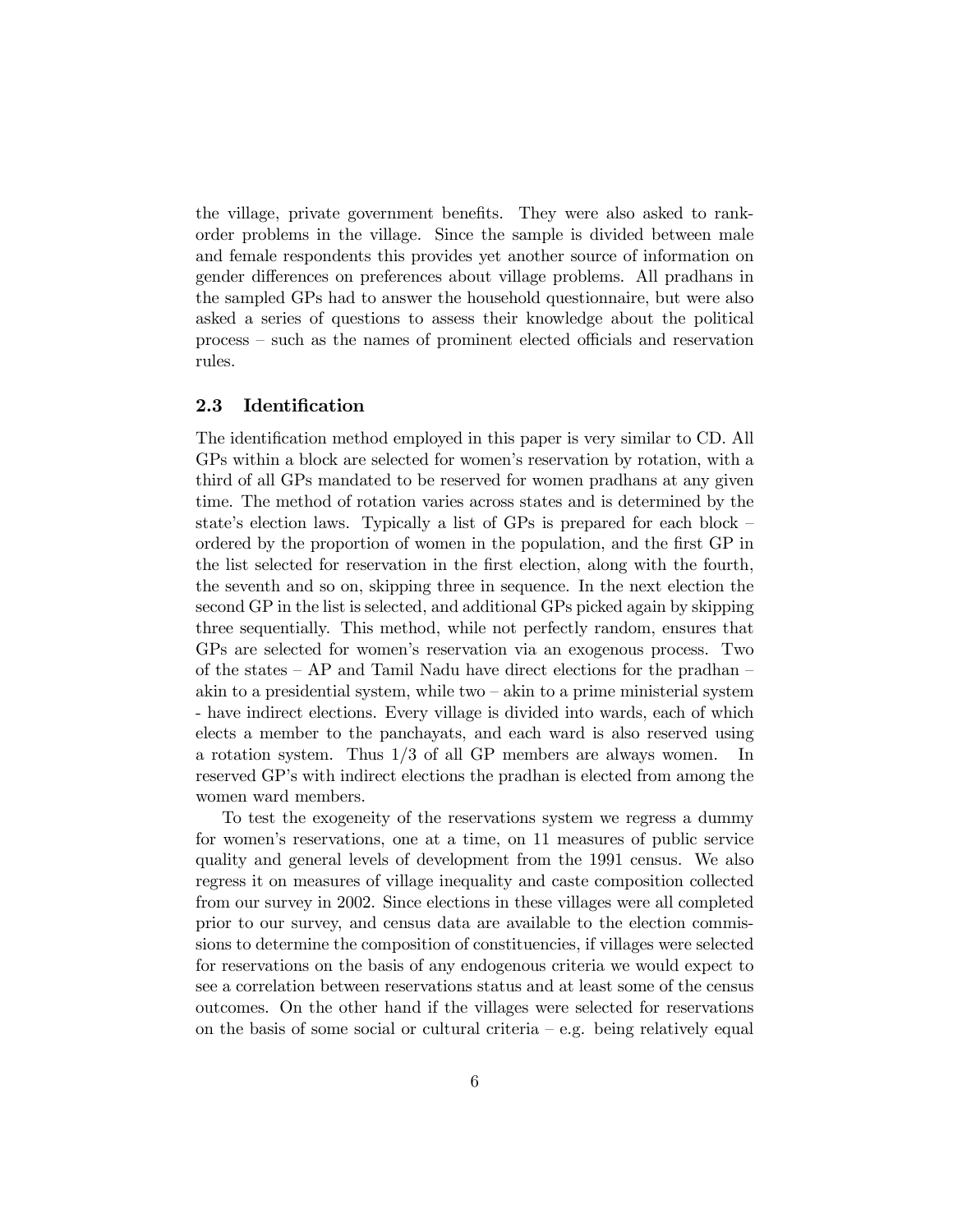or unequal, or with low levels of upper caste domination, etc. — measures of social inequality would be correlated with reservations status. State dummies are also included in all these regressions to allow for the possibility that states may have implemented the 73rd amendment reforms at a different pace, and used different rotation and election systems. Table 1 presents results from these regressions. Of the twenty variables we tested, nineteen have coefficients that are not significantly different from zero. Only one variable – medical facilities in the  $\text{GP}$  – is significant for reasons that are unclear. This suggests that reservations were unlikely to have been allocated to GPs on the basis of observable characteristics and supports the assertion that they were exogenously allocated.

If women's reservation status is exogenously determined, then OLS regressions should suffice to determine the causal impact of reservations on outcomes. One concern with this method is that the 73rd amendment also mandated reserved seats for scheduled castes and tribes (SC/ST) on the basis of their proportion in the village population. In the four states we are studying, SC/ST reservation overlap with women's reservations. Thus approximately a third of GPs with  $SC/ST$  reservations would – randomly – also be reserved for women. This is likely to confound the impact of the two types of reservations so we focus on contrasting GPs exclusively reserved for women with unreserved GPs. The impact of SC/ST reservations on panchayats has been examined elsewhere (Besley et al. 2004 [1], Chattopadhyay and Duflo 2004a [4]).

### 3 Results

### 3.1 Revisiting Chattopadhyay and Duflo

#### 3.1.1 Preferences

We begin by revisiting the main results of CD who show that the impact of women's reservations on the activities of panchayats is affected by the preferences of women. We begin by testing whether men and women differ significantly in their preferences for public good investments in the village. Note our data on priorities of men and women is based on a retrospective question on problems faced two years ago, while CD's is based on preferences revealed by the issues women petition the GP about. Therefore the preference data in the two surveys are not exactly comparable. But even with our method we do notice significant differences between men and women both in PRA and household surveys - suggesting that the information is picking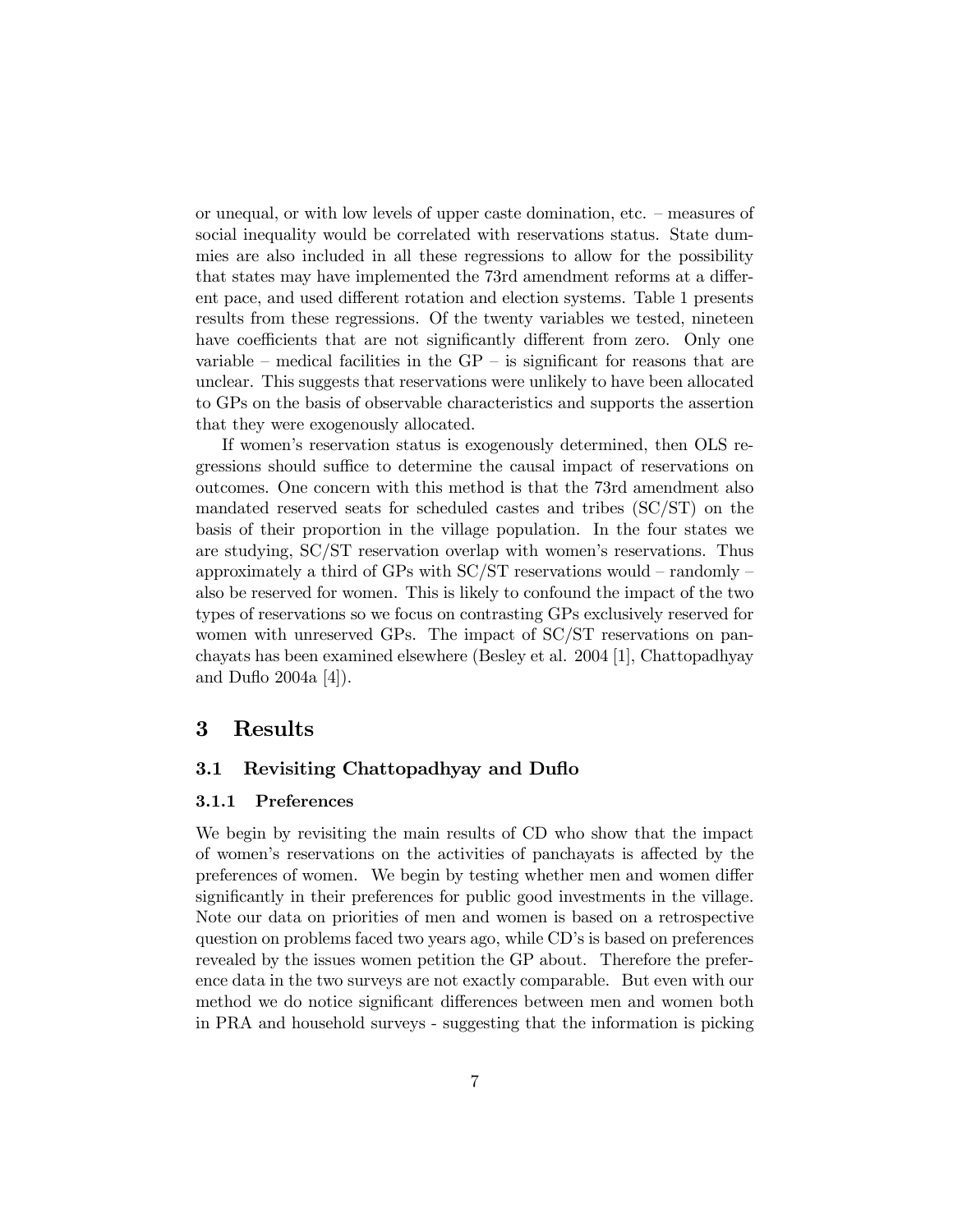up gender differences. Table  $2(a)$  reports the results comparing preferences from the men's and women's PRA. We see that the large differences are in sanitation, which women are more likely to see as a problem, and roads, which men are more likely to see as a problem. These differences are tested with a regression controlling for village fixed effects, and we see that the differences on sanitation and roads persist after village effects are controlled. However, on five of the seven priorities there is no gender difference observed.

PRAs are better suited to looking at public goods because they are the result of a public interaction where consensus issues are more likely to arise. To examine issues that may matter more at the level of households, we contrast the PRA data with data on the ranking of problems from two years ago at the individual level in Table 2(b). Here we see that men have a greater preference for education and infrastructure, while women are more likely to consider electricity and housing as a priority. Controlling for village fixed effects, however, only the electricity and housing differences remain suggesting that they are robust differences not driven by differences in village characteristics. Finally we look at the pradhans themselves in Table 3. Here we see that women-reserved pradhans seem to express a greater preference for education and electricity in a simple comparison of proportions. However, controlling for village fixed effects none of these differences remain suggesting that they are not robust to spatial differences. Thus conditional on village-level effects, reserved and unreserved pradhans do not have significant differences in their ranking for problems from two years ago. Thus, while we see differences in preferences across men in women from three different sources of data, these differences are neither consistent with CD nor across the data sources.

#### 3.1.2 Differences in Panchayat Activities

Data on the activities of panchayats come from three sources. The majority of the outcomes<sup>5</sup> come from the PRA. In the PRA, respondents were asked to assess activities of the panchayats after the last election on a variety of public good investments. The number of days a week a medical practitioner is available in the village is obtained from the facilities assessment. Meeting higher panchayat and facing problems in discharging duties are obtained from the pradhan interviews. Since we have data on marginal improvements since the last election, it is possible to test the extent to which reservations

<sup>5</sup>Overall activism; activism in water, education, health, roads, transport, sanitation, electricity, and irrigation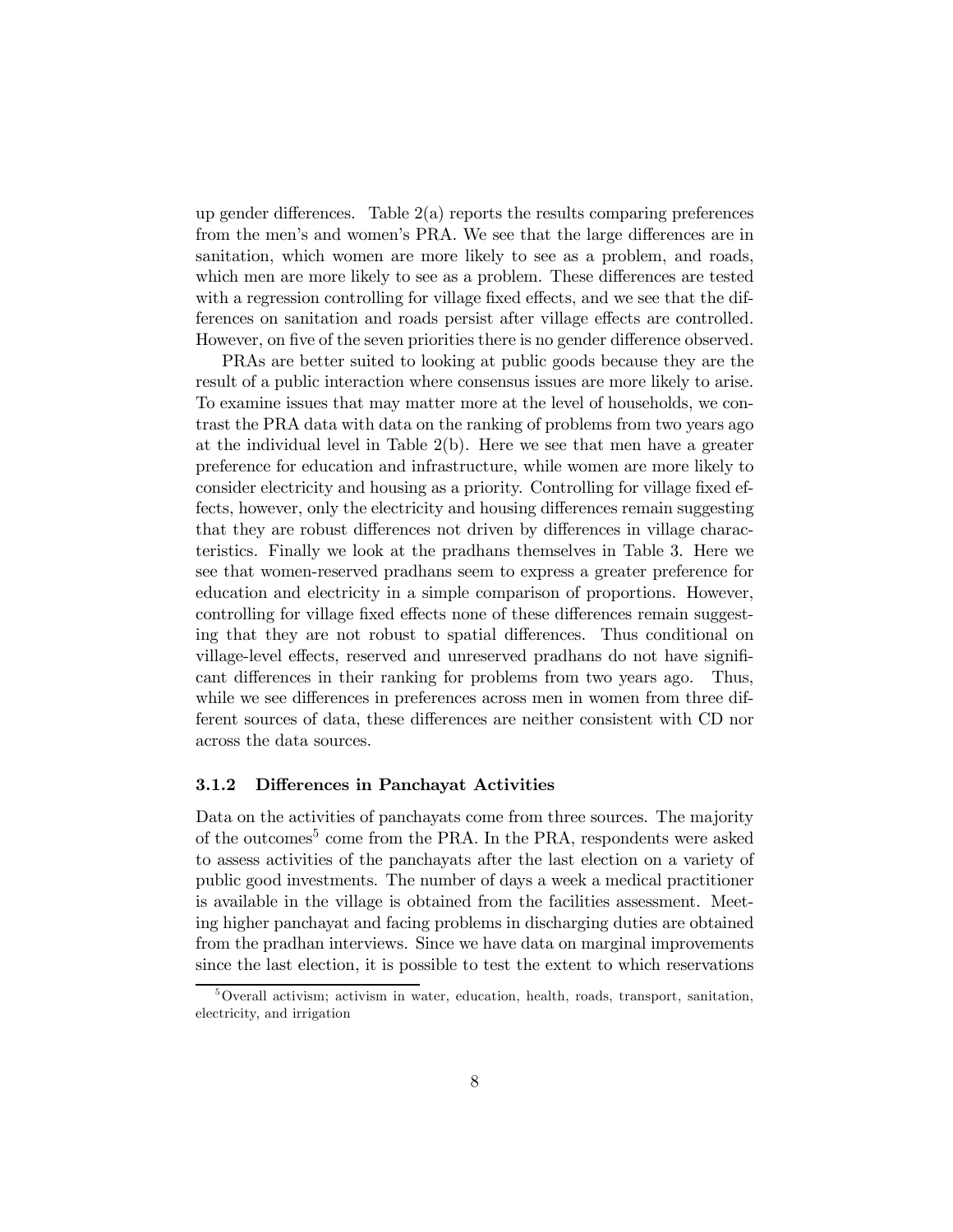in the last election influenced panchayat activity. Table 4 presents the summaries for these measures of GP activism.

In understanding these results, as mentioned earlier, it should be kept in mind that in most states, other than Kerala, panchayats are rather limited in what they can accomplish. They have limited sources of revenue that they can choose how to spend. While they have the ability to generate revenues via taxes on houses, sales taxes on items produced and sold within the village, and other limited sources, their main sources of revenue are grants from state and central governments that are tied to mandated activities such as food for work programs or housing for scheduled castes (World Bank,  $2004$ <sup>6</sup>. Therefore, much of the effectiveness of a panchayat depends on its ability to mobilize funds, investments and action from others — from the block and district headquarters, from village users groups in the case of AP, and from members of the state assembly who have a fund from which they can allocate grants to GPs (Matthew and Buch 2000 [8]).

Differences between states are easy to see in Table 2 which provide means and standard deviations for a wide set of outcome variables from the facilities, PRA, and pradhan Interview questionnaires. Table 2 clearly shows that Kerala dominates the other states in terms of the number of days a week with medical practitioner. The PRA data provides a slightly different perspective with Kerala less dominant. In overall GP activism, while Kerala still leads the other states — the gap is much smaller. Tamil Nadu on the other does the worst in all categories. The last two columns provide some interesting information on the extent to which the panchayat was able to fulfill its intermediary functions. Note the low percentage of panchayats in AP that were able to meet higher levels government on a regular basis. It is 6% in AP compared to 49-74% in the other states. This is suggestive of the extent to which the AP state government has shut out village panchayats from its apparatus. AP panchayats also lead the states in the extent to which they face problems with 55% of them reporting problems, compared to between 20-32% in the other states.

Table 5 attempts to replicate CD's results by examining the unconditional difference in panchayat activities, for a variety of goods and services, in reserved and unreserved GPs. We first report mean activity levels in the two categories, and then the coefficient of a dummy variable for women's reservations from a regression that controls for block fixed effects with stan-

 $6$ In Karnataka, panchayats have access to a small grant (Rs. 100,000 in Karnataka) over which they have some discretion, while in Kerala they are relatively well funded with a variety of sources of taxation and untied grants from the state government (World Bank, 2004 [14]).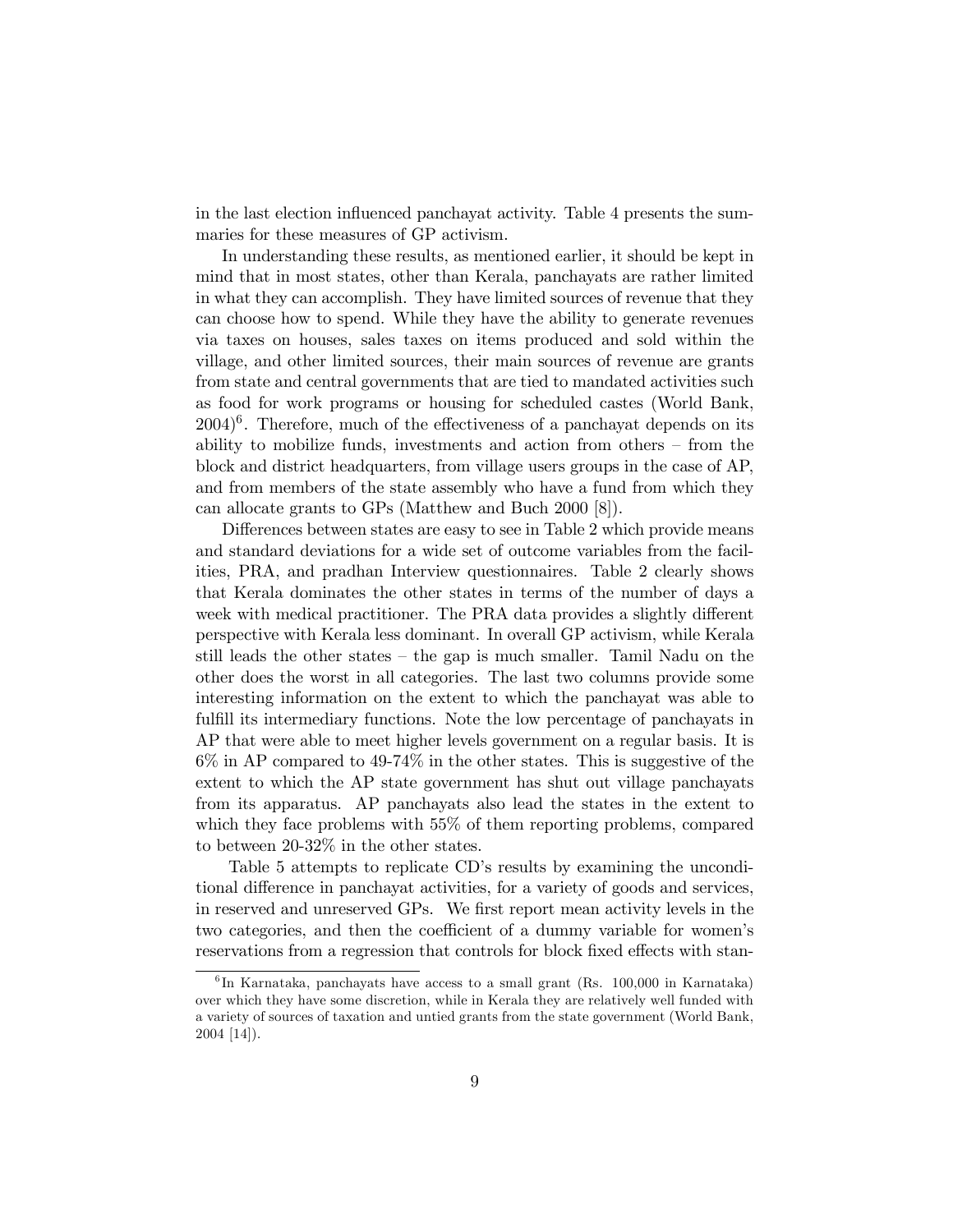dard errors clustered at the GP level. From the fourteen activities we examine, only two show a significant difference between reserved and unreserved GPs: a standardized index of overall GP activity measured from the facilities survey, and a question from the PRA on whether the GP was able to regularly meet with officials from higher levels of government. In both these measures, women's reservation has an adverse effect. Without conditioning for anything else, but controlling for block fixed effects women's pradhans in reserved GPs perform worse on an overall measure of GP activity, but also are less effective at interacting with higher levels of government. However, on the vast majority of activities, reserved pradhans do no different than unreserved pradhans. Thus, there is no evidence to suggest that women pradhans are acting in a manner that is more sensitive to the preferences of women<sup>7</sup>.

### 3.2 Selection

We begin by examining the selection issue. Are women in reserved constituencies of worse quality than unreserved pradhans? Are they tokens? Table 6 provides some simple comparisons. Reserved pradhans are younger, worse educated (by two years of schooling), have smaller land holdings, smaller knowledge  $\text{scores}^8$ , and less political experience than unreserved pradhans. Note that the standard deviations on education and the knowledge score are larger for reserved women than for unreserved pradhans suggesting that women who stand for election in reserved seats are a very diverse group. However, it is possible that these differences merely reflect gender differentials in the general population, since 87% of pradhans in unreserved GPs are men — and women are distinctly worse educated than men on average. We can check this by comparing women who become pradhans with women in the general population who are eligible to stand for election (they have to be over 21 and literate). This comparison shows that women pradhans are from the top end of the distribution of women on all attributes.

Figure 1 makes this graphically clear. The distributions of age, edu-

<sup>&</sup>lt;sup>7</sup>We also conducted an analysis, similar to CD, with activity-specific regressions where women's reservations were interacted with women's preferences to see if these preferences were driving the activities of women-reserved pradhans. These results, available from the authors on request, also do not demonstrate any relationship between preferences and panchayat activites.

<sup>&</sup>lt;sup>8</sup>Knowledge scores come from a series of political knowledge questions where respondents were asked to identify the names of prominent leaders such as the prime minister and chief minister, and to explain important rules such as the percentage of villages in a GP reserved for women.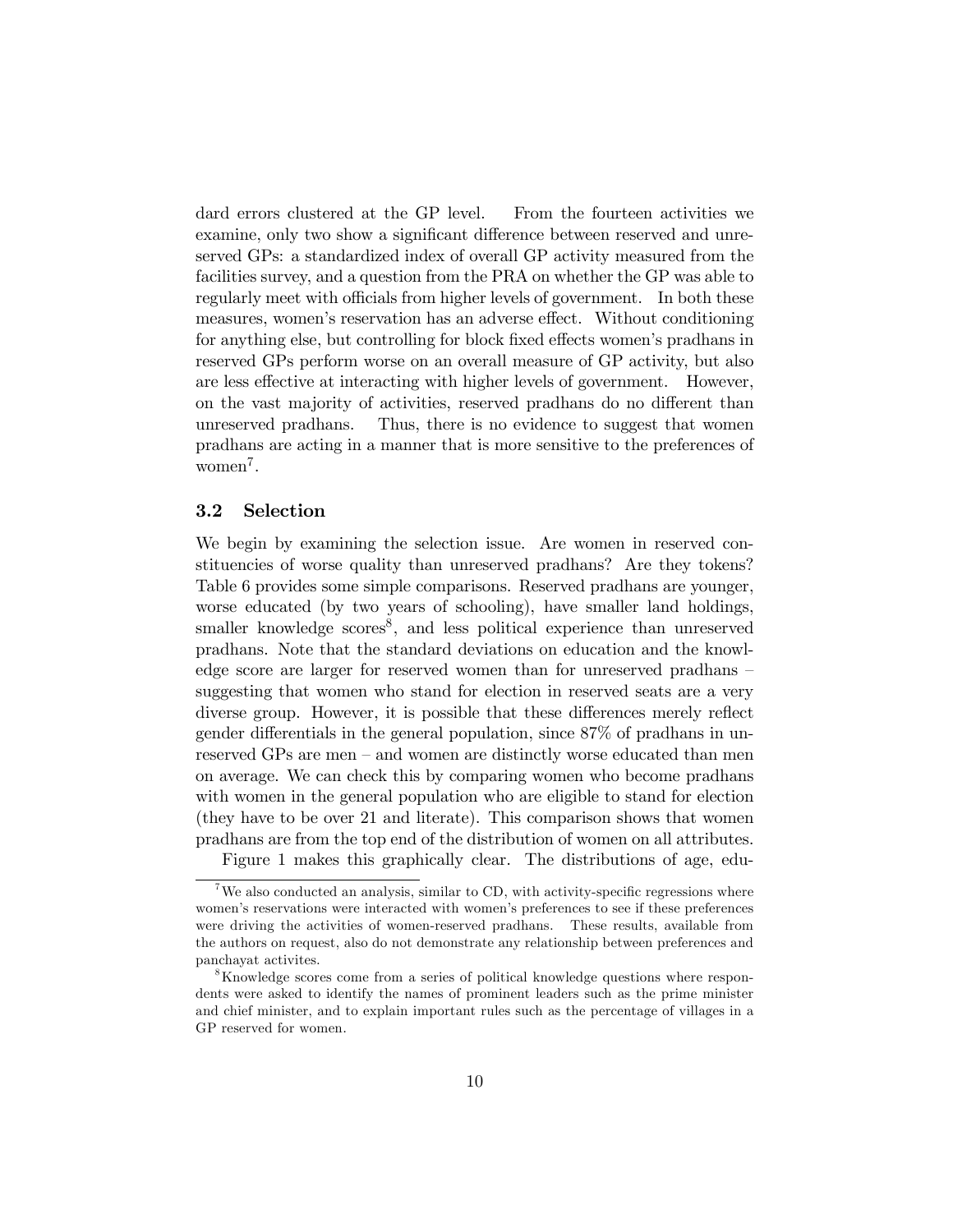cation, knowledge score and landholding for women-reserved pradhans are clearly much closer to those of unreserved pradhans than eligible women in the population. This suggests that reserved and unreserved pradhans are selected in a similar manner, and are much more like each other than they are like other members of their sex in the population.

Given the extent of dispersion in these distributions it is possible that there is a lot of spatial variation in attributes and that these trends may not persist once spatial controls are included. Another possibility is that other household characteristics may be driving these differences. For instances the differences in knowledge score may simply suggest that women who become pradhans come from worse-off households. A third question that requires further investigation is whether women pradhans are from the same elite families as men pradhans. To test all these hypotheses we run the following OLS regression on individual level data:

#### $P_{bi} = \alpha_b + \kappa H_{bi} + DW_{bi} + \mu C_{bi} + \gamma V_{bi} + \varepsilon_{bi}$

Where  $P_{bi}$  is the set of individual i's characteristics in block b,  $\alpha_b$  are block fixed effects,  $H_{bi}$  are a set of characteristics of the individual's household – household size, religion SC/ST status, occupation and literacy of head,  $W_{bi}$  indicates whether the individual is elected pradhan in a seat reserved for women.  $C_{bi}$  indicates whether the individual is elected pradhan in a seat reserved for  $SC/STs$ .  $V_{bi}$  is a vector of inequality and oligarchy in individual i's village, and  $\varepsilon_{bi}$  is the error term. We run three specifications. In the first specification, the sample is the eligible (literate, above 21 years old) population. In this specification the coefficient D provides a measure of whether reserved(women) pradhans are different from the eligible population. In this specification we also set  $\gamma=0$ . In the second specification, we restrict the sample to eligible women. In this specification  $D$  measures how different reserved(women) pradhans are from other eligible women, thus providing a difference free of gender effects. In this specification we also set  $\gamma=0$ . In the third specification, we restrict the sample to the set of pradhans. D now measures how different reserved(women) pradhans are from unreserved pradhans in the observed attributes.

Table 7 reports the results for the coefficient D for a variety of attributes, for the three specifications mentioned above. Looking at the 3rd column which compares reserved and unreserved pradhans, we see that reserved pradhans are significantly worse off than unreserved pradhans in their education, knowledge and political experience, and also tend to be younger.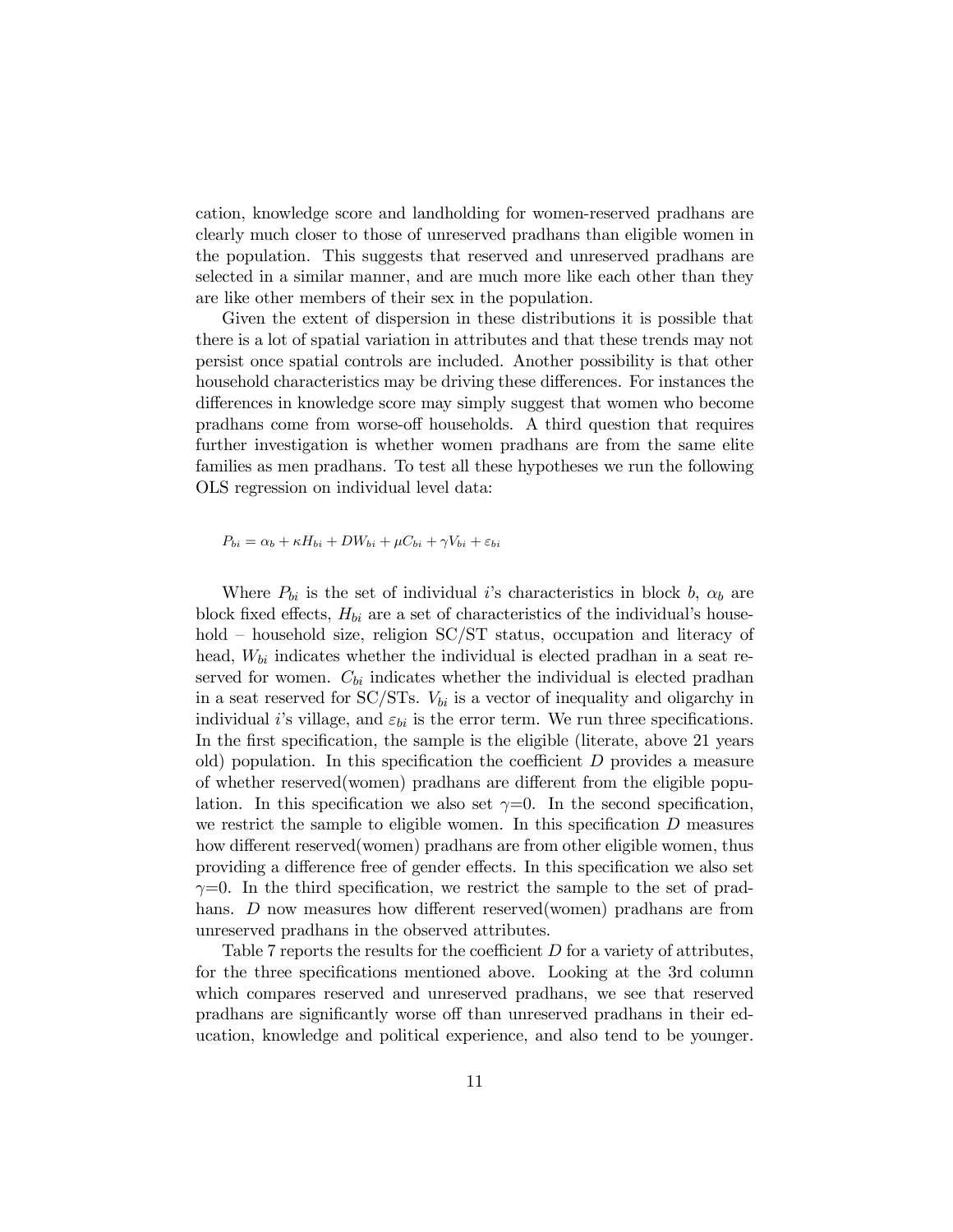However, looking at the 2nd column we see that they are much better off than comparable women in the population. Column 1 compares reserved pradhans to people of all genders, over the age of 21, and literate in the population and the results are very similar to the comparison with eligible women. Controlling for gender differences, women pradhans are better educated, wealthier, and more knowledgeable than the general population. This does not suggest that they are tokens.

Another claim often made about women in reserved seats is that they are drawn from the same upper caste groups that dominate village politics. Table 8 compares the caste status of reserved and unreserved pradhans (keeping in mind that we are not considering women who are also in SC/ST reserved seats). Here we see that reserved pradhans are less likely to be drawn from Forward (upper) castes, and are more likely to be OBCs (other backward castes) or BCs (backward castes). Finally we compare unreserved and reserved women pradhans on the question of who persuaded them to contest the election (Table 9.) We see that the responses for the two categories are similar — both groups were more or less equally likely to have been asked to contest by political elites - Members of the Legislative Assembly (MLAs), previous pradhans, and important members of the community. The largest difference comes from reserved women being more likely to have been persuaded by spouses to run than unreserved pradhans. This could again be reflective of general gender differences — that women who do not have supportive spouses are not likely to seek elected office. Thus there is little evidence to support the notion that women pradhans — in seats exclusively reserved for women — are tokens. However, there is a great deal of heterogeneity in the quality of women who become pradhans – a heterogeneity that is reflected in the general population of women. This heterogeneity may therefore matter in their effectiveness as pradhans.

### 3.3 Testing the Impact of Reservations

The structure of our data allows us to analyze the impact of reservations within blocks or within pairs of blocks. In our sample, a block consists of 6 GPs in Andhra Pradesh, Karnataka and Tamil Nadu, and 3 GPs in Kerala. Since reservations are at GP level, the block is the smallest grouping within which we can perform our analysis. In addition to considering block effects, the sampling design also allows us to form pairs of blocks across states, based on historical and cultural similarities. The districts within states were selected, with one exception, to focus on those that had belonged to same administrative unit during colonial rule, but had been transferred to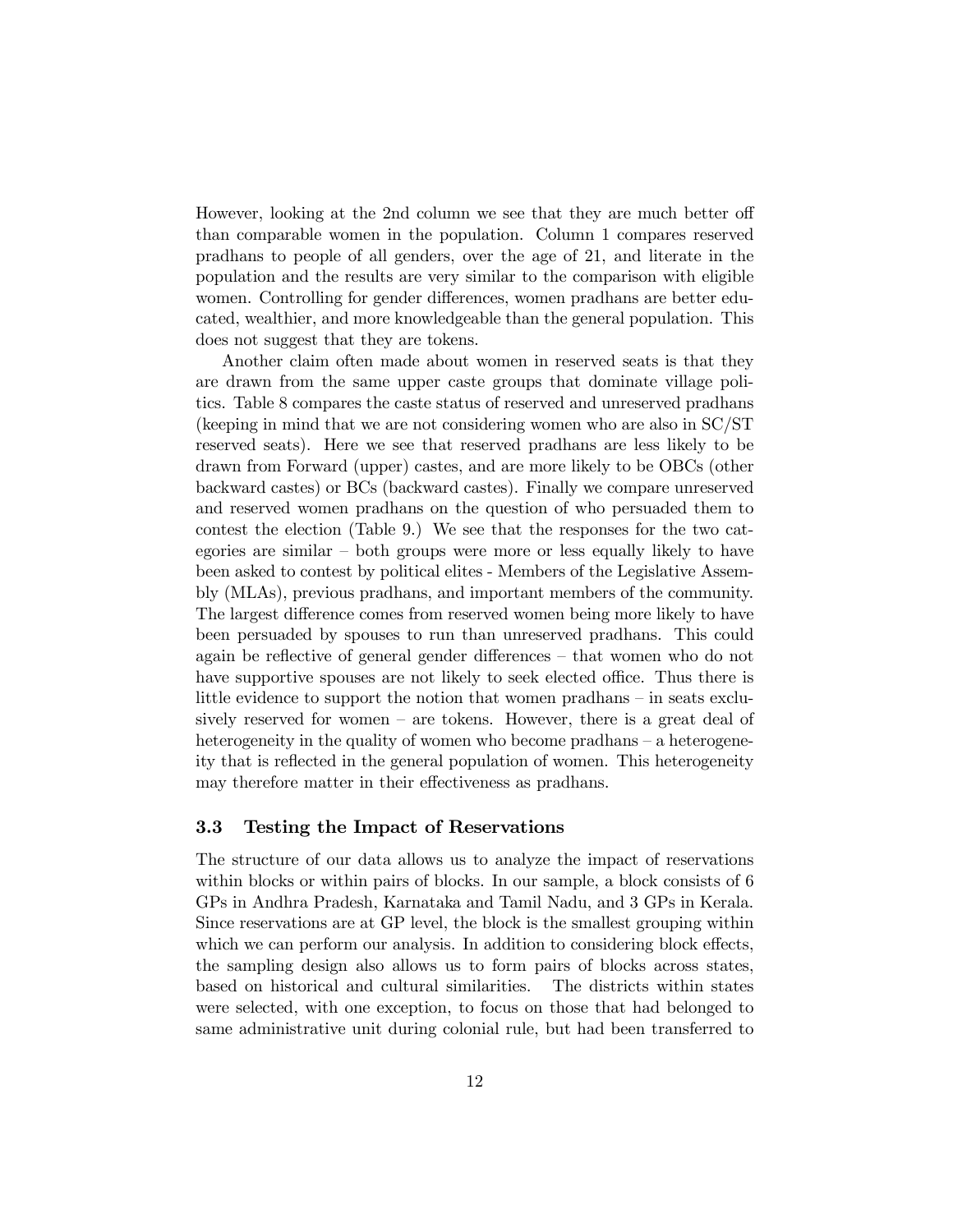different units when the states were reorganized in  $1956<sup>9</sup>$ . From these states, pairs of blocks (which are the next level of administrative unit) one from each state were selected to be similar on their majority language. Language tends to proxy for social structure and culture in these regions — so languagematched blocks would have similar sociocultural systems. All blocks from within the sampled districts are chosen to be the closest possible in their majority language to a block in the matching district of the neighboring state. Since language is a good proxy in these regions for cultural differences given the prevalence of caste and linguistic endogamy, language matching allows us to partially control for "unobservable" sociocultural differences.

The advantage of using block fixed effects is that we can control for unobserved variables at the block level. The advantage of using block pair fixed effects is that it allows us to estimate state effects and thus it permits us to examine how reservations work across states, controlling for historic and linguistic similarities. We perform the analysis with both types of fixed effects.

### 3.3.1 Block Fixed Effects

In testing the impact of women's reservation on panchayat activities, the heterogeneity in the quality of pradhans has to be kept in mind. Does the quality of the pradhan matter? Does it matter more in reserved GPs? Another important question that has to be addressed is the extent to which inequality and concentration of power in one caste in the village affect the effectiveness of women pradhans? Can elite control affect panchayat governance, particularly in reserved GPs? Cognizant of the exogeneity of women's reservations, we can test these hypothesis in an OLS framework in the following framework:

<sup>&</sup>lt;sup>9</sup>These are the districts of Bidar and Medak from the erstwhile state of Hyderabad, now in Karnataka and AP respectively, Pallakad, Coimbatore, Kasargod, Dakshin Kanada, Dharmapuri, and Chithoor, all from erstwhile Madras state and now in Kerala, Tamil Nadu, Kerala, Karnataka, Tamil Nadu and AP respectively. Since Bidar and South Kanara district in Karnataka are "special" in that they represent the worst and best districts in the state in development indicators, we also sampled Kolar district which is the one exception to the block matching rule in our sample. Kolar was a part of erstwhile Mysore state the precursor to modern Karnataka and thus does not follow the colonialrule matching process described above. However, adding it does allow for more variation when we compare the other three states with Karnataka. Furthermore, Kolar has common borders with both Chithoor in AP and Dharmapuri in TN - which allows for a three part comparison within the same geographic area.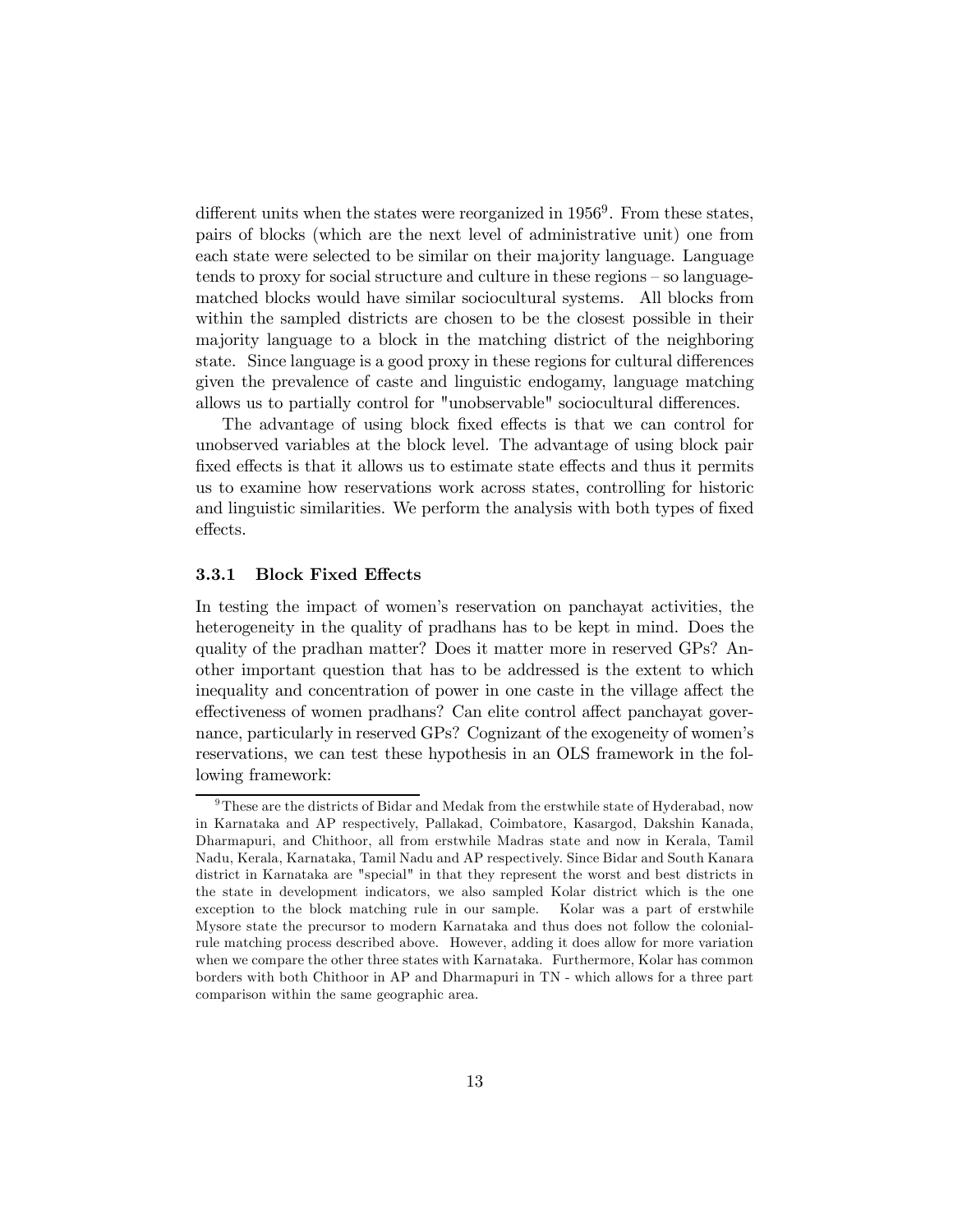$$
Y_{bv} = \alpha_b + \beta P_{bv} + \gamma V_{bv} + \eta W_{bv} + \mu C_{bv} + \omega D_{bv} + \phi (P'_{bv} * W_{bv}) + \theta (V'_{bv} * W_{bv}) + \varepsilon_{bv}
$$

 $Y_{bv}$  is the set of panchayat activities in village v, block b, as outlined in Table 2,  $\alpha_b$  are block fixed effects,  $P_{bv}$  is the set of pradhan characteristics<sup>10</sup>, and  $V_{bv}$  is the set of village characteristics<sup>11</sup>. Table 10 provides summary statistics for these sets of characteristics.  $W_{bv}$ ,  $C_{bv}$ , and  $D_{bv}$  are indicators for whether the GP to which the village  $v$  belongs is reserved strictly for women, strictly for SC/ST, and for SC/ST women, respectively. The coefficient  $\eta$  is an estimate of the impact of women's reservations conditioning on everything else.  $\phi$  provides an estimate of how much pradhan characteristics matter in villages with GPs reserved for women and  $\theta$  provides an estimate of whether village characteristics such as inequality and caste domination matter more when the pradhan is a reserved woman.  $P'_{bv}$  is a subset of  $P_{bv}$ and  $V'_{bv}$  is a subset of  $V_{bv}^{12}$ . We test five sets of specifications. In the first set both  $\phi$  and  $\theta$  are set to zero, thus focusing on the reservation effect without conditioning on interaction terms. The next three specifications set  $\theta$  to zero and  $P'_{bv}$  to age, education, and political experience, respectively. This allows for separate interactions between reservations and pradhan characteristics. The final specification sets  $\phi$  to zero and  $V'_{bv}$  to proportion land controlled by upper castes<sup>13</sup>.

Tables 11.1 through 11.5 report the results of these regressions. Table 11.1 presents the specification without interaction terms. We observe that generally women's reservation does not have an effect on GP activism. The exception is GP activism in education, which is significantly higher in GPs reserved for women. These results also show that heterogeneity, both in Pradhan and village characteristics, does influence GP activism. Specifically, activism is significantly influenced by the pradhans age and, in some instances, by their education. Pradhans in their "prime" perform better than "old" pradhans in terms of overall activism, activism in water, road, and irrigation issues. "Young" pradhans perform better in terms of activism

<sup>&</sup>lt;sup>10</sup> age categories: young (21-30), prime(30-50), old(50+); education categories(along natural breaking points): 0-5 years, 5-10 years, 10-15 years, 15+; dummy for any previous political experience; dummy for wealthy; landholding

 $11$  proportion land controlled by upper castes; land Gini categories: low (1st quartile), medium(interquartile range), high(4th quartile), literacy rate, fraction landless, pradhan's village

 $1213\%$  of pradhans in unreserved GPs are women so we can also control for pradhans sex in these regressions. Adding this slightly weakens the effect of reservation but does not change the effects of interactions. We do not report them.

 $13\,\text{We have also interacted reservation with the categories of the Gini coefficient but}$ results are not interesting.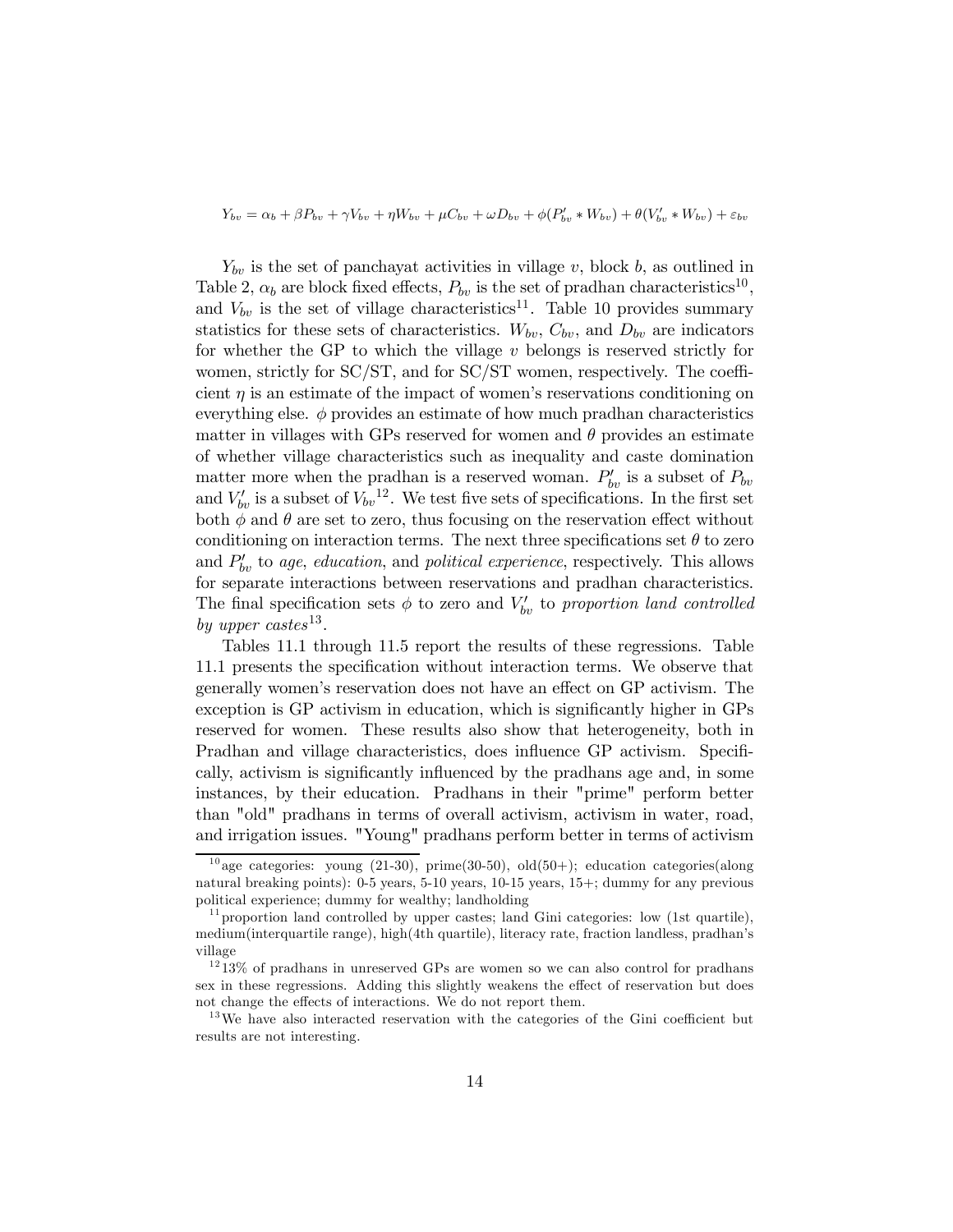in roads. Young pradhans and pradhans in prime ages are also more likely to face problems in discharging their duties than old pradhans. Pradhans with ten to fifteen years of education perform better than those with zero to five years in activism in electricity issues. Pradhans with a college degree (more than fifteen years of education) perform worse in activism in sanitation issues. Higher levels of pradhan's education is associated with fewer problems for the GP. Pradhans who have previous political experience are also less likely to face problems.

Village characteristics also influence GP activism. The higher the proportion land controlled by upper castes the fewer days is a medical practitioner available in the village. Pradhans in villages with a higher proportion of land owned by upper castes are more likely to meet with higher levels of government. Knowing that heterogeneity in pradhan and village characteristics matters, it is only natural to ask the question whether heterogeneity matters differently in reserved constituencies. To answer these question we turn to specifications with interactions.

Tables 11.2 through 11.4 present the results for the specifications with pradhan characteristics interactions. In table 11.2 we interact women's reservation with pradhan's age. We transform age into a categorical variable and we keep "old" (age above fifty) pradhans as the omitted category. We observe that in several instances, age matters differently in reserved constituencies. However, we cannot pinpoint a consistent pattern. In GPs reserved for women, young pradhans and pradhans in their prime perform worse than old pradhans in terms of number of days a week a medical practitioner is available in the village. Pradhans in their prime perform worse in GPs reserved for women in activism in education, but at the same time they perform better in activism in health and irrigation. In reserved constituencies, pradhans in their prime are also more likely to meet with higher levels of government suggesting that they do better in accessing resources from outside the GP.

Table 11.3 contains the results for the interaction of women's reservation with pradhan education. We transform education into a categorical variable, along the natural cut-off points: up to primary school(0-4 years of education), middle school to secondary school (5-9 years), completed high school (10-14 years), and completed college(15 years and more). We keep pradhans with primary school as the omitted category. College education seems to help women pradhans in reserved seats. It improves their performance in medical practitioner availability, water activism and health activism. Lower levels of education, however, have a mixed effect. Pradhans in reserved seats do better in activism in educated when they have either completed sec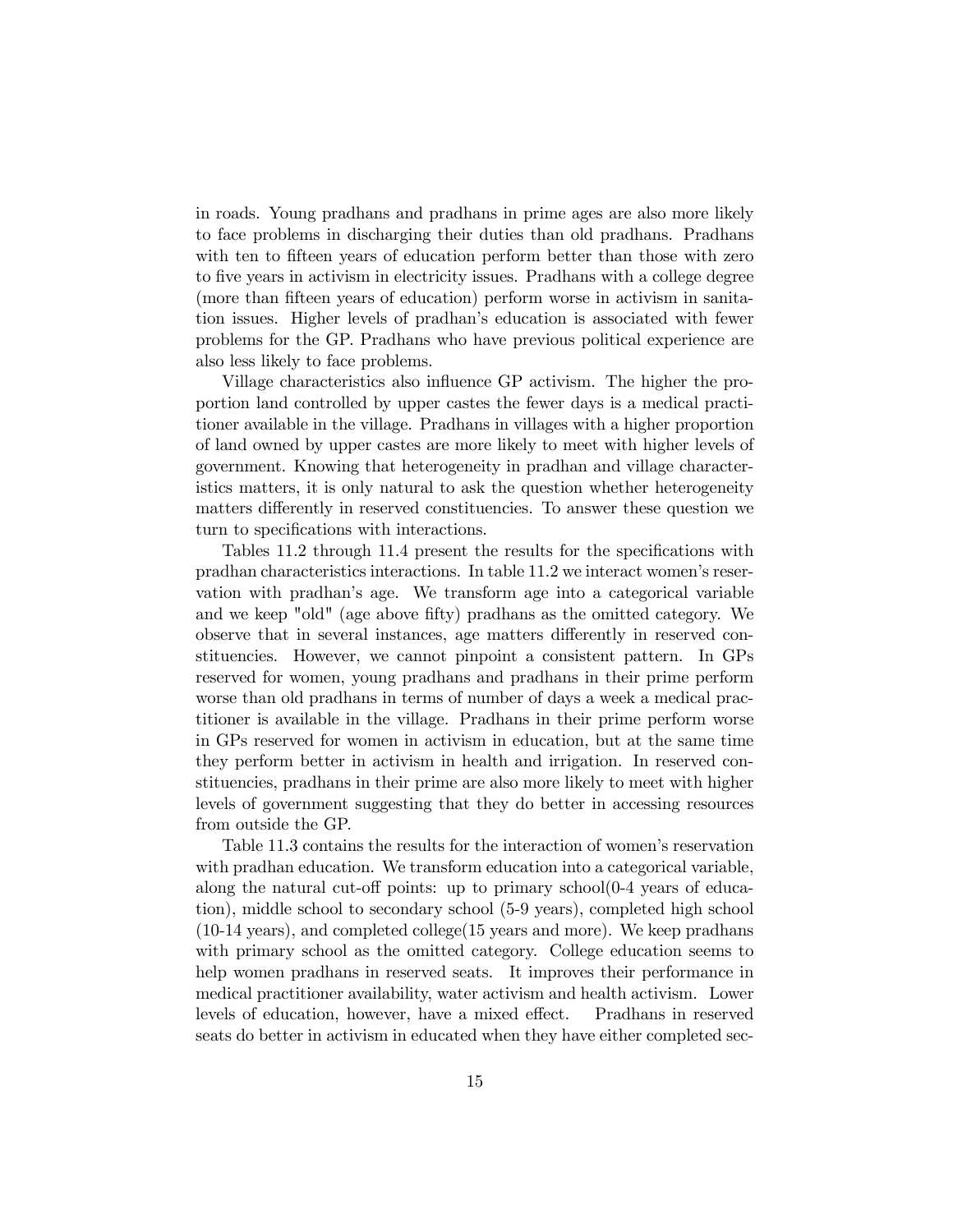ondary of high school, but high school educated reserved pradhans perform worse than reserved pradhans with primary school or less in water activism and health activism. Thus there appear to be some non-linearities in the education interaction in water and health activism. Note also that reserved pradhans with secondary school education also perform worse than primary educated pradhans in meeting higher levels of government. Thus, high levels of education help pradhans in reserved seats, but pradhans with middle and secondary educations do not always do better than those with primary educations.

Table 11.4 presents the results for the interaction with Pradhan political experience, as measured in the number of terms previously served, as either Pradhan, Vice-Pradhan, or Ward Member. Since the average number of terms previously served is below  $1(0.87)$ , we transform political experience into an indicator for whether the Pradhan has ever served in either of the three positions. We observe that, in reserved GPs, political experience helps Pradhans in terms of overall activism, activism in water issues, and activism in sanitation. Since women have significantly lower political experience than unreserved Pradhans, these results point towards a hopeful trend. As elections become more regular, and the reservations system matures, women will become more experienced and, consequently, more effective leaders.

In table 11.5 we attempt to explore the differential effect of heterogeneity in village characteristics across reserved and unreserved GPs. The village characteristic of interest is the proportion land held by the upper castes which indicates the extent to which upper castes are "dominant" - that is they dominate village life (Srinivas, 1959). We observe that, in reserved GPs, a higher proportion of land held by upper castes leads to lower overall GP activism, lower activism in water and electricity issues. These results suggest that power in the hands of the upper caste stifles the ability of women to function as pradhans in reserved constituencies. Since the caste distribution of women-reserved and unreserved Pradhans is not significantly different, these results should not be interpreted as high castes blocking the efforts of low caste women, but of patriarchy being more pronounced in villages dominated by upper castes.

### 3.3.2 Block Pair Fixed Effects

The purpose of analyzing the effect of reservation within block pairs is to isolate state effects and to contrast the reservation effects across states. Therefore, in this subsection we are no longer interested in how pradhan and village heterogeneity influence the effects of reservation. Keeping in mind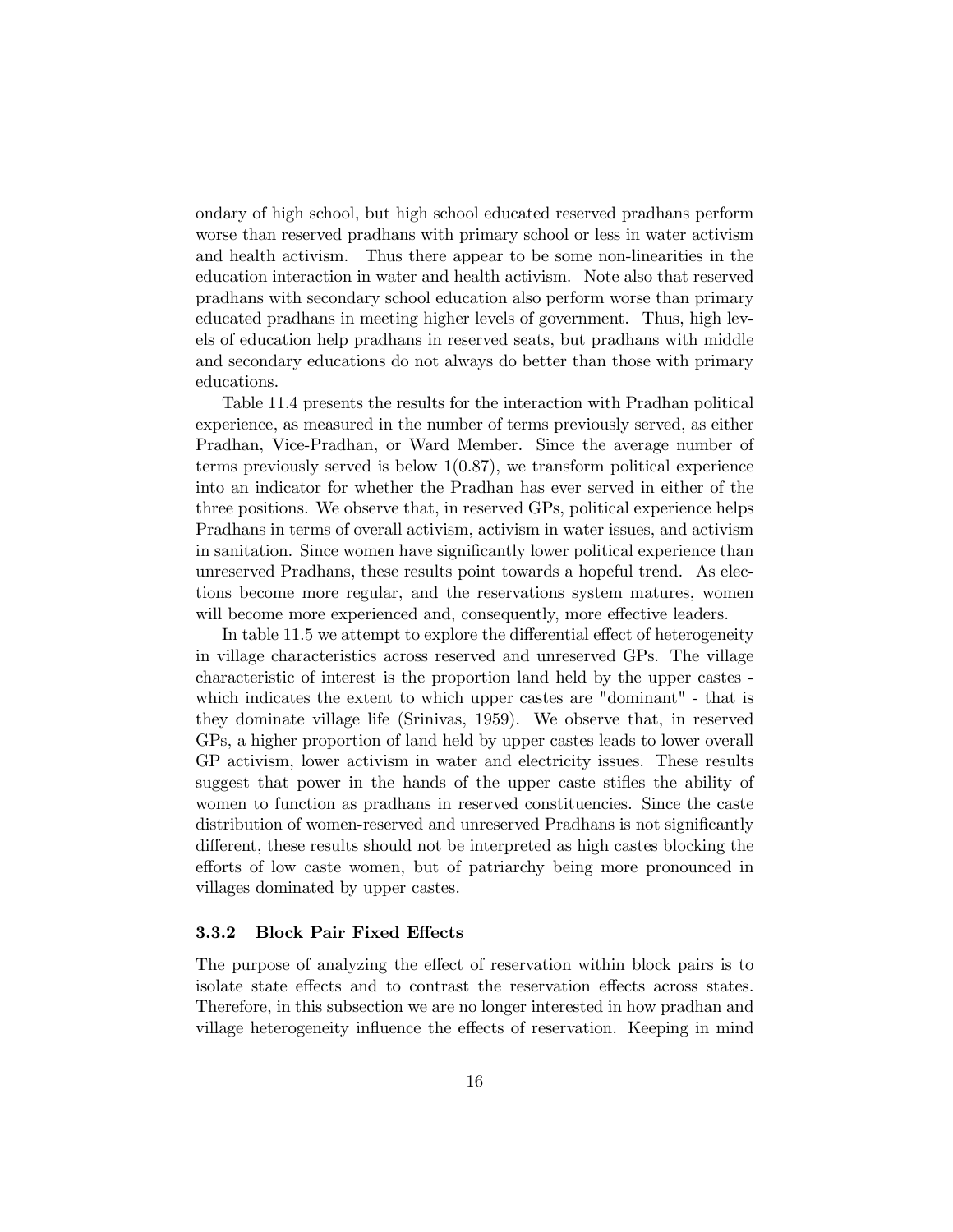the exogeneity of reservations, we use OLS in the following framework:

$$
Y_{pv} = \alpha_p + \delta S_{pv} + \beta P_{pv} + \gamma V_{pv} + \eta W_{pv} + \mu C_{pv} + \omega D_{pv} + \tau (S_{pv} * W_{pv}) + \varepsilon_{pv}
$$

 $Y_{pv}$  is a measure of GP activism in village v, pair p.  $\alpha_p$  represents the pair fixed effects.  $S_{pv}$  are state dummies<sup>14</sup>. The rest of the variables are the same as the block fixed-effects specification.  $\tau$  measures the extent to which the effects of women's reservation differ across states. We estimate two specifications, one without state interactions  $(\tau=0)$  and one with state interactions.

Tables 12.1 and 12.2 present the results of the block pair fixed effects specifications. In table 12.1 we estimate the state effects without including interactions with reservation. The state effects show the patterns in state differences observed in the outcome summaries. Given the larger group size, there is more variance within groups and hence the significance levels of some of the effects change, as compared to table 10.1. However, the signs of the effects remains by and large the same. Furthermore, we continue to see that heterogeneity in pradhan and village characteristics still continues to matter. State effects also matter, with Kerala doing better than the other states in health and in meeting higher level panchayats, but doing worse on problems faced by GPs., and in activism in roads.

In table 11.2 we explore the extent to which the effects of women's reservation differs across states. The general pattern is that reserved constituencies in Kerala perform better than AP in most categories of activism. This is possibly because Kerala is both more gender-equal than AP, and has a more political mature reservations and electoral system at the GP level. Note that Kerala and Karnataka are do not display much difference in their reservations effects, except that reserved GPs in Karnataka dominate Kerala's in irrigation. Karnataka's reservation system has been in place for even longer than Kerala's - so this again suggests that the political maturity of the reservations system improves its effectiveness. Kerala and Karnataka are also different from AP and Tamil Nadu in having indirect elections for the pradhan, and it is possible that this mechanism may also contribute the state differences. We have no way of sorting out those two effects.

 $14$  We keep Kerala as the omitted category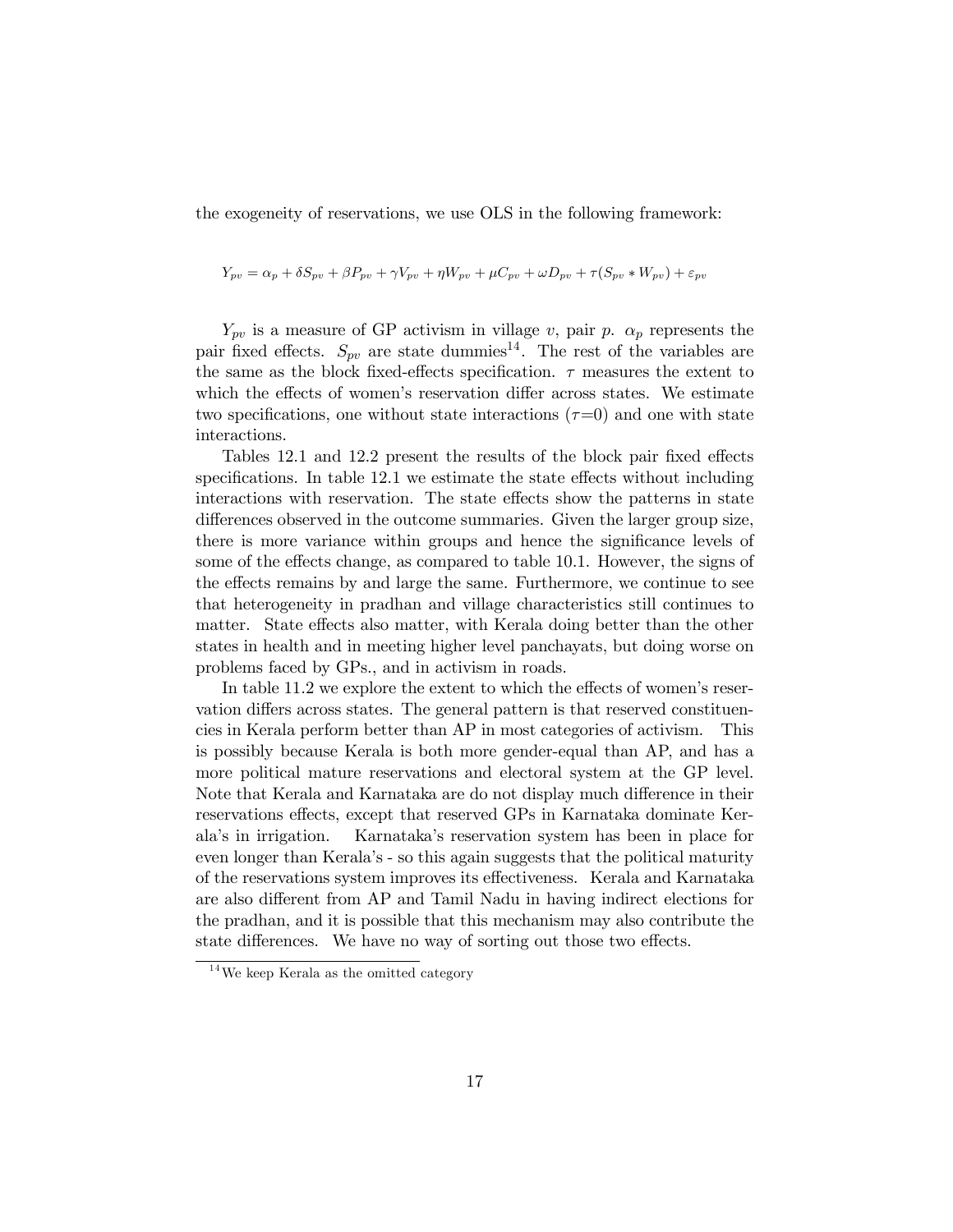## 4 Interpretation and Conclusion

The results of this analysis do not show a simple women's reservations effect. Unlike Chattopadhyay and Duflo (2004) there is no evidence to show that reserved women pradhans act in ways that are more congruent with the preferences of women. However, we do show that these women are not tokens. They are from the upper end of the distribution of women and tend to be far better educated, more knowledgeable about political activities, more experienced, and wealthier than the average woman. At the same time they are less likely than unreserved pradhans to belong to upper caste groups, and also less likely to have been asked to run for office by political elites - which again is evidence against the tokenism hypothesis. The contrast with Chattopadhyay and Duflo may reflect the fact that their evidence is from Rajasthan and West Bengal, an area of India with much higher gender differentials than South India where our survey was conducted.

Perhaps the primary message here is that pradhan heterogeneity matters. Women reserved pradhans are widely dispersed in their age, education, and experience - and this matters. In particular, women pradhans in reserved GPs are unambiguously more effective when they are more experienced and when they have a college level education. Comparing middle and high school education to primary education has more mixed results, but they do indicate that education generally helps reserved women pradhans. Age effects also matter in women's reservation - "prime age" women pradhans between the ages of 30 and 50 are more effective than "old" pradhans above the age of fifty in health, irrigation and networking activities, but are less effective in improving the availability of medical practitioners, and education investments. Thus, while age matters - it does not have clear, unambiguous effects.

Importantly, we see that women in reserved GPs perform worse when most of the land in the village is owned by upper castes. This suggests that caste structures may be correlated with structures of patriarchy making the job of women particularly difficult when they are confronted with entrenched hierarchies. We also see that women pradhans in reserved GPs in AP perform the worst, while those in Kerala and Karnataka tend to perform better. This again indicates the salience of the maturity of the reservations system since it has been in place much longer in Kerala and Karnataka than in AP. This effect in conjunction with the positive effect of the pradhans political experience together point towards a hopeful future. As women acquire more experience via the reservations system, and as the system continuous to mature, women will become more effective leaders.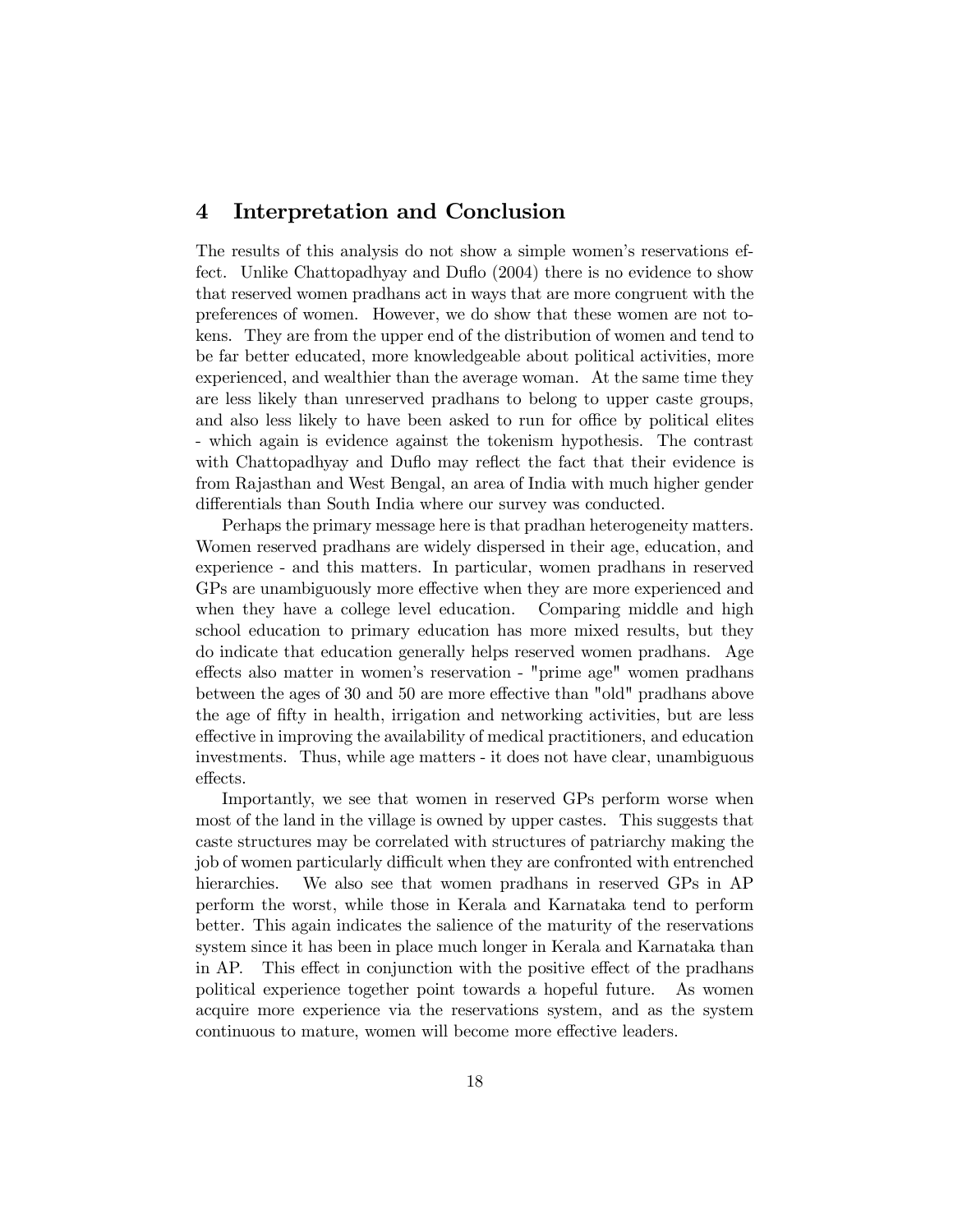Thus, our results are far more supportive of the "optimists" than the "pessimists." Reserved women pradhans are not tokens, and become more effective when they acquire more political experience and when they are well educated. Interestingly, they do not seem to act in ways that support the preferences of women, and when they are effective they tend to be effective on many different dimensions of panchayat activity. The results also suggest that women reserved pradhans would benefit from a more supportive environment in upper caste dominated villages, and in states like AP where the reservations system is less mature.

# References

- [1] Besley, Timothy, Rohini Pande, Lupin Rahman and Vijayendra Rao, "The Politics of Public Good Provision: Evidence From Indian Local Governments," Journal of the European Economic Association, April-May 2004
- [2] Besley, Timothy, Rohini Pande, Lupin Rahman and Vijayendra Rao, [2004b], "Decentralization in India: A Survey of South Indian Panchayats," mimeo
- [3] Chambers, Robert, Whose Reality Counts: Putting the First Last, Intermediate Technology Publications, London, 1997
- [4] Chattopadhyay, Raghabendra and Esther Duflo (2004a): "The Impact of Reservation in the Panchayati Raj: Evidence From a Nationwide Randomized Experiment" , Economic and Political Weekly (forthcoming)
- [5] Chattopadhyay, Raghabendra and Esther Duflo (2004b): "Women as Policy Makers: Evidence From a Randomized Policy Experiment in India" , Econometrica (forthcoming)
- [6] Chathukulam J. and M.S John (2000): "Empowerment of Women Panchayat Members: Learning from Kerala (India)", Asian Journal of Women Studies, 6(4), 66-101
- [7] Filmer, King and Pritchett, "Gender Disparity in South Asia", World Bank Policy Research Paper No. 1867, 1998
- [8] Matthew, George and Nirmala Buch, Status of Panchayati Raj in the States and Union Territories of India 2000, Institute for Social Studies, Delhi, 2000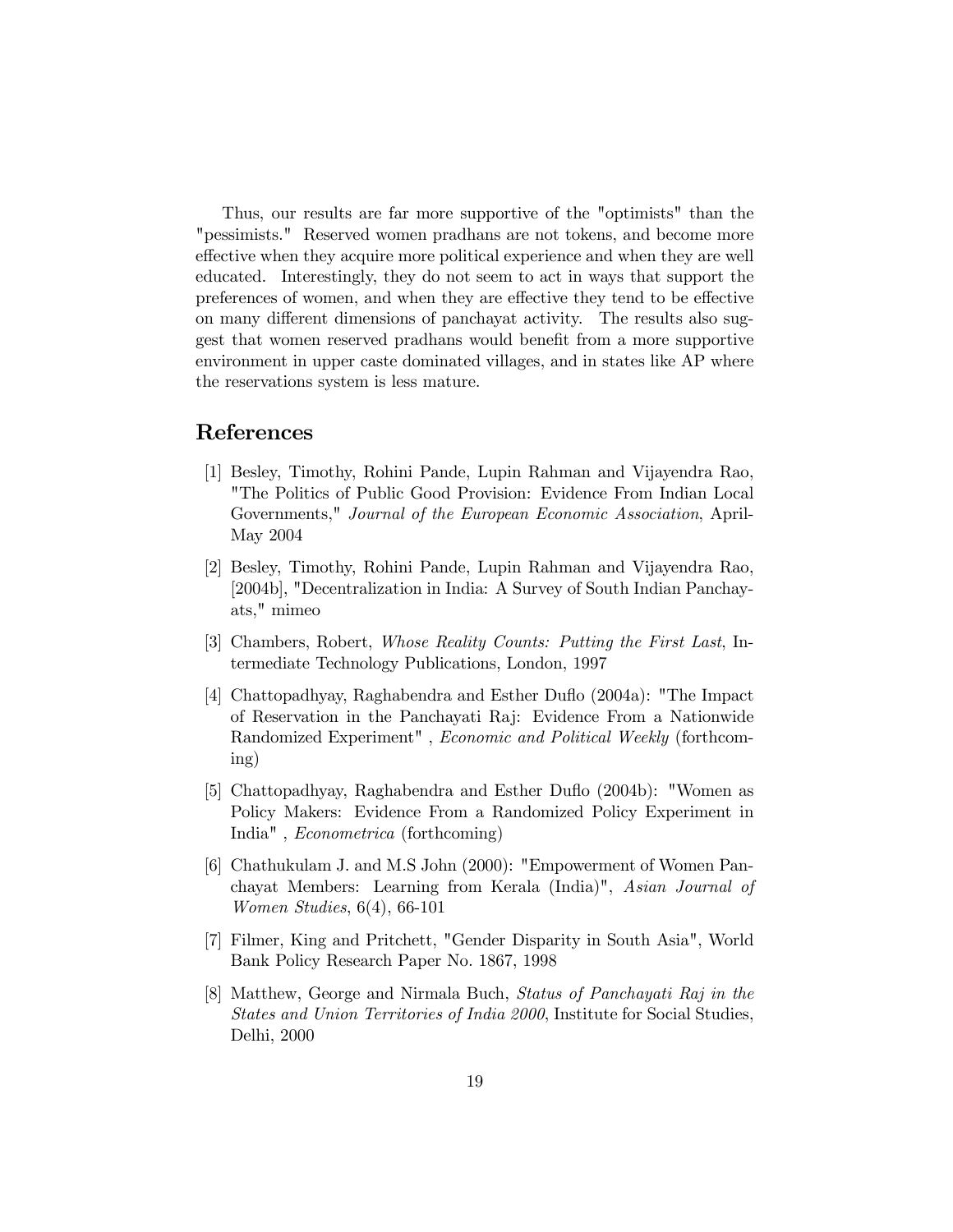- [9] Rai, Manoj, Malini Nambiar, Sohini Paul, Sangeeta Singh, Satinder Sahni, The State of Panchayats : A Participatory Perspective, Samskriti, 2001
- [10] Ramesh, Asha and Bharti Ali (2001), 33 1/3: Reservation Towards Political Empowerment, Books for Change, Bangalore
- [11] Srinivas, MN, "The Dominant Caste in Rampura," American Anthropologist, Vol. 61, No. 1., pp. 1-16, February 1959
- [12] Varatharajan, D, R. Thankappan, Sabeena Jayapalan, "Assessing the Performance of Primary Health Centres Under Decentralized Government in Kerala", Health Policy and Planning 19(1), Pp: 41-51, 2004
- [13] Vyasulu P. and V. Vyasulu (1999): "Women in Panchayati Raj: Grass Roots Democracy in Malgudi", Economic and Political Weekly, 34(52), 3677-3686
- [14] World Bank, "India: Fiscal Decentralization to Rural Governments", Rural Development Unit, South Asia Region, Report No. 26654-IN, 2004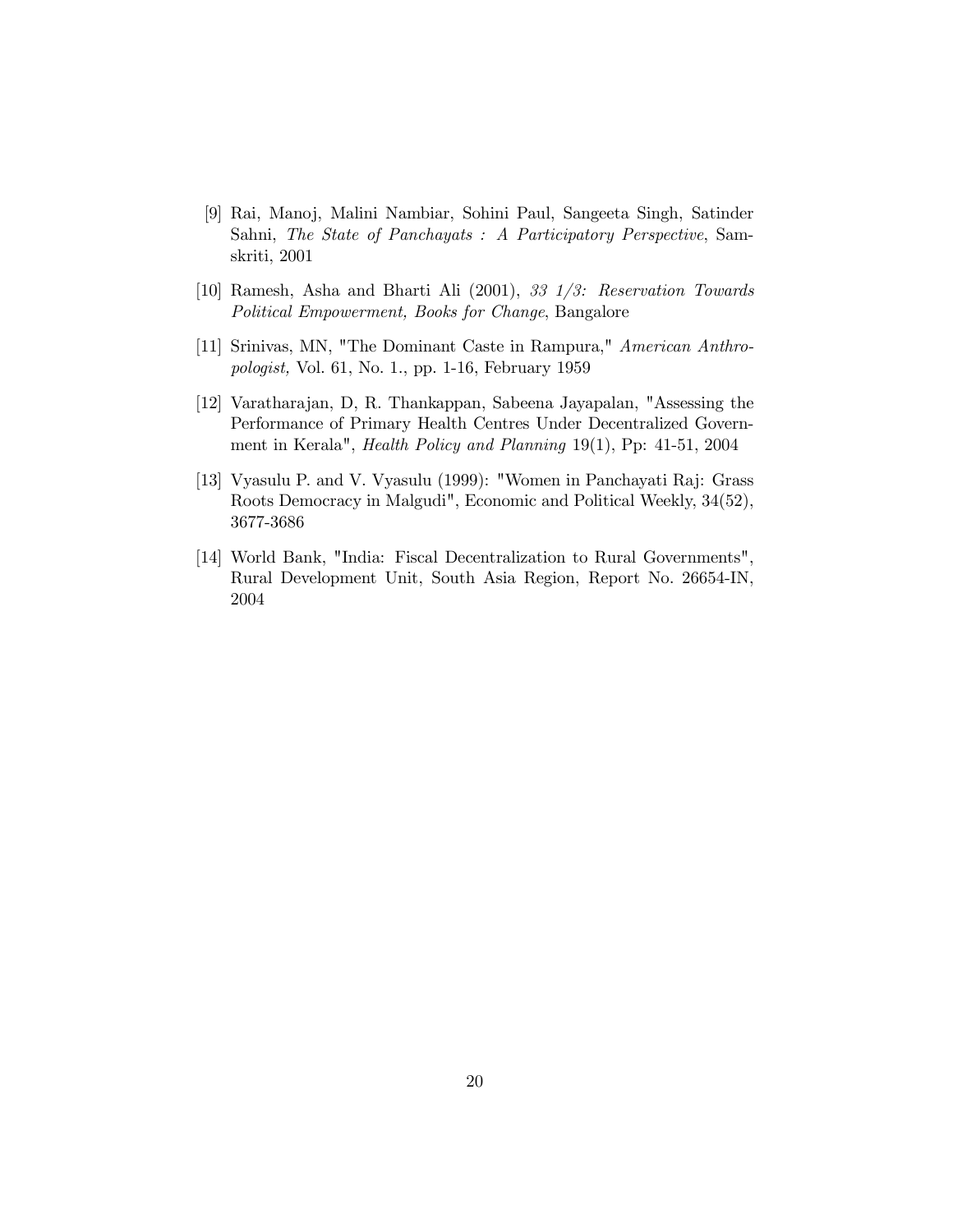# Table 1: Exogeneity of reservation

|                       |                                                     | Marginal effect on probability of |          |
|-----------------------|-----------------------------------------------------|-----------------------------------|----------|
|                       |                                                     | GP pradhan being reserved for     |          |
|                       | Variable                                            | women                             | Nr. Obs. |
| 1991 census variables | Population                                          | 0.000                             | 196      |
|                       |                                                     | (0.136)                           |          |
|                       | Proportion Women                                    | 15.480                            | 195      |
|                       |                                                     | (1.438)                           |          |
|                       | Fraction villages with educational facilities in GP | $-0.609$                          | 191      |
|                       |                                                     | $-(1.525)$                        |          |
|                       | Fraction villages with medical facilities in GP     | $-1.033$                          | 191      |
|                       |                                                     | $(-2.196)$ **                     |          |
|                       | Fraction villages with drinking water in GP         | $-0.569$                          | 191      |
|                       |                                                     | $-(1.281)$                        |          |
|                       | Fraction villages with postal facility in GP        | $-0.179$                          | 191      |
|                       |                                                     | $-(0.570)$                        |          |
|                       | Fraction villages with communication facility in GP | $-0.197$                          | 191      |
|                       |                                                     | $-(0.564)$                        |          |
|                       | Fraction villages with power supply in GP           | $-0.612$                          | 191      |
|                       |                                                     | $-(1.352)$                        |          |
|                       | Fraction irrigated land in GP                       | $-1.212$                          | 192      |
|                       |                                                     | $-(1.586)$                        |          |
|                       | Average distance from town in GP                    | 0.000                             | 192      |
|                       |                                                     | (0.015)                           |          |
|                       | <b>GP</b> literacy                                  | $-0.824$                          | 195      |
|                       |                                                     | $-(0.813)$                        |          |
|                       | GP employment                                       | 0.223                             | 195      |
|                       |                                                     | (0.139)                           |          |
| Current variables     | Generalized Enthropy (a=1) based on land holding    | $-0.041$                          | 199      |
|                       |                                                     | $-(0.215)$                        |          |
|                       | proportion inequality between caste groups          | $-0.359$                          | 200      |
|                       |                                                     | $-(0.358)$                        |          |
|                       | non-pradhan oligarchy                               | $-0.501$                          | 197      |
|                       |                                                     | $-(0.715)$                        |          |
|                       | overall oligarchy                                   | $-0.907$                          | 199      |
|                       |                                                     | $-(0.639)$                        |          |
|                       | pradhan oligarchy                                   | $-0.662$                          | 199      |
|                       |                                                     | $-(0.601)$                        |          |
|                       | proportion land held by upper castes                | $-0.075$                          | 201      |
|                       |                                                     | $-(0.160)$                        |          |
|                       | proportion landless households                      | $-0.312$                          | 200      |
|                       |                                                     | $-(0.576)$                        |          |
|                       | female agricultural wage rate                       | $-0.031$                          | 199      |
|                       |                                                     | $-(1.609)$                        |          |
|                       | female construction wage rate                       | $-0.006$                          | 199      |
|                       |                                                     | $-(0.892)$                        |          |
|                       |                                                     |                                   |          |

Notes:

1) The marginal effects are computed from individual probit regressions with state fixed effects,

separately for each RHS variable

2) z-values in parentheses \*\* significant at 5 percent

3) In a probit with all the RHS variables included a F-test cannot reject the hypothesis that all the coefficients are jointly = 0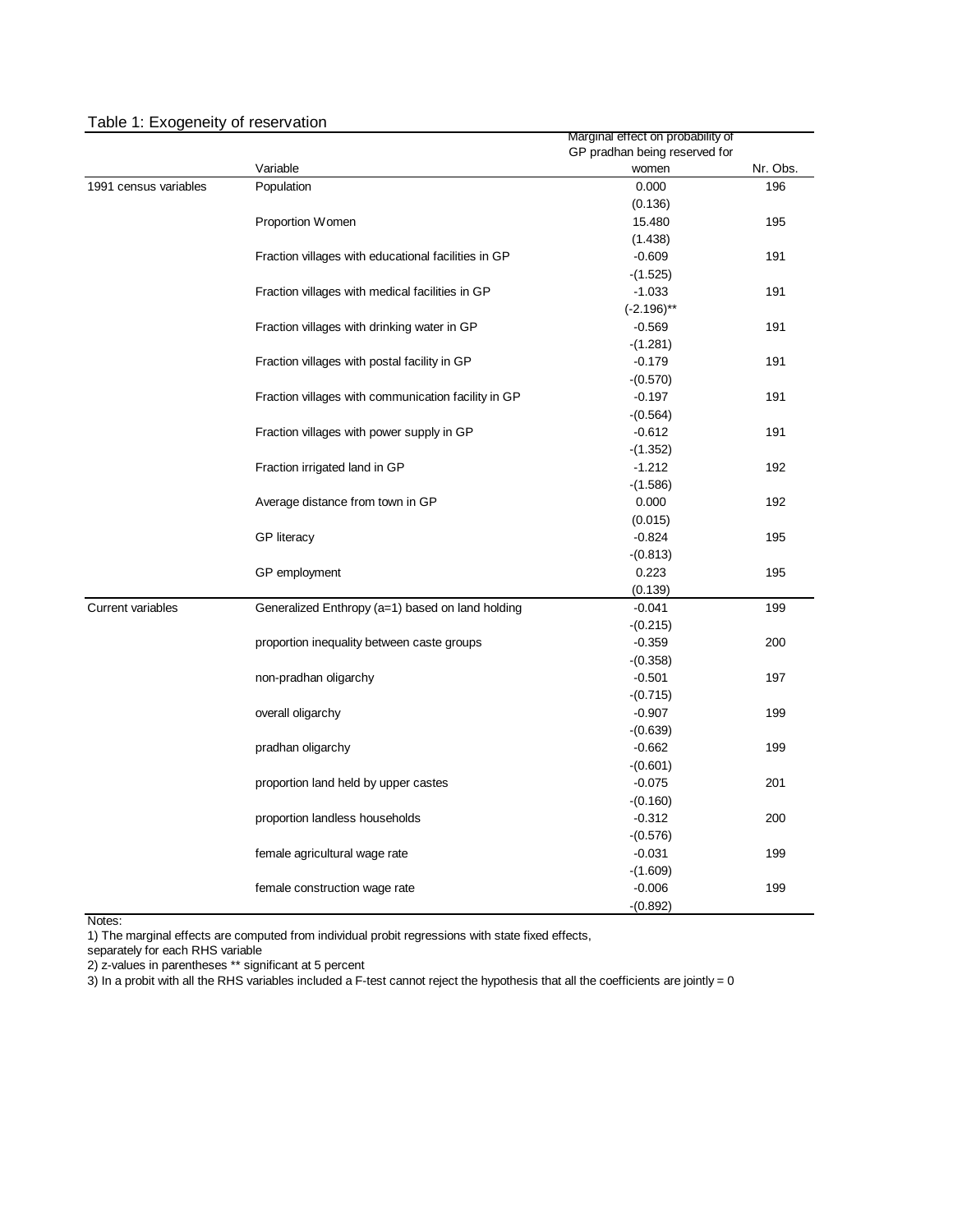# Table 2: Summary of GP activism measures

|                   | $-24,0$ with |            |          |                                                                                                                         |          |          |           |            |             |            |            |          |
|-------------------|--------------|------------|----------|-------------------------------------------------------------------------------------------------------------------------|----------|----------|-----------|------------|-------------|------------|------------|----------|
|                   | medical      | Overall GP |          | GP activism in GP activism in GP activism in GP activism in GP activism in GP activism in GP activism in GP activism in |          |          |           |            |             |            | Met higher | Faced    |
|                   | practitioner | activism   | water    | education                                                                                                               | health   | roads    | transport | sanitation | electricity | irrigation | Panchayat  | Problems |
| Andhra Pradesh    | $-0.275$     | 0.234      | 0.181    | 0.245                                                                                                                   | 0.054    | 0.335    | 0.315     | 0.447      | $-0.067$    | 0.366      | $-0.998$   | 0.506    |
|                   | (0.657)      | (0.640)    | (1.116)  | (1.114)                                                                                                                 | (0.995)  | (1.130)  | (1.351)   | (1.336)    | (0.824)     | (1.430)    | (0.477)    | (1.113)  |
| N                 | 70           | 70         | 70       | 70                                                                                                                      | 70       | 70       | 70        | 70         | 70          | 70         | 68         | 68       |
| Karnataka         | $-0.251$     | 0.087      | 0.106    | 0.055                                                                                                                   | $-0.183$ | 0.241    | 0.066     | 0.242      | 0.245       | $-0.076$   | 0.251      | $-0.190$ |
|                   | (0.836)      | (0.594)    | (1.068)  | (1.016)                                                                                                                 | (0.988)  | (1.059)  | (1.119)   | (1.104)    | (1.280)     | (0.884)    | (0.940)    | (0.887)  |
| N                 | 182          | 182        | 182      | 182                                                                                                                     | 182      | 182      | 182       | 182        | 182         | 182        | 175        | 175      |
| Kerala            | 1.096        | 0.002      | $-0.182$ | $-0.088$                                                                                                                | 0.320    | 0.143    | $-0.069$  | $-0.151$   | $-0.017$    | 0.058      | 0.365      | 0.067    |
|                   | (1.054)      | (0.489)    | (0.849)  | (0.915)                                                                                                                 | (1.109)  | (0.824)  | (0.856)   | (0.827)    | (0.814)     | (1.064)    | (0.889)    | (1.032)  |
| N                 | 126          | 126        | 126      | 126                                                                                                                     | 126      | 126      | 126       | 126        | 126         | 126        | 114        | 114      |
| <b>Tamil Nadu</b> | $-0.508$     | $-0.218$   | $-0.039$ | $-0.124$                                                                                                                | $-0.057$ | $-0.587$ | $-0.186$  | $-0.392$   | $-0.241$    | $-0.122$   | $-0.126$   | $-0.063$ |
|                   | (0.380)      | (0.421)    | (0.962)  | (0.977)                                                                                                                 | (0.861)  | (0.735)  | (0.652)   | (0.553)    | (0.734)     | (0.787)    | (1.009)    | (0.970)  |
|                   | 144          | 144        | 144      | 144                                                                                                                     | 144      | 144      | 144       | 144        | 144         | 144        | 140        | 140      |
| All states        | 0.000        | 0.002      | 0.007    | $-0.004$                                                                                                                | 0.005    | 0.001    | $-0.003$  | $-0.001$   | 0.006       | 0.003      | 0.000      | 0.000    |
|                   | (1.000)      | (0.553)    | (1.002)  | (1.001)                                                                                                                 | (1.003)  | (1.003)  | (0.997)   | (1.002)    | (1.002)     | (1.004)    | (1.000)    | (1.000)  |
|                   | 522          | 522        | 522      | 522                                                                                                                     | 522      | 522      | 522       | 522        | 522         | 522        | 497        | 497      |

Notes: 1)standard deviations in parentheses 2)All measures are standardized across all villages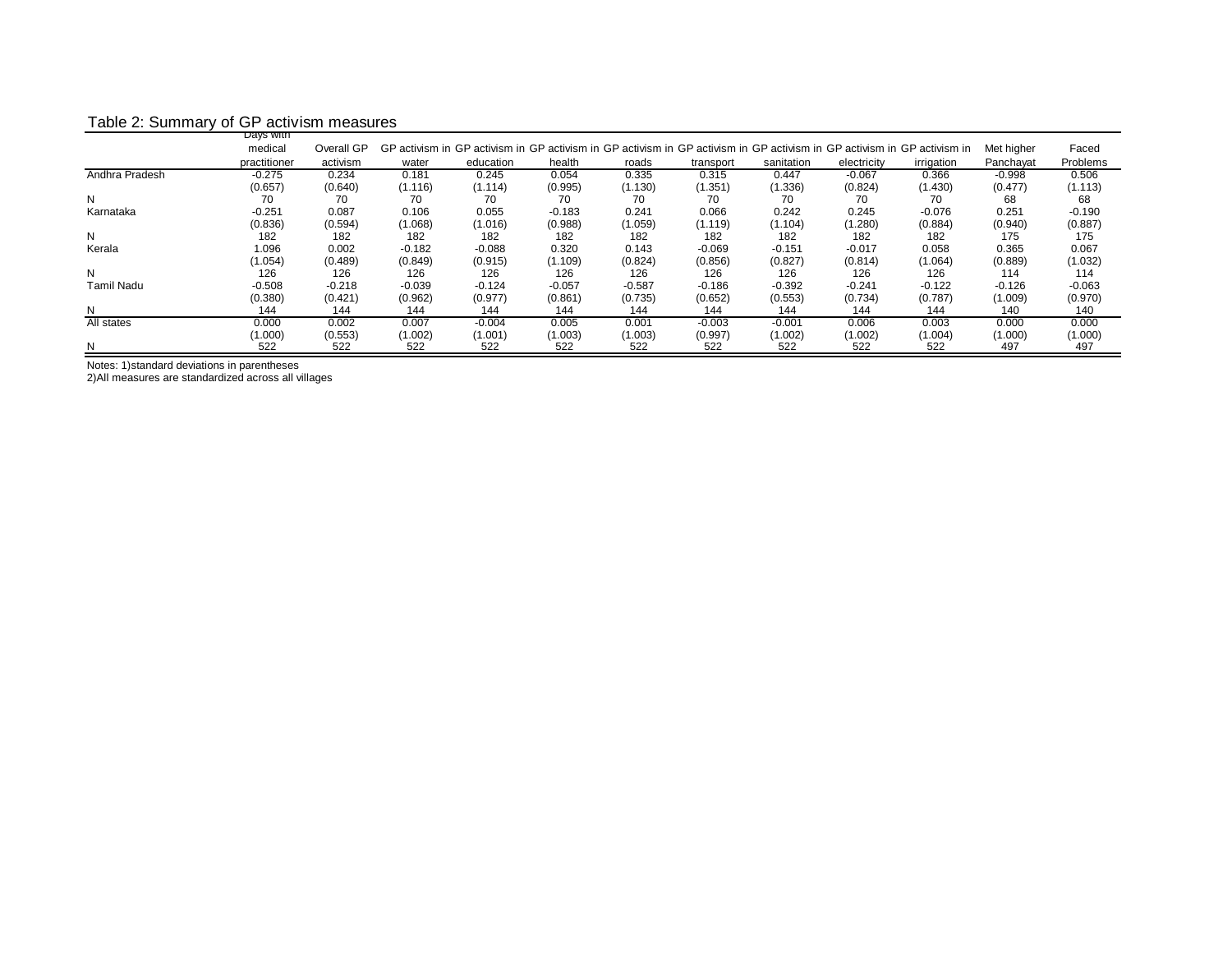### Table 3: Men and women preferences

| 3a: Preferences, 2 years ago, as expressed in the answers to the PRA questionnaire |                            |                            |               |         |
|------------------------------------------------------------------------------------|----------------------------|----------------------------|---------------|---------|
|                                                                                    | <b>Proportion villages</b> | <b>Proportion villages</b> |               |         |
|                                                                                    | with women                 | with men                   |               |         |
|                                                                                    | expressing                 | expressing                 | Difference:   |         |
| <b>Preference category</b>                                                         | preference                 | preference                 | women - men   | Nr. Obs |
| Drinking water                                                                     | 0.278                      | 0.244                      | 0.035         | 1036    |
|                                                                                    |                            |                            | (0.032)       |         |
| Health                                                                             | 0.058                      | 0.058                      | 0.000         | 1036    |
|                                                                                    |                            |                            | (0.019)       |         |
| Education                                                                          | 0.027                      | 0.035                      | $-0.008$      | 1036    |
|                                                                                    |                            |                            | (0.013)       |         |
| Sanitation                                                                         | 0.111                      | 0.046                      | 0.064         | 1036    |
|                                                                                    |                            |                            | $(0.021)$ *** |         |
| Roads                                                                              | 0.097                      | 0.175                      | $-0.076$      | 1036    |
|                                                                                    |                            |                            | $(0.025)$ *** |         |
| Transport                                                                          | 0.041                      | 0.038                      | 0.002         | 1036    |
|                                                                                    |                            |                            | (0.013)       |         |
| Electricity                                                                        | 0.043                      | 0.029                      | 0.014         | 1036    |
|                                                                                    |                            |                            | (0.015)       |         |

Notes:

1) Preferences of women derived from women's PRA, preferences of men - from general PRA

2) Village fixed effects included in regression

3) Standard errors clustered by village, in parenthesis

4) \*\*\* significant at 1 percent

### 3b: Preferences, 2 years ago, as expressed in the answers to the **household** questionnaire

|                            | <b>Proportion women</b><br>expressing | <b>Proportion men</b><br>expressing | Difference:   |         |
|----------------------------|---------------------------------------|-------------------------------------|---------------|---------|
| <b>Preference category</b> | preference                            | preference                          | women - men   | Nr. Obs |
| Water                      | 0.357                                 | 0.350                               | 0.005         | 5268    |
|                            |                                       |                                     | (0.014)       |         |
| Health                     | 0.038                                 | 0.041                               | $-0.001$      | 5268    |
|                            |                                       |                                     | (0.006)       |         |
| Education                  | 0.013                                 | 0.022                               | $-0.006$      | 5268    |
|                            |                                       |                                     | (0.004)       |         |
| Infrastructure             | 0.283                                 | 0.303                               | $-0.020$      | 5268    |
|                            |                                       |                                     | (0.013)       |         |
| Transport                  | 0.052                                 | 0.053                               | $-0.002$      | 5268    |
|                            |                                       |                                     | (0.005)       |         |
| Electricity                | 0.068                                 | 0.052                               | 0.016         | 5268    |
|                            |                                       |                                     | $(0.007)$ **  |         |
| Housing                    | 0.067                                 | 0.052                               | 0.014         | 5268    |
|                            |                                       |                                     | $(0.006)$ *** |         |

Notes:

1)Village fixed effects included in regression

2) Standard errors clustered by village, in parenthesis

3)\*\* significant at 5 percent; \*\*\* significant at 1 percent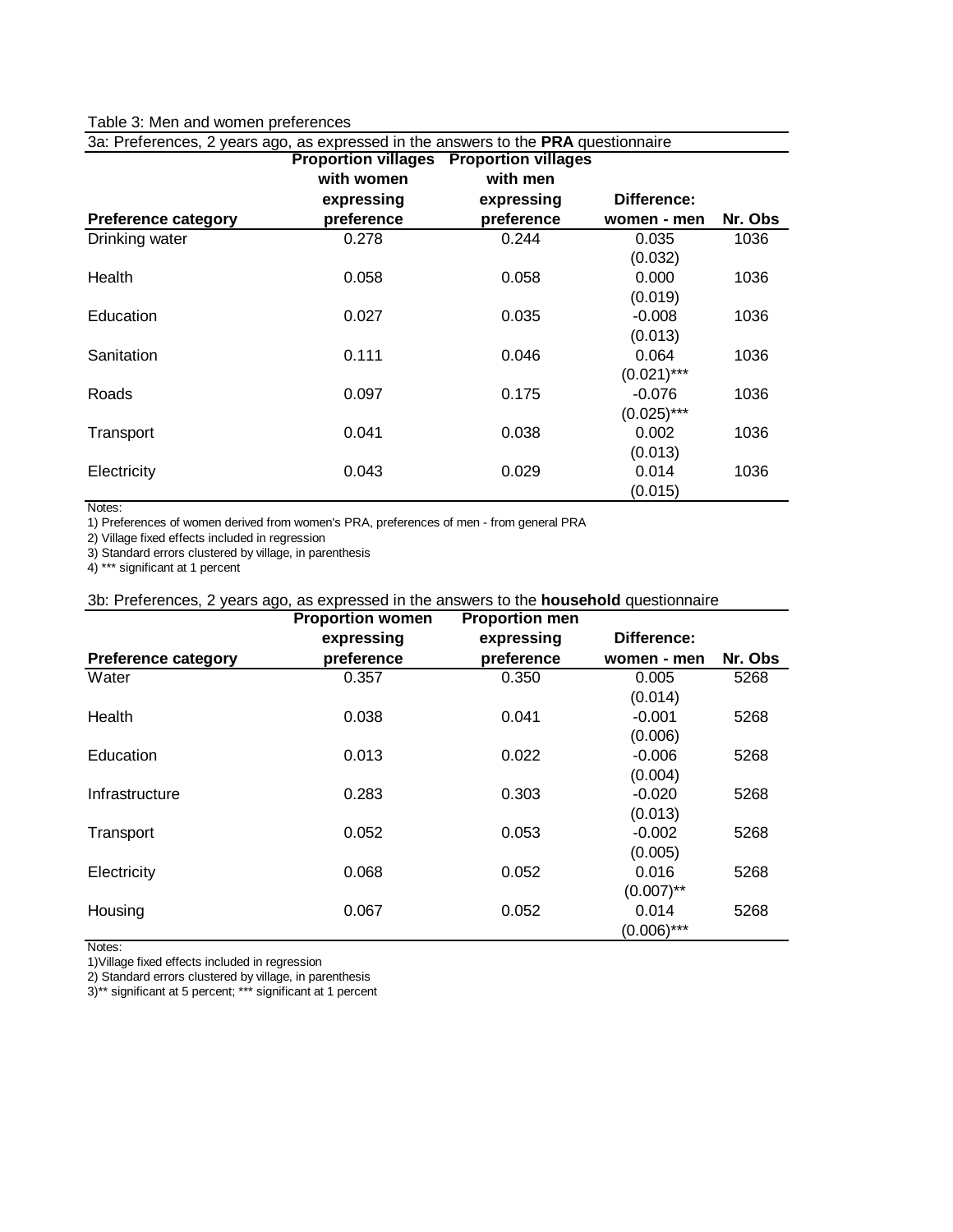# Table 4: Preferences, 2 years ago, among pradhans

|                            | <b>Proportion women</b><br>in reserved seats | <b>Proportion</b><br>unreserved pradhans |                    |     |
|----------------------------|----------------------------------------------|------------------------------------------|--------------------|-----|
|                            | expressing                                   | expressing                               |                    |     |
| <b>Preference category</b> | preference                                   | preference                               | Difference Nr. Obs |     |
| Water                      | 0.370                                        | 0.425                                    | $-0.052$           | 194 |
|                            |                                              |                                          | (0.105)            |     |
| Health                     | 0.000                                        | 0.055                                    | $-0.061$           | 194 |
|                            |                                              |                                          | (0.028)            |     |
| Education                  | 0.074                                        | 0.039                                    | 0.043              | 194 |
|                            |                                              |                                          | (0.057)            |     |
| Infrastructure             | 0.296                                        | 0.276                                    | 0.053              | 194 |
|                            |                                              |                                          | (0.101)            |     |
| Transport                  | 0.037                                        | 0.031                                    | 0.001              | 194 |
|                            |                                              |                                          | (0.041)            |     |
| Electricity                | 0.074                                        | 0.024                                    | 0.039              | 194 |
|                            |                                              |                                          | (0.056)            |     |
| Housing                    | 0.000                                        | 0.047                                    | $-0.047$           | 194 |
|                            |                                              |                                          | (0.038)            |     |

Notes:

1) Block fixed effects included in comparison

2) Controls for SC/ST reserved seats included in comparison

3) The unreserved category includes reserved for OBC

4) Standard errors clustered by block, in parenthesis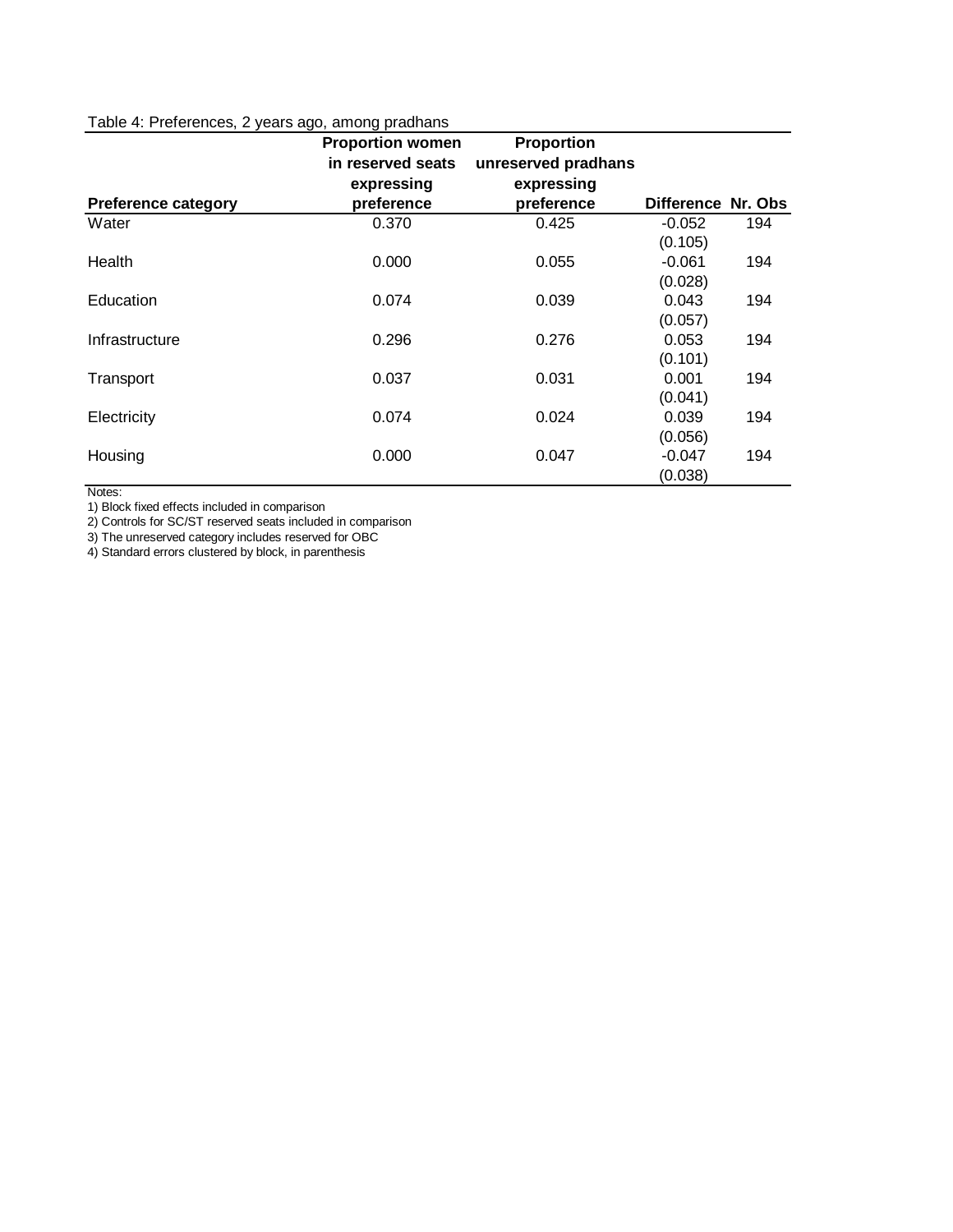### Table 5: Simple means comparisons

| Activity                        | Mean reserved | Mean unreserved | <b>Difference</b> |
|---------------------------------|---------------|-----------------|-------------------|
| From facilities questionaire    |               |                 |                   |
| Nr days w/ medical practitioner | 0.312         | 0.020           | $-0.029$          |
|                                 | (1.186)       | (0.993)         | (0.288)           |
| From PRA questionaire           |               |                 |                   |
| <b>Overall GP Activity</b>      | $-0.095$      | $-0.045$        | 0.010             |
|                                 | (0.491)       | (0.510)         | (0.216)           |
| Gp activity in water            | $-0.183$      | $-0.033$        | $-0.034$          |
|                                 | (0.875)       | (0.931)         | (0.357)           |
| GP activity in education        | 0.033         | $-0.034$        | 0.178             |
|                                 | (0.979)       | (0.986)         | (1.949)           |
| GP activity in health           | 0.068         | 0.057           | 0.087             |
|                                 | (1.016)       | (1.055)         | (0.832)           |
| GP activity in roads            | $-0.122$      | $-0.107$        | $-0.019$          |
|                                 | (0.895)       | (0.959)         | (0.233)           |
| GP activity in transport        | $-0.204$      | $-0.079$        | $-0.023$          |
|                                 | (0.613)       | (0.885)         | (0.250)           |
| GP activity in sanitation       | $-0.228$      | $-0.097$        | $-0.002$          |
|                                 | (0.779)       | (0.881)         | (0.022)           |
| GP activity in electricity      | $-0.113$      | $-0.045$        | $-0.097$          |
|                                 | (0.778)       | (0.948)         | (0.872)           |
| GP activity in irrigation       | $-0.012$      | $-0.022$        | $-0.010$          |
|                                 | (0.958)       | (0.959)         | (0.087)           |
| From Pradhan Interview          |               |                 |                   |
| Met higher panchayat (dummy)    | $-0.230$      | 0.218           | $-0.456$          |
|                                 | (1.004)       | (0.952)         | (2.613)           |
| Faced problems (dummy)          | 0.010         | $-0.061$        | 0.115             |
|                                 | (1.009)       | (0.970)         | (0.670)           |

Notes:

1) block fixed effects included in regression estimating difference

2) standard deviations for reserved and unreserved in parenthesis

3) absolute value of t-statistic for difference clustered by GP in parenthesis

4) all measures of activism are standardized across all villages

5) overall GP activity from PRA is the average of standardized measures from PRA

6) significant differences in **bold**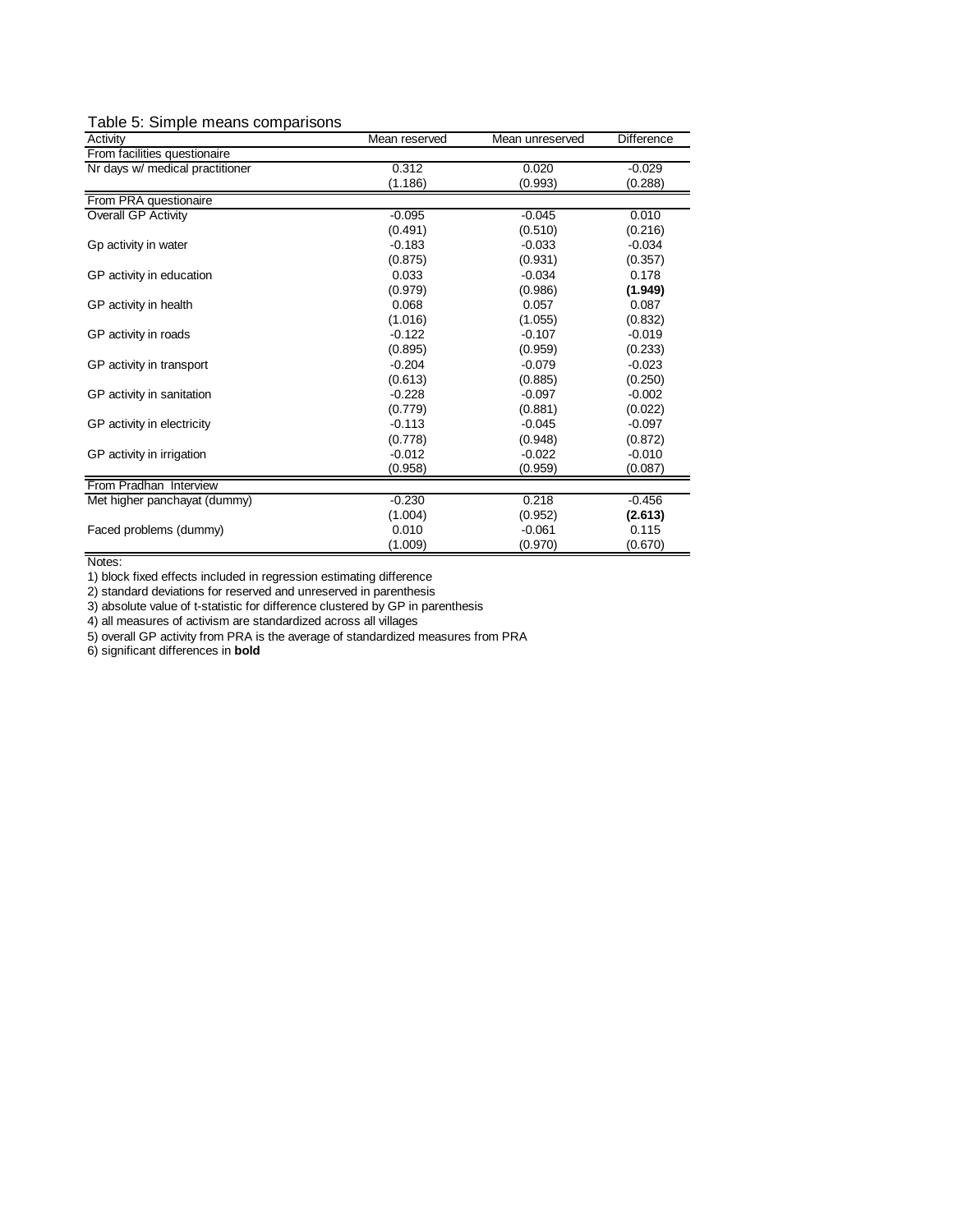|                      |            |                | Pradhan in            | Pradhan in |
|----------------------|------------|----------------|-----------------------|------------|
|                      | Eligible   |                | <b>Seats Reserved</b> | Unreserved |
| Variable             | population | Eligible women | for Women             | Seats      |
| Age                  | 39.362     | 37.063         | 39.148                | 43.610     |
|                      | (11.906)   | (10.926)       | (10.862)              | (11.420)   |
|                      | 5267       | 2495           | 27                    | 82         |
| Education            | 4.433      | 3.422          | 6.074                 | 8.390      |
|                      | (4.556)    | (4.203)        | (4.287)               | (3.409)    |
|                      | 5266       | 2495           | 27                    | 82         |
| Landholding          | 2.388      | 2.022          | 7.909                 | 9.199      |
|                      | (5.037)    | (4.547)        | (9.597)               | (9.524)    |
|                      | 5268       | 2496           | 27                    | 82         |
| Wealthy              | 0.298      | 0.286          | 0.778                 | 0.720      |
|                      | (0.458)    | (0.452)        | (0.424)               | (0.452)    |
|                      | 5268       | 2496           | 27                    | 82         |
| Knowledge score      | 3.049      | 1.965          | 3.185                 | 4.622      |
|                      | (2.254)    | (1.860)        | (1.642)               | (0.898)    |
|                      | 5268       | 2496           | 27                    | 82         |
| Political experience |            |                | 1.444                 | 1.744      |
|                      |            |                | (0.506)               | (0.927)    |
|                      |            |                | 27                    | 82         |

# Table 6: Summary of individual characteristics, by class

Notes:

1) The seats reserved for women do not include double reservations for SC or ST women

2) Literate individuals aged 21 and above are eligible to contest pradhan elections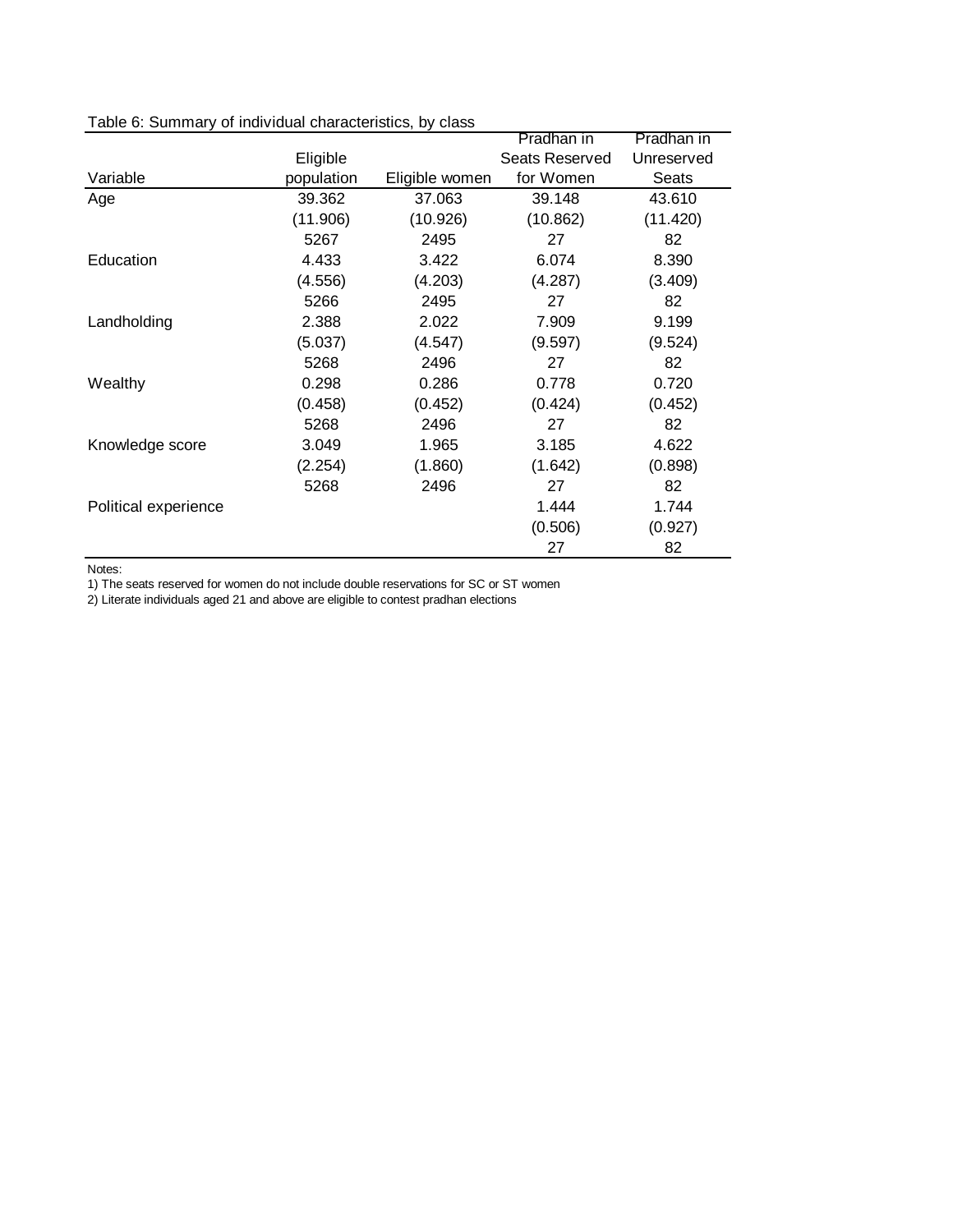Figure 1: The Distributions of Individual Characteristics

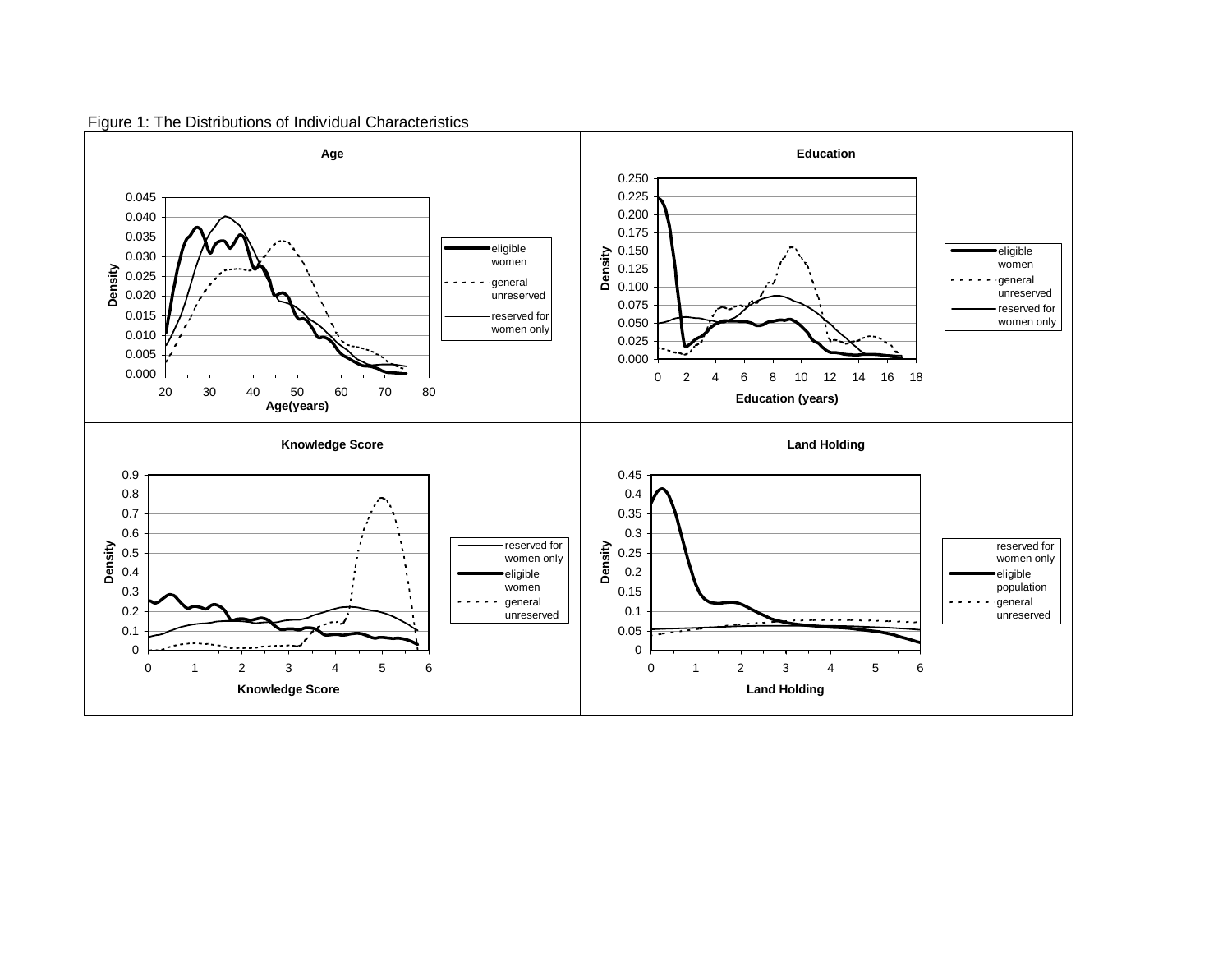#### Table 7: Pradhan Characteristics in seats reserved for women Individual Characteristic

| <b>INGLYTOUGH OTTAI ACTEMBRIC</b> |                     |                |               |
|-----------------------------------|---------------------|----------------|---------------|
|                                   |                     |                | Compared with |
|                                   | Compared with       | Compared with  | unreserved    |
|                                   | eligible population | eligible women | pradhans      |
| Nr. Obs.                          | 5266                | 2496           | 184           |
| Age                               | 2.445               | 2.244          | $-6.226$      |
|                                   | (2.138)             | (2.029)        | $(2.686)$ *** |
| Education                         | 2.599               | 2.682          | $-1.957$      |
|                                   | $(0.737)$ ***       | $(0.722)***$   | $(0.984)$ **  |
| Land owned                        | 5.607               | 5.526          | $-0.072$      |
|                                   | $(1.615)***$        | $(1.604)$ ***  | (2.086)       |
| Wealthy (dummy)                   | 0.489               | 0.491          | 0.046         |
|                                   | $(0.085)$ ***       | $(0.087)$ ***  | (0.128)       |
| Knowledge score                   | 1.269               | 1.268          | -1.252        |
|                                   | $(0.275)$ ***       | $(0.273)***$   | $(0.337)$ *** |
| Political experience              |                     |                | $-0.422$      |
|                                   |                     |                | $(0.209)$ **  |

**Notes** 

1) Literate individuals, aged 21 and above are the eligible population

2) The coefficient reported is that of the dummy for being elected in a seat reserved for women

3) Block fixed effects included in all comparisons

4) Controls for gender, SC/ST, elected in a seat reserved for SC/ST, elected in an unreserved seat included in comparison with eligible population

5) Controls for SC/ST, elected in seat reserved for SC/ST, included in comparison with eligible women

6) Controls for elected in a seat reserved for SC/ST, household characteristics (size, religion, occupation of

head, literacy of head), village characteristics (inequality and oligarchy measures), included in comparison with pradhans

7) Standard errors, clustered at GP level in parentheses

8) \* significant at 10 percent; \*\* significant at 5 percent; \*\*\* significant at 1 percent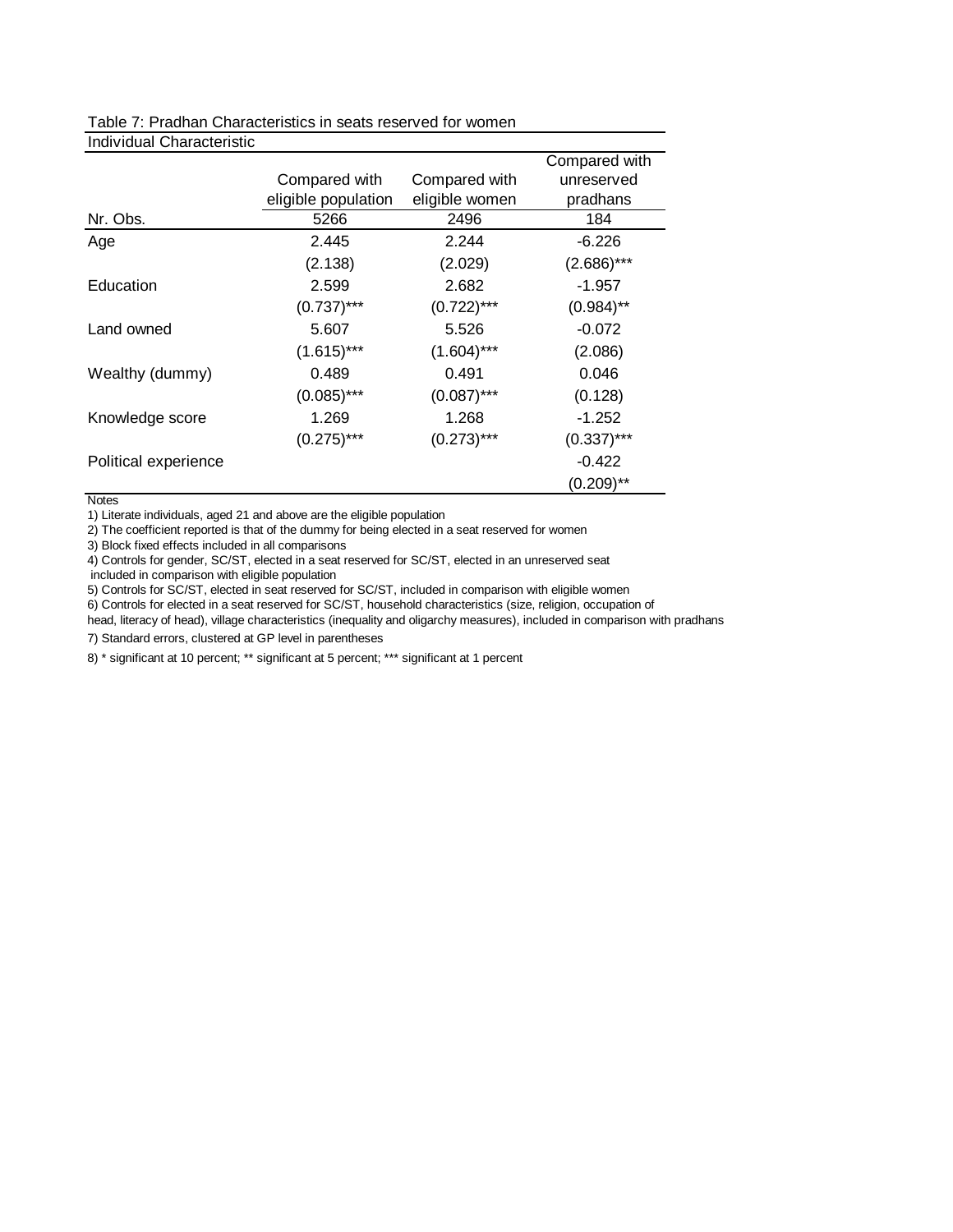|                    | Caste status Unreserved pradhans Reserved women |        |
|--------------------|-------------------------------------------------|--------|
| BC                 | 16                                              |        |
|                    | 20.78%                                          | 23.33% |
| <b>OBC</b>         | 23                                              | 13     |
|                    | 29.87%                                          | 43.33% |
| <b>SC</b>          | З                                               |        |
|                    | 3.90%                                           | 3.33%  |
| Forward            | 35                                              | 9      |
|                    | 45.45%                                          | 30.00% |
| $\overline{ot}$ al |                                                 | 30     |

**Table 8:**Caste status of women elected pradhans in reserved seats vs. unreserved pradhans

Notes:

1)Percentages out of total category

2)The seats reserved for OBC are considered to be unreserved seats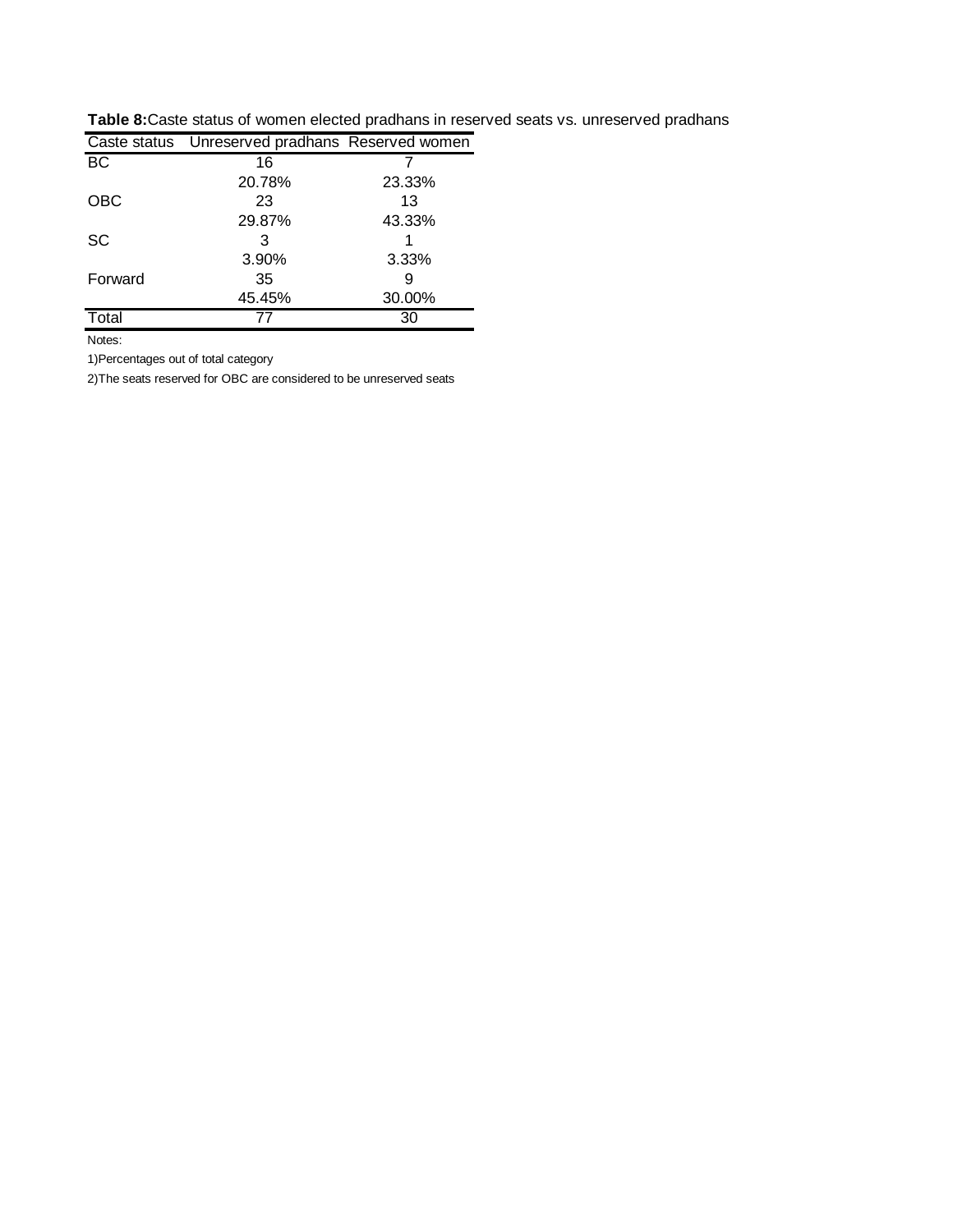| Person who persuaded to contest | <b>Reservation status</b> |           |            |
|---------------------------------|---------------------------|-----------|------------|
| election                        | women only                | scst only | unreserved |
| Self initiated                  | 2                         | 2         | 17         |
|                                 | (7.41)                    | (6.90)    | (21.52)    |
| <b>Political Elites</b>         | 5                         | 9         | 14         |
|                                 | (18.51)                   | (31.03)   | (17.72)    |
| Spouse                          | 5                         | 2         |            |
|                                 | (18.52)                   | (6.90)    | (1.27)     |
| Relative and neighbors          | 4                         | 4         | 13         |
|                                 | (14.81)                   | (15.19)   | (15.06)    |
| Caste and other groups          | 6                         | 11        | 24         |
|                                 | (22.22)                   | (37.93)   | (30.38)    |
| Other                           | 5                         |           | 10         |
|                                 | (18.52)                   | (3.45)    | (12.66)    |

Notes:1)Percentages out of total reservation category size in parentheses

2) Political category includes: MP/MLA/party official, previous pradhan, important leader in community, other ward members

3)Other includes: NGO and other unspecified categories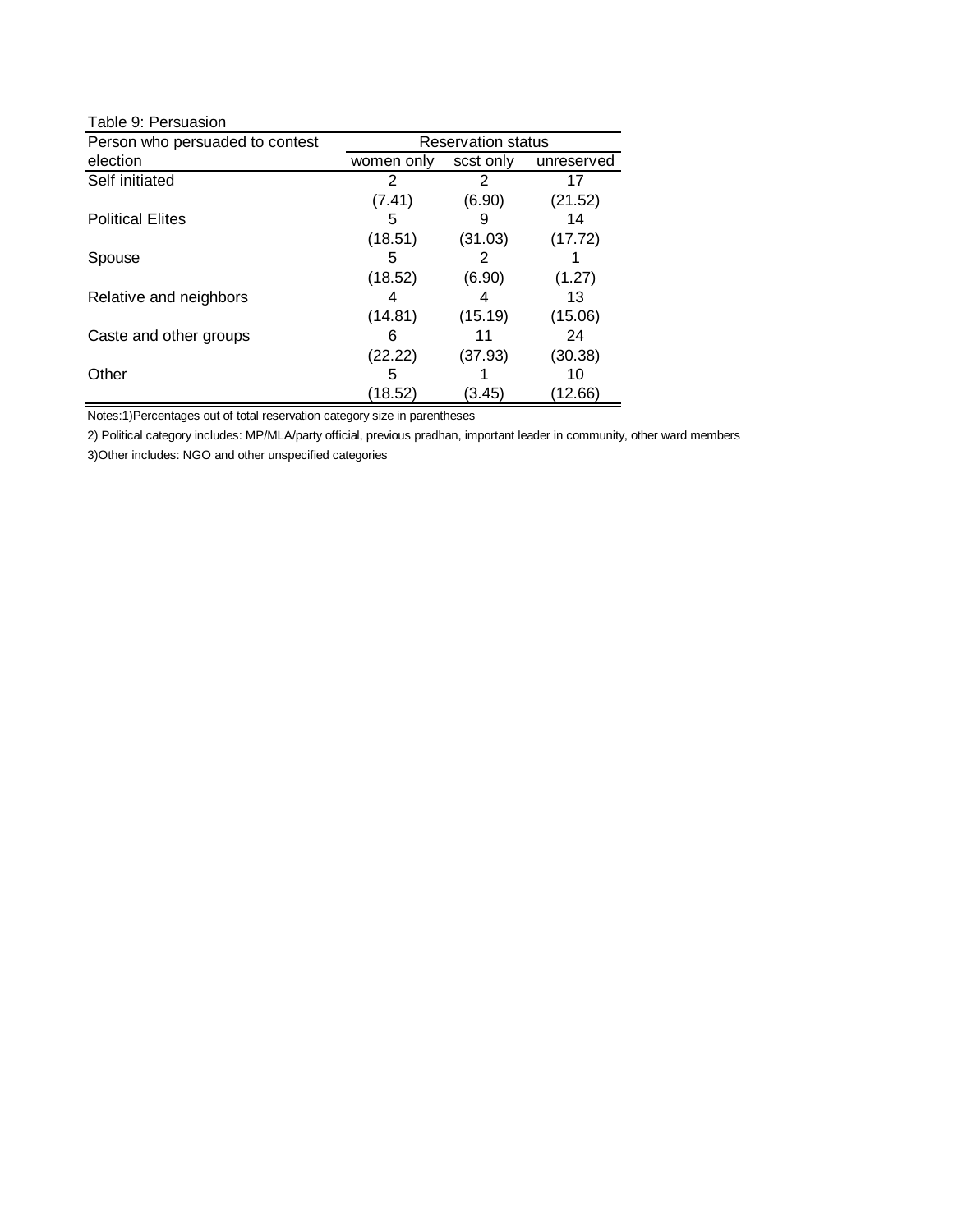Table 10: Summary of explanatory variables

|                                     | Mean  | <b>SD</b> |
|-------------------------------------|-------|-----------|
| Pradhan Young                       | 0.107 | 0.310     |
| Pradhan Prime                       | 0.636 | 0.482     |
| Pradhan 5-9 edu yrs                 | 0.354 | 0.479     |
| Pradhan 10-14 edu yrs               | 0.318 | 0.466     |
| Pradan 15 plus edu yrs              | 0.113 | 0.317     |
| Pradhan Wealthy                     | 0.624 | 0.485     |
| Pradhan Landholding                 | 6.254 | 7.452     |
| <b>Pradhan Political Experience</b> | 0.610 | 0.488     |
| Upper caste land proportion         | 0.270 | 0.284     |
| Gini low                            | 0.251 | 0.434     |
| Gini high                           | 0.251 | 0.434     |
| Literacy rate                       | 0.412 | 0.176     |
| <b>Fraction landless</b>            | 0.336 | 0.253     |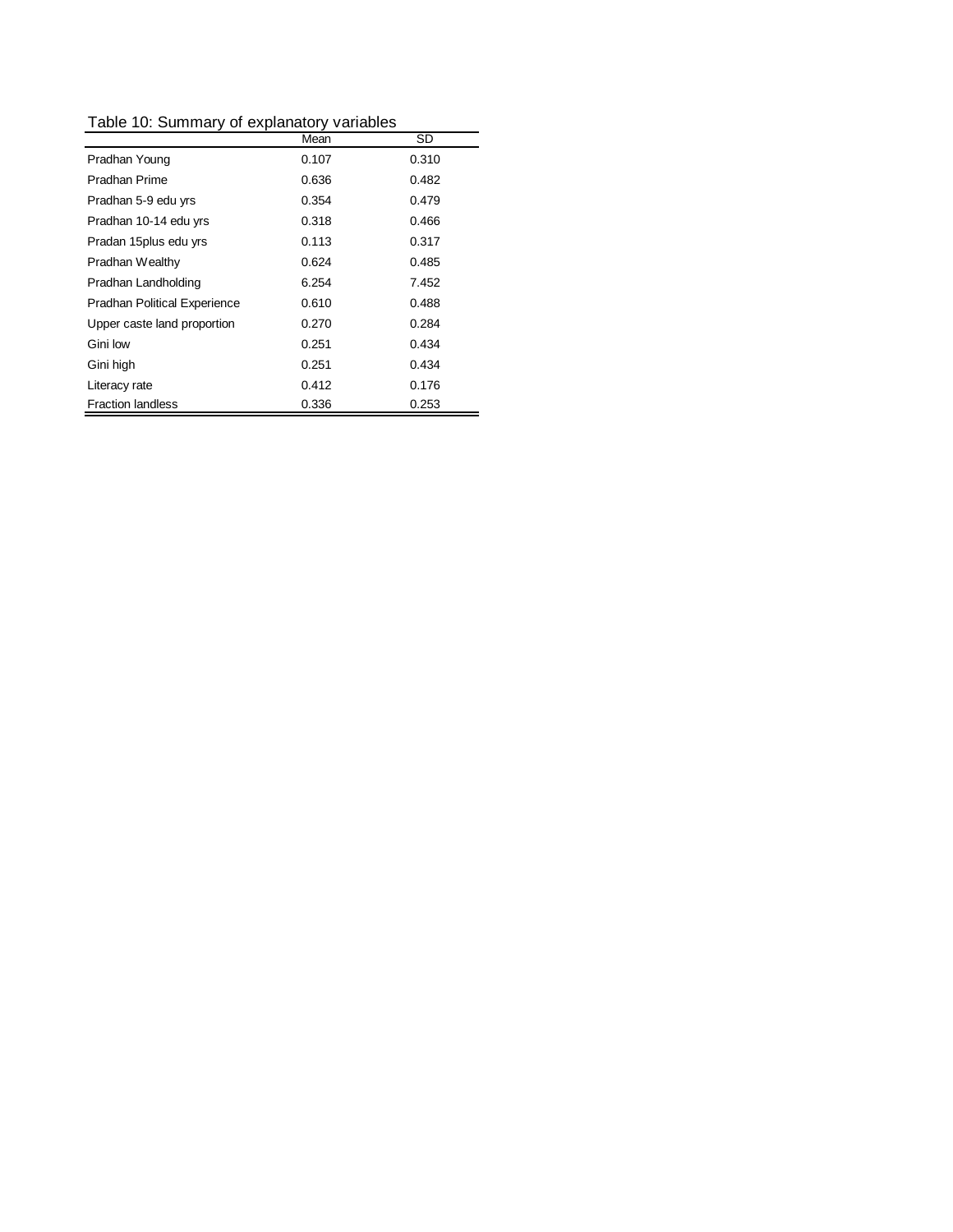|                             | Days with    |            |          |           |          |          |           |                                                                                                                         |             |            |            |          |
|-----------------------------|--------------|------------|----------|-----------|----------|----------|-----------|-------------------------------------------------------------------------------------------------------------------------|-------------|------------|------------|----------|
|                             | medical      | Overall GP |          |           |          |          |           | GP activism in GP activism in GP activism in GP activism in GP activism in GP activism in GP activism in GP activism in |             |            | Met higher | Faced    |
|                             | practitioner | activism   | water    | education | health   | roads    | transport | sanitation                                                                                                              | electricity | irrigation | Panchayat  | Problems |
| <b>Reservation for SCST</b> | $-0.016$     | 0.027      | 0.055    | $-0.118$  | $-0.130$ | $-0.131$ | 0.014     | 0.130                                                                                                                   | 0.507       | $-0.115$   | 0.177      | 0.301    |
|                             | (0.148)      | (0.297)    | (0.331)  | (0.753)   | (0.990)  | (1.012)  | (0.087)   | (0.598)                                                                                                                 | (2.704)     | (0.680)    | (0.819)    | (1.472)  |
| Fraction SCST               | $-0.385$     | $-0.003$   | 0.035    | $-0.122$  | $-0.189$ | 0.048    | $-0.004$  | 0.070                                                                                                                   | 0.079       | 0.055      | $-0.455$   | 0.136    |
|                             | (3.242)      | (0.032)    | (0.178)  | (0.545)   | (0.991)  | (0.291)  | (0.019)   | (0.355)                                                                                                                 | (0.451)     | (0.232)    | (2.425)    | (0.717)  |
| Reservation for Women       | $-0.044$     | $-0.010$   | $-0.078$ | 0.237     | 0.039    | $-0.083$ | $-0.094$  | $-0.066$                                                                                                                | 0.032       | $-0.065$   | $-0.287$   | $-0.159$ |
|                             | (0.454)      | (0.174)    | (0.698)  | (2.051)   | (0.299)  | (0.813)  | (0.910)   | (0.542)                                                                                                                 | (0.311)     | (0.406)    | (1.583)    | (0.986)  |
| Res. for SCST Women         | $-0.103$     | $-0.061$   | 0.176    | $-0.209$  | $-0.184$ | 0.218    | 0.095     | $-0.332$                                                                                                                | 0.106       | $-0.362$   | $-0.228$   | 0.125    |
|                             | (0.669)      | (0.509)    | (0.663)  | (0.914)   | (0.883)  | (1.070)  | (0.430)   | (1.098)                                                                                                                 | (0.494)     | (1.848)    | (0.690)    | (0.482)  |
| Pradhan Young               | 0.105        | 0.157      | 0.292    | $-0.125$  | 0.138    | 0.417    | 0.020     | 0.082                                                                                                                   | 0.137       | 0.291      | $-0.037$   | 0.612    |
|                             | (0.778)      | (1.519)    | (1.425)  | (0.693)   | (0.798)  | (2.552)  | (0.093)   | (0.410)                                                                                                                 | (0.664)     | (1.623)    | (0.131)    | (2.261)  |
| Pradhan Prime               | $-0.005$     | 0.174      | 0.424    | 0.132     | $-0.036$ | 0.274    | $-0.007$  | 0.151                                                                                                                   | 0.166       | 0.292      | 0.067      | 0.495    |
|                             | (0.048)      | (2.206)    | (3.204)  | (1.010)   | (0.245)  | (2.519)  | (0.055)   | (1.056)                                                                                                                 | (1.172)     | (1.803)    | (0.379)    | (3.011)  |
| Pradhan 5-10 edu yrs        | 0.102        | 0.006      | 0.083    | 0.065     | 0.027    | $-0.030$ | 0.095     | $-0.162$                                                                                                                | 0.121       | $-0.152$   | 0.226      | $-0.599$ |
|                             | (1.230)      | (0.075)    | (0.606)  | (0.450)   | (0.246)  | (0.225)  | (0.560)   | (0.924)                                                                                                                 | (0.762)     | (1.111)    | (1.102)    | (2.816)  |
| Pradhan 10-15 edu yrs       | $-0.009$     | 0.075      | 0.186    | 0.263     | 0.149    | $-0.049$ | 0.019     | $-0.144$                                                                                                                | 0.306       | $-0.129$   | 0.270      | $-0.618$ |
|                             | (0.084)      | (0.862)    | (1.036)  | (1.635)   | (0.989)  | (0.316)  | (0.109)   | (0.701)                                                                                                                 | (1.843)     | (0.745)    | (1.245)    | (2.396)  |
| Pradhan 15+ edu yrs         | $-0.324$     | $-0.126$   | 0.250    | 0.156     | $-0.076$ | $-0.261$ | $-0.356$  | $-0.650$                                                                                                                | 0.309       | $-0.380$   | 0.218      | $-0.546$ |
|                             | (1.333)      | (0.733)    | (0.883)  | (0.515)   | (0.221)  | (1.263)  | (1.575)   | (2.175)                                                                                                                 | (1.225)     | (1.220)    | (0.951)    | (1.950)  |
| Pradhan wealthy             | 0.098        | $-0.043$   | $-0.018$ | $-0.279$  | $-0.236$ | 0.070    | $-0.088$  | 0.196                                                                                                                   | $-0.012$    | 0.025      | 0.039      | 0.273    |
|                             | (1.236)      | (0.588)    | (0.144)  | (2.420)   | (2.023)  | (0.678)  | (0.575)   | (1.327)                                                                                                                 | (0.077)     | (0.192)    | (0.232)    | (1.651)  |
| Pradhan Landholding         | $-0.005$     | 0.005      | 0.014    | 0.009     | 0.013    | $-0.002$ | $-0.007$  | 0.007                                                                                                                   | 0.007       | $-0.004$   | $-0.006$   | 0.018    |
|                             | (1.076)      | (1.071)    | (1.883)  | (0.832)   | (1.858)  | (0.297)  | (0.664)   | (0.858)                                                                                                                 | (0.737)     | (0.391)    | (0.668)    | (1.806)  |
| Pradhan Political Exp       | 0.154        | 0.047      | $-0.225$ | $-0.003$  | 0.229    | 0.197    | 0.061     | 0.093                                                                                                                   | $-0.017$    | 0.043      | 0.238      | $-0.429$ |
|                             | (1.640)      | (0.502)    | (1.126)  | (0.015)   | (1.610)  | (1.130)  | (0.448)   | (0.412)                                                                                                                 | (0.113)     | (0.209)    | (1.105)    | (1.727)  |
| Upper caste land prop       | $-0.360$     | $-0.003$   | 0.063    | $-0.115$  | 0.008    | $-0.075$ | 0.233     | $-0.017$                                                                                                                | 0.039       | $-0.156$   | 0.301      | 0.084    |
|                             | (3.177)      | (0.029)    | (0.351)  | (0.746)   | (0.060)  | (0.498)  | (1.031)   | (0.107)                                                                                                                 | (0.201)     | (0.699)    | (1.755)    | (0.526)  |
| Low Gini                    | $-0.104$     | $-0.042$   | 0.143    | $-0.138$  | 0.098    | $-0.160$ | $-0.084$  | 0.014                                                                                                                   | $-0.238$    | 0.034      | 0.075      | $-0.068$ |
|                             | (1.369)      | (0.663)    | (1.025)  | (0.974)   | (0.838)  | (1.456)  | (0.631)   | (0.108)                                                                                                                 | (2.086)     | (0.225)    | (0.815)    | (0.579)  |
| High Gini                   | 0.315        | $-0.041$   | $-0.342$ | 0.222     | $-0.117$ | 0.002    | $-0.085$  | $-0.107$                                                                                                                | $-0.023$    | 0.124      | 0.103      | 0.069    |
|                             | (2.458)      | (0.470)    | (1.735)  | (1.179)   | (0.837)  | (0.010)  | (0.533)   | (0.586)                                                                                                                 | (0.138)     | (0.710)    | (0.779)    | (0.444)  |
| Literacy rate               | 1.901        | 0.719      | $-0.044$ | 0.594     | 0.470    | 1.459    | 1.627     | 0.180                                                                                                                   | 1.045       | 0.419      | $-0.352$   | $-1.208$ |
|                             | (4.426)      | (2.892)    | (0.081)  | (1.119)   | (1.001)  | (3.054)  | (2.880)   | (0.330)                                                                                                                 | (1.868)     | (0.797)    | (0.556)    | (1.661)  |
| Pradhan's Village           | 0.146        | 0.166      | 0.204    | 0.195     | 0.137    | 0.317    | 0.184     | 0.181                                                                                                                   | 0.144       | $-0.037$   | 0.017      | 0.063    |
|                             | (1.946)      | (3.442)    | (1.957)  | (2.036)   | (1.696)  | (3.465)  | (1.838)   | (1.858)                                                                                                                 | (1.652)     | (0.355)    | (0.569)    | (2.162)  |
| Fraction landless hhs       | $-0.001$     | 0.024      | 0.779    | $-0.526$  | 0.249    | $-0.177$ | $-0.100$  | 0.202                                                                                                                   | 0.100       | $-0.337$   | $-0.154$   | $-0.291$ |
|                             | (0.005)      | (0.131)    | (1.963)  | (1.426)   | (0.751)  | (0.542)  | (0.271)   | (0.524)                                                                                                                 | (0.286)     | (0.903)    | (0.516)    | (0.922)  |
| N                           | 482          | 482        | 482      | 482       | 482      | 482      | 482       | 482                                                                                                                     | 482         | 482        | 482        | 482      |
| Adj R-sq                    | 0.579        | 0.343      | 0.145    | 0.199     | 0.267    | 0.339    | 0.113     | 0.181                                                                                                                   | 0.271       | 0.095      | 0.429      | 0.399    |

### Table 11.1: Effect of women's reservation, no interactions

Notes: 1)t-statistics clustered at GP level in parenthesis

2) Block fixed effects included in regression<br>3) Days with medical practitioner variable from facilities questionnaire, all other variables from PRA questionaire<br>4) All measures of GP activism are standardized across all v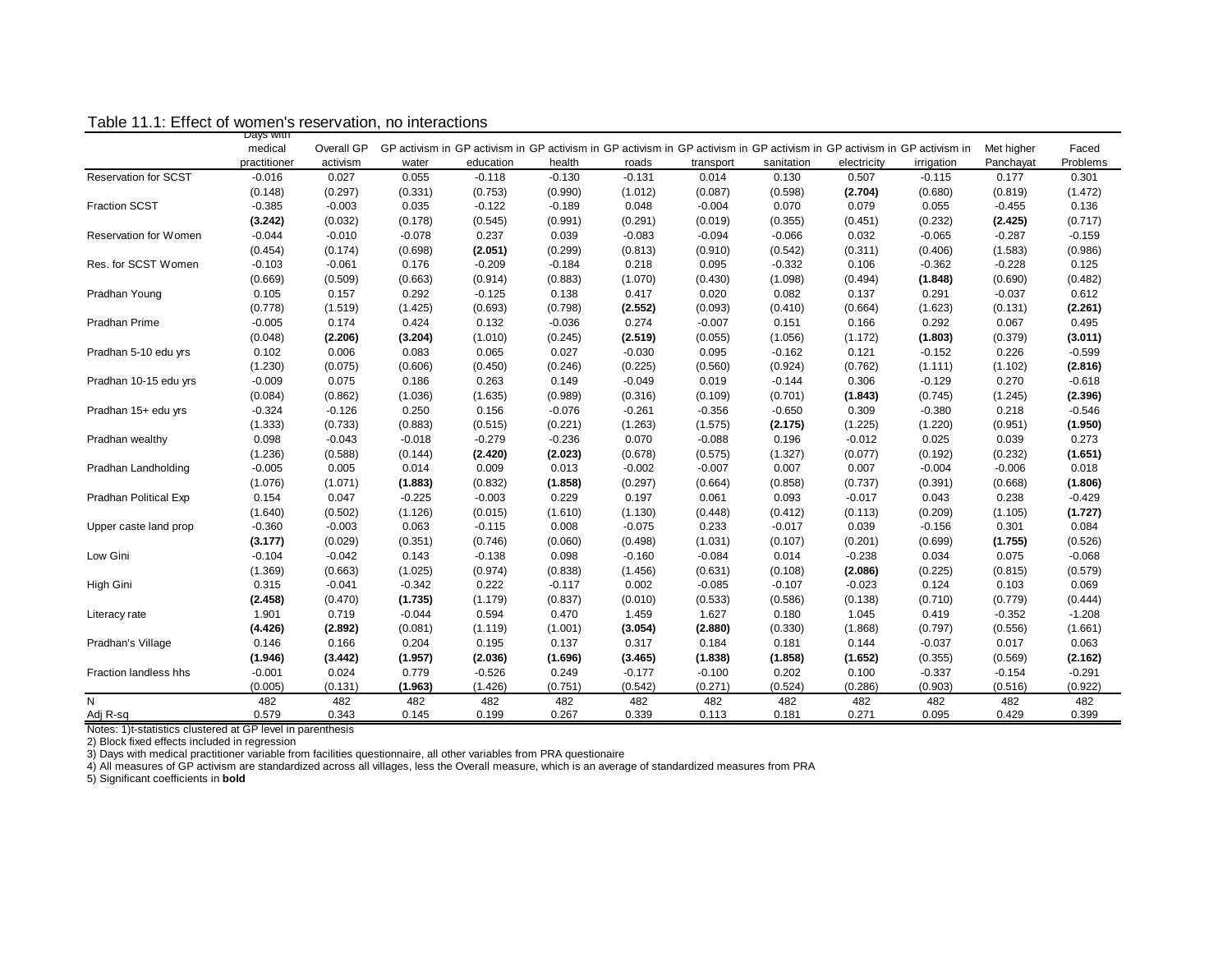|                       | Days With    |            |          |           |          |          |                                                                                                                         |            |             |            |            |          |
|-----------------------|--------------|------------|----------|-----------|----------|----------|-------------------------------------------------------------------------------------------------------------------------|------------|-------------|------------|------------|----------|
|                       | medical      | Overall GP |          |           |          |          | GP activism in GP activism in GP activism in GP activism in GP activism in GP activism in GP activism in GP activism in |            |             |            | Met higher | Faced    |
|                       | practitioner | activism   | water    | education | health   | roads    | transport                                                                                                               | sanitation | electricity | irrigation | Panchayat  | Problems |
| Reservation for Women | 0.474        | 0.009      | 0.103    | 0.842     | $-0.345$ | 0.143    | $-0.097$                                                                                                                | $-0.255$   | 0.222       | $-0.538$   | $-0.893$   | $-0.312$ |
|                       | (2.504)      | (0.086)    | (0.445)  | (5.712)   | (1.212)  | (0.651)  | (0.448)                                                                                                                 | (1.229)    | (1.354)     | (2.172)    | (2.330)    | (1.147)  |
| Pradhan Young         | 0.365        | 0.146      | 0.345    | $-0.059$  | 0.147    | 0.458    | $-0.024$                                                                                                                | 0.029      | 0.109       | 0.161      | $-0.195$   | 0.454    |
|                       | (2.662)      | (1.238)    | (1.461)  | (0.315)   | (0.813)  | (2.413)  | (0.092)                                                                                                                 | (0.131)    | (0.469)     | (0.852)    | (0.642)    | (1.619)  |
| Pradhan Prime         | 0.059        | 0.183      | 0.459    | 0.283     | $-0.148$ | 0.325    | 0.006                                                                                                                   | 0.114      | 0.229       | 0.198      | $-0.055$   | 0.502    |
|                       | (0.505)      | (2.097)    | (3.158)  | (2.080)   | (0.958)  | (2.650)  | (0.039)                                                                                                                 | (0.712)    | (1.432)     | (1.210)    | (0.295)    | (2.875)  |
| Women Res * Yound     | $-1.172$     | 0.043      | $-0.247$ | $-0.358$  | 0.012    | $-0.207$ | 0.188                                                                                                                   | 0.247      | 0.097       | 0.615      | 0.751      | 0.687    |
|                       | (4.791)      | (0.293)    | (0.803)  | (1.309)   | (0.029)  | (0.716)  | (0.529)                                                                                                                 | (0.806)    | (0.277)     | (1.954)    | (1.214)    | (1.389)  |
| Women Res * Prime     | $-0.507$     | $-0.044$   | $-0.225$ | $-0.883$  | 0.621    | $-0.309$ | $-0.050$                                                                                                                | 0.236      | $-0.337$    | 0.594      | 0.770      | 0.051    |
|                       | (2.418)      | (0.338)    | (0.833)  | (4.668)   | (1.875)  | (1.360)  | (0.222)                                                                                                                 | (0.953)    | (1.641)     | (2.020)    | (1.744)    | (0.151)  |
| N                     | 482          | 482        | 482      | 482       | 482      | 482      | 482                                                                                                                     | 482        | 482         | 482        | 482        | 482      |
| Adj R-sq              | 0.594        | 0.340      | 0.142    | 0.213     | 0.275    | 0.338    | 0.109                                                                                                                   | 0.178      | 0.271       | 0.099      | 0.441      | 0.403    |

### Table 11.2 Effect of women's reservation: Interaction with age

Notes: 1)t-statistics clustered at GP level in parenthesis

2) Block fixed effects included in regression

3) Days with medical practitioner variable from facilities questionnaire, all other variables from PRA questionaire

4) All measures of GP activism are standardized across all villages, less the Overall measure, which is an average of standardized measures from PRA

5) Variables included in regression but not reported: reservation for SCST, double reservation women/SCST, fraction SCST, pradhan education, pradhan political experience,

pradhan landholding, pradhan wealthy, fraction upper caste land in village, fraction landless households in village, pradhan's village, literacy rate, gini coefficient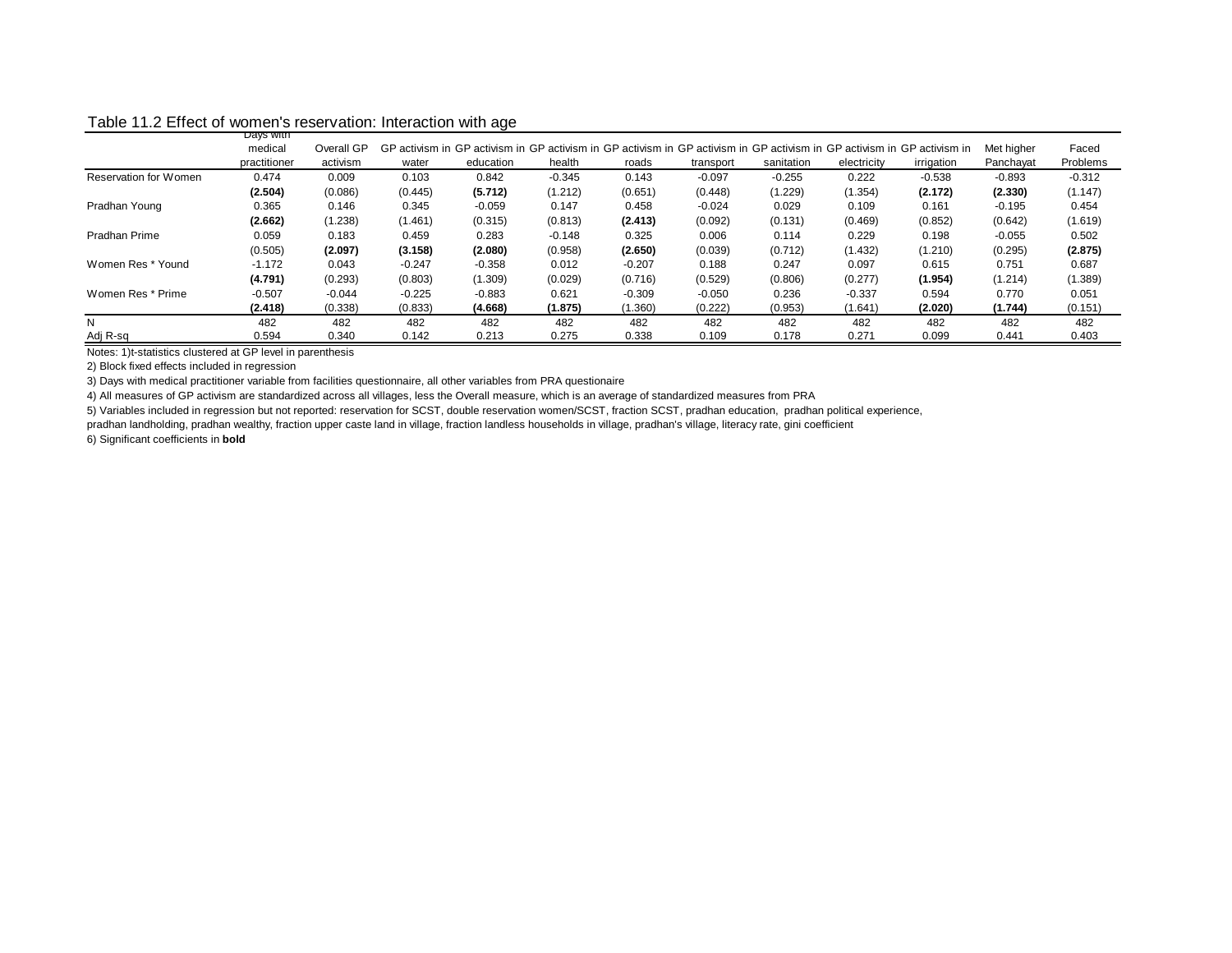|                            | Days with    |            |          |           |          |          |                                                                                                                         |            |             |            |            |          |
|----------------------------|--------------|------------|----------|-----------|----------|----------|-------------------------------------------------------------------------------------------------------------------------|------------|-------------|------------|------------|----------|
|                            | medical      | Overall GP |          |           |          |          | GP activism in GP activism in GP activism in GP activism in GP activism in GP activism in GP activism in GP activism in |            |             |            | Met higher | Faced    |
|                            | practitioner | activism   | water    | education | health   | roads    | transport                                                                                                               | sanitation | electricity | irrigation | Panchayat  | Problems |
| Reservation for Women      | $-0.031$     | 0.015      | 0.139    | $-0.097$  | 0.377    | $-0.221$ | $-0.314$                                                                                                                | 0.114      | $-0.253$    | 0.371      | 0.352      | $-0.051$ |
|                            | (0.220)      | (0.106)    | (0.618)  | (0.531)   | (1.589)  | (1.102)  | (1.180)                                                                                                                 | (0.403)    | (1.232)     | (0.859)    | (0.971)    | (0.137)  |
| Pradhan 5-10 edu yrs       | 0.102        | 0.006      | 0.121    | $-0.067$  | 0.101    | $-0.038$ | 0.043                                                                                                                   | $-0.100$   | $-0.002$    | $-0.013$   | 0.470      | $-0.533$ |
|                            | (1.010)      | (0.057)    | (0.695)  | (0.401)   | (0.841)  | (0.231)  | (0.200)                                                                                                                 | (0.469)    | (0.011)     | (0.083)    | (1.975)    | (2.066)  |
| Pradhan 10-15 edu yrs      | 0.025        | 0.097      | 0.314    | 0.144     | 0.309    | $-0.099$ | $-0.057$                                                                                                                | $-0.070$   | 0.241       | $-0.004$   | 0.462      | $-0.576$ |
|                            | (0.226)      | (1.013)    | (1.638)  | (0.852)   | (2.069)  | (0.583)  | (0.286)                                                                                                                 | (0.305)    | (1.349)     | (0.022)    | (2.003)    | (2.111)  |
| Pradhan 15+ edu yrs        | $-0.372$     | $-0.140$   | 0.220    | 0.120     | $-0.063$ | $-0.312$ | $-0.413$                                                                                                                | $-0.640$   | 0.217       | $-0.246$   | 0.363      | $-0.558$ |
|                            | (1.521)      | (0.774)    | (0.785)  | (0.372)   | (0.188)  | (1.457)  | (1.679)                                                                                                                 | (1.977)    | (0.804)     | (0.763)    | (1.497)    | (1.878)  |
| Women res. * 5-10 edu yrs  | $-0.043$     | $-0.024$   | $-0.266$ | 0.569     | $-0.415$ | 0.070    | 0.246                                                                                                                   | $-0.287$   | 0.472       | $-0.580$   | $-1.010$   | $-0.269$ |
|                            | (0.221)      | (0.144)    | (0.954)  | (2.040)   | (1.599)  | (0.266)  | (0.801)                                                                                                                 | (0.875)    | (1.711)     | (1.238)    | (1.950)    | (0.582)  |
| Women res. * 10-15 edu yrs | $-0.130$     | $-0.112$   | $-0.636$ | 0.459     | $-0.810$ | 0.362    | 0.425                                                                                                                   | $-0.311$   | 0.236       | $-0.625$   | $-0.794$   | $-0.078$ |
|                            | (0.478)      | (0.712)    | (2.395)  | (1.851)   | (2.216)  | (1.501)  | (1.380)                                                                                                                 | (1.008)    | (0.845)     | (1.421)    | (1.561)    | (0.161)  |
| Women res * 15+ edu yrs    | 0.689        | 0.262      | 1.040    | $-0.376$  | 0.791    | 0.253    | 0.139                                                                                                                   | 0.348      | 0.508       | $-0.605$   | $-0.276$   | 0.402    |
|                            | (3.437)      | (1.156)    | (2.282)  | (1.217)   | (2.517)  | (0.791)  | (0.445)                                                                                                                 | (0.963)    | (1.304)     | (1.153)    | (0.622)    | (0.892)  |
| N                          | 482          | 482        | 482      | 482       | 482      | 482      | 482                                                                                                                     | 482        | 482         | 482        | 482        | 482      |
| Adj R-sq                   | 0.581        | 0.342      | 0.161    | 0.203     | 0.286    | 0.338    | 0.109                                                                                                                   | 0.180      | 0.270       | 0.096      | 0.445      | 0.398    |

#### Table 11.3 Effect of women's reservation: Interaction with education

Notes: 1)t-statistics clustered at GP level in parenthesis

2) Block fixed effects included in regression

3) Days with medical practitioner variable from facilities questionnaire, all other variables from PRA questionaire

4) All measures of GP activism are standardized across all villages, less the Overall measure, which is an average of standardized measures from PRA

5) Variables included in regression but not reported: reservation for SCST, double reservation women/SCST, fraction SCST, pradhan age, pradhan political experience,

pradhan landholding, pradhan wealthy, fraction upper caste land in village, fraction landless households in village, pradhan's village, literacy rate, gini coefficient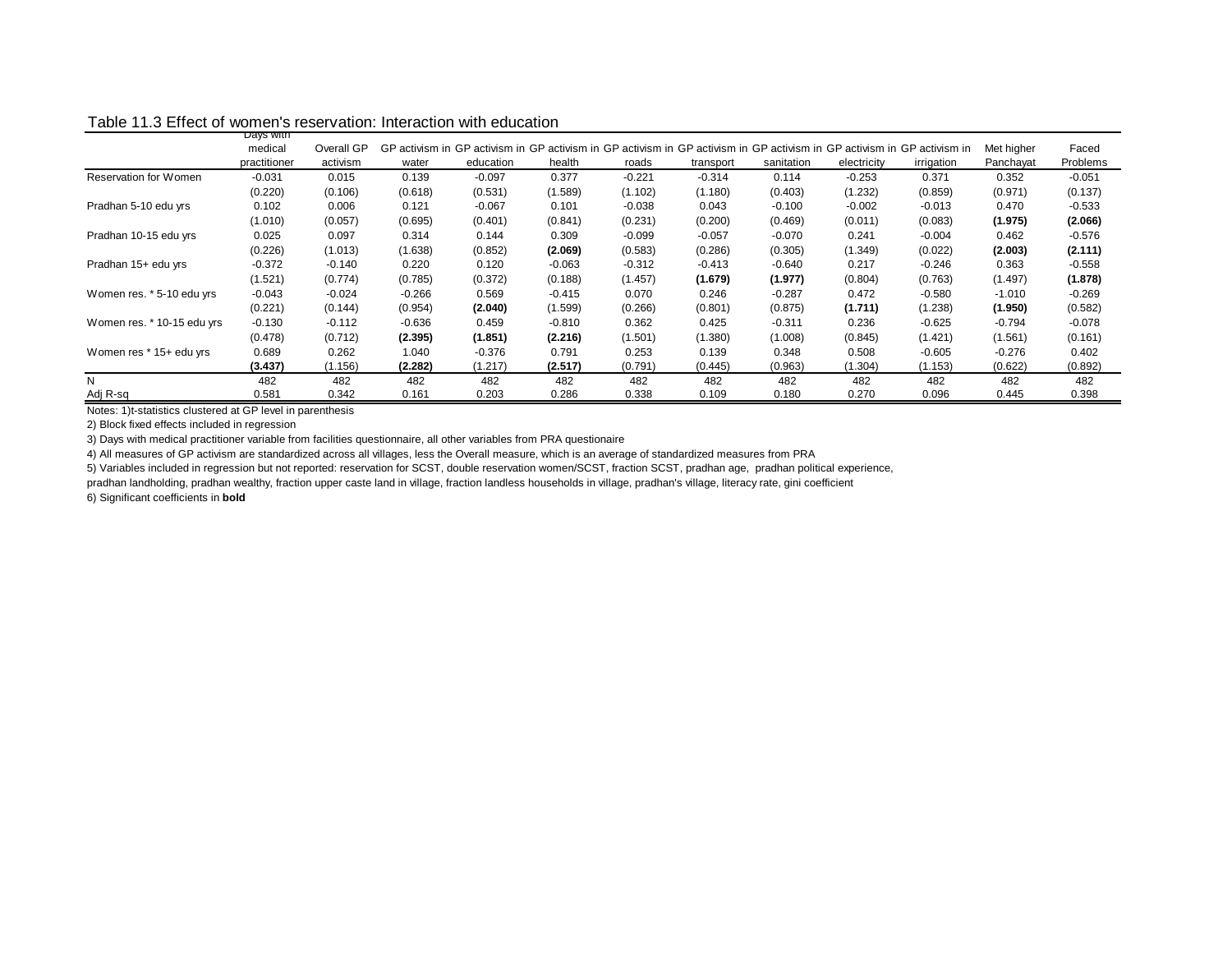|                            | <b>DUYO WILLI</b><br>medical | Overall GP |          | GP activism in GP activism in GP activism in GP activism in GP activism in GP activism in GP activism in GP activism in |          |          |           |            |             |            |           |          |
|----------------------------|------------------------------|------------|----------|-------------------------------------------------------------------------------------------------------------------------|----------|----------|-----------|------------|-------------|------------|-----------|----------|
|                            | practitioner                 | activism   | water    | education                                                                                                               | health   | roads    | transport | sanitation | electricity | irrigation | Panchayat | Problems |
| Reservation for Women      | $-0.073$                     | $-0.148$   | $-0.312$ | 0.337                                                                                                                   | $-0.043$ | $-0.205$ | $-0.268$  | $-0.444$   | 0.059       | $-0.310$   | $-0.547$  | $-0.296$ |
|                            | (0.637)                      | (2.094)    | (1.890)  | (2.577)                                                                                                                 | (0.352)  | (1.346)  | (1.933)   | (2.815)    | (0.535)     | (1.716)    | (2.153)   | (1.282)  |
| Pradhan Political Exp      | 0.141                        | $-0.016$   | $-0.332$ | 0.043                                                                                                                   | 0.192    | 0.141    | $-0.018$  | $-0.079$   | $-0.004$    | $-0.069$   | 0.119     | $-0.492$ |
|                            | (1.352)                      | (0.160)    | (1.510)  | (0.239)                                                                                                                 | (1.329)  | (0.731)  | (0.118)   | (0.323)    | (0.028)     | (0.339)    | (0.495)   | (1.777)  |
| Women res. * Political Exp | 0.052                        | 0.250      | 0.423    | $-0.180$                                                                                                                | 0.148    | 0.221    | 0.314     | 0.683      | $-0.050$    | 0.443      | 0.471     | 0.248    |
|                            | (0.264)                      | (2.279)    | (1.719)  | (0.860)                                                                                                                 | (0.574)  | (1.147)  | (1.516)   | (2.877)    | (0.256)     | 1.583)     | (1.179)   | (0.704)  |
| N                          | 482                          | 482        | 482      | 482                                                                                                                     | 482      | 482      | 482       | 482        | 482         | 482        | 482       | 482      |
| Adj R-sq                   | 0.578                        | 0.347      | 0.148    | 0.198                                                                                                                   | 0.266    | 0.339    | 0.113     | 0.192      | 0.269       | 0.098      | 0.434     | 0.399    |

### Table 11.4 Effect of women's reservation: Interaction with political experience

Notes: 1)t-statistics clustered at GP level in parenthesis

2) Block fixed effects included in regression

3) Days with medical practitioner variable from facilities questionnaire, all other variables from PRA questionaire

4) All measures of GP activism are standardized across all villages, less the Overall measure, which is an average of standardized measures from PRA

5) Variables included in regression but not reported: reservation for SCST, double reservation women/SCST, fraction SCST, pradhan age, pradhan education,

pradhan landholding, pradhan wealthy, fraction upper caste land in village, fraction landless households in village, pradhan's village, literacy rate, gini coefficient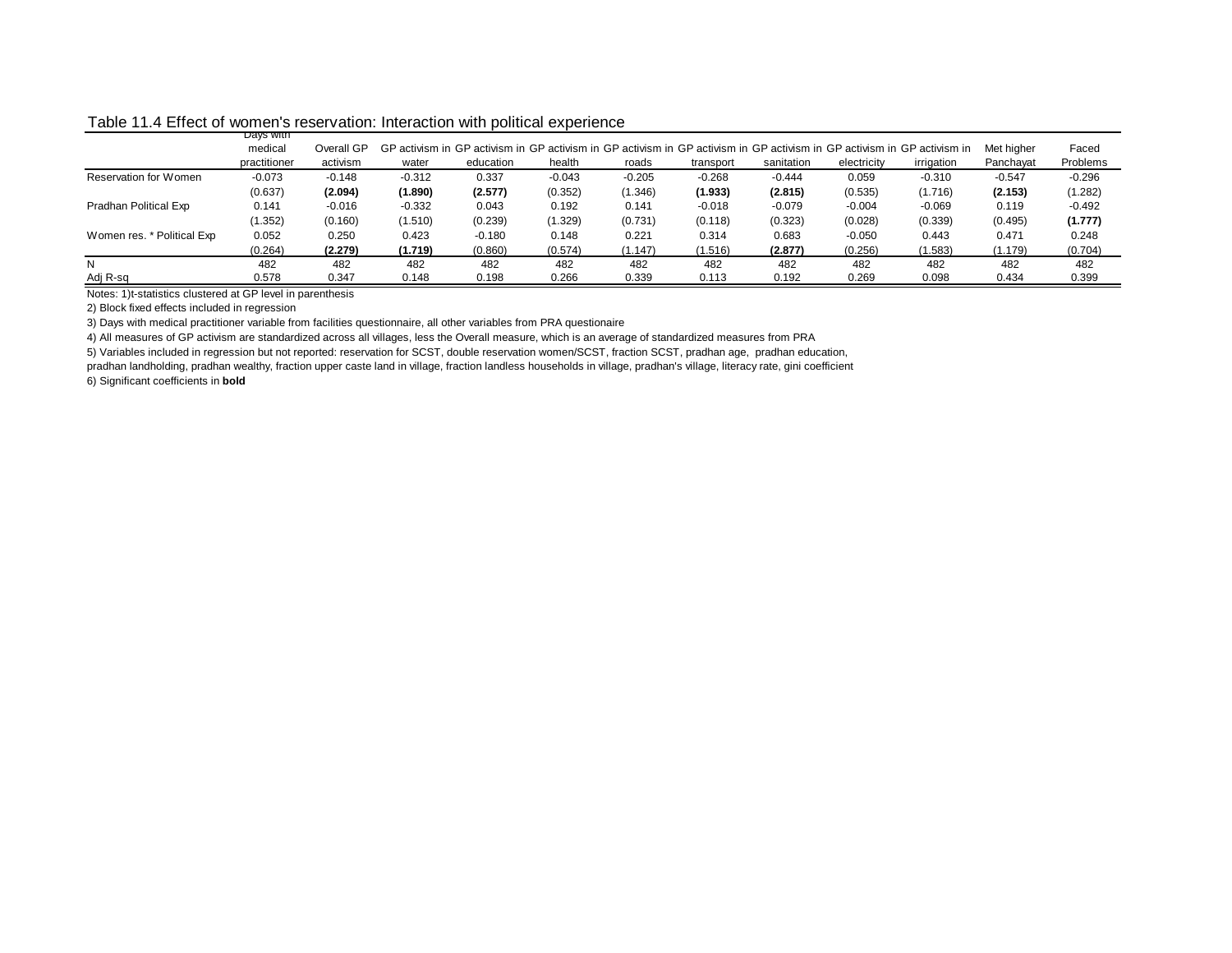|                          | <b>DUYO WILLI</b><br>medical | Overall GP |          |           | GP activism in GP activism in GP activism in GP activism in GP activism in GP activism in GP activism in GP activism in |          |           |            |             |            | Met higher | Faced    |
|--------------------------|------------------------------|------------|----------|-----------|-------------------------------------------------------------------------------------------------------------------------|----------|-----------|------------|-------------|------------|------------|----------|
|                          | practitioner                 | activism   | water    | education | health                                                                                                                  | roads    | transport | sanitation | electricity | irrigation | Panchavat  | Problems |
| Reservation for Women    | $-0.065$                     | 0.059      | 0.065    | 0.279     | 0.108                                                                                                                   | $-0.078$ | $-0.037$  | $-0.002$   | 0.192       | $-0.058$   | $-0.227$   | $-0.140$ |
|                          | (0.606)                      | (0.816)    | (0.447)  | (1.997)   | (0.740)                                                                                                                 | (0.552)  | (0.256)   | (0.016)    | (1.469)     | (0.310)    | (1.218)    | (0.780)  |
| Upper Caste Land Prop.   | $-0.375$                     | 0.047      | 0.166    | $-0.084$  | 0.057                                                                                                                   | $-0.071$ | 0.274     | 0.029      | 0.154       | $-0.152$   | 0.344      | 0.098    |
|                          | (3.167)                      | (0.485)    | (0.861)  | (0.519)   | (0.422)                                                                                                                 | (0.446)  | (1.059)   | (0.168)    | (0.707)     | (0.628)    | (1.728)    | (0.514)  |
| Women res. * Upper Prop. | 0.088                        | $-0.285$   | $-0.596$ | $-0.175$  | $-0.286$                                                                                                                | $-0.024$ | $-0.239$  | $-0.265$   | $-0.669$    | $-0.026$   | $-0.250$   | $-0.082$ |
|                          | (0.385)                      | (1.947)    | (1.678)  | (0.487)   | (0.752)                                                                                                                 | (0.064)  | (0.781)   | (0.832)    | (2.246)     | (0.085)    | (0.630)    | (0.223)  |
| N                        | 482                          | 482        | 482      | 482       | 482                                                                                                                     | 482      | 482       | 482        | 482         | 482        | 482        | 482      |
| Adj R-sq                 | 0.578                        | 0.344      | 0.147    | 0.197     | 0.266                                                                                                                   | 0.338    | 0.111     | 0.180      | 0.274       | 0.093      | 0.429      | 0.397    |

### Table 11.5 Effect of Women's Reservation: Interaction with Upper Caste Land Proportion

Notes: 1)t-statistics clustered at GP level in parenthesis

2) Block fixed effects included in regression

3) Days with medical practitioner variable from facilities questionnaire, all other variables from PRA questionaire

4) All measures of GP activism are standardized across all villages, less the Overall measure, which is an average of standardized measures from PRA

5) Variables included in regression but not reported: reservation for SCST, double reservation women/SCST, fraction SCST, pradhan age, pradhan education,

pradhan landholding, pradhan wealthy, pradhan political experience, fraction landless households in village, pradhan's village, literacy rate, gini coefficient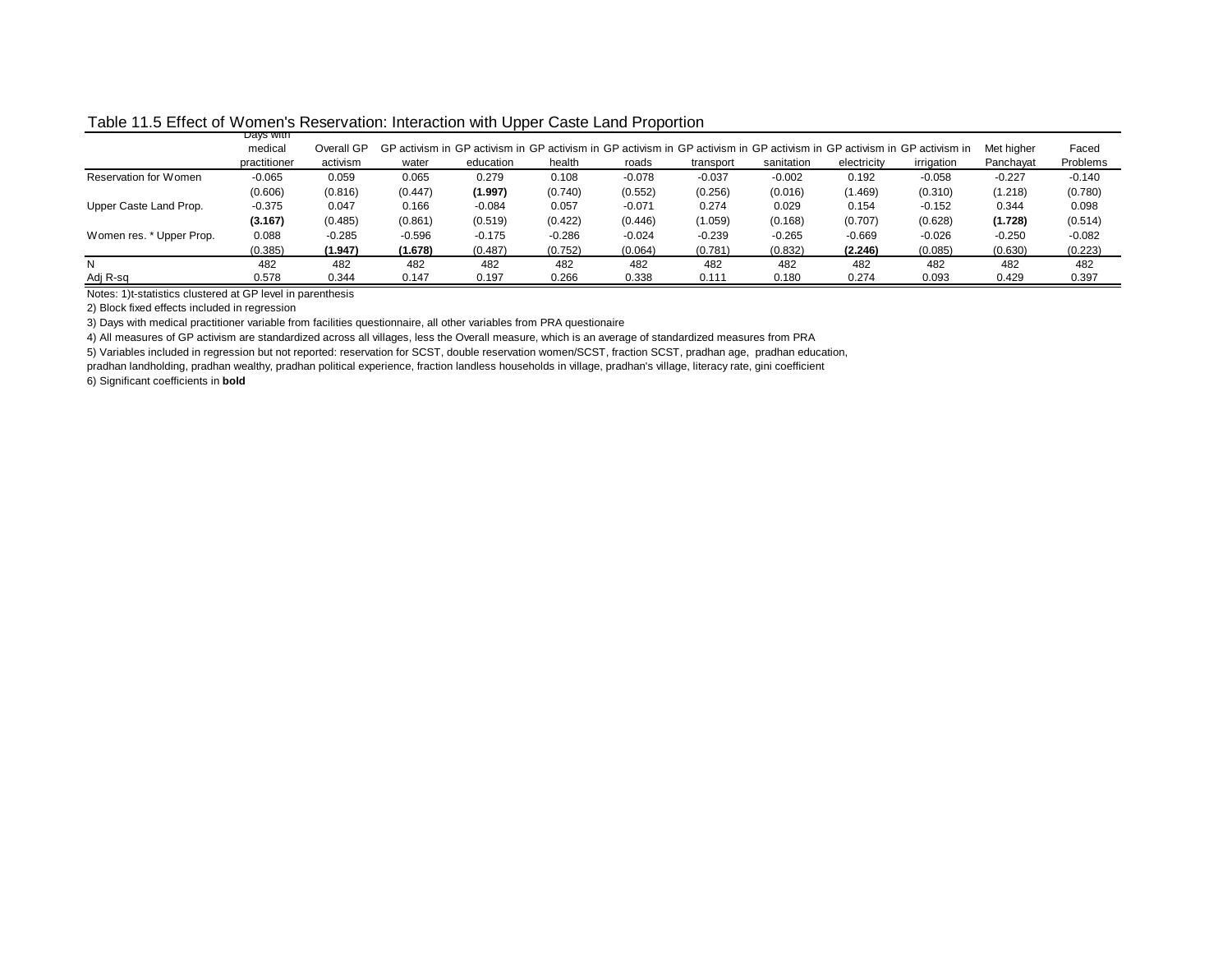|                             | Days with    |              |              |                                                                                                                         |              |              |              |              |              |              |              |              |
|-----------------------------|--------------|--------------|--------------|-------------------------------------------------------------------------------------------------------------------------|--------------|--------------|--------------|--------------|--------------|--------------|--------------|--------------|
|                             | medical      | Overall GP   |              | GP activism in GP activism in GP activism in GP activism in GP activism in GP activism in GP activism in GP activism in |              |              |              |              |              |              | Met higher   | Faced        |
|                             | practitioner | activism     | water        | education                                                                                                               | health       | roads        | transport    | sanitation   | electricity  | irrigation   | Panchayat    | Problems     |
| Andhra Pradesh              | $-1.336$     | 0.389        | 0.291        | 0.470                                                                                                                   | $-0.120$     | 1.081        | 0.398        | 0.382        | 0.187        | 0.427        | $-1.317$     | $-0.431$     |
|                             | (6.351)      | (1.654)      | (0.780)      | (0.962)                                                                                                                 | (0.429)      | (3.132)      | (1.116)      | (1.072)      | (0.690)      | (1.210)      | (4.350)      | (1.020)      |
| Karnataka                   | $-1.249$     | 0.117        | 0.424        | 0.147                                                                                                                   | $-0.558$     | 0.558        | 0.064        | 0.202        | 0.324        | $-0.222$     | $-0.225$     | $-0.856$     |
|                             | (6.493)      | (0.746)      | (1.740)      | (0.473)                                                                                                                 | (3.876)      | (2.329)      | (0.409)      | (1.009)      | (1.491)      | (1.101)      | (1.069)      | (3.281)      |
| <b>Tamil Nadu</b>           | $-1.439$     | $-0.054$     | $-0.007$     | 0.105                                                                                                                   | $-0.195$     | $-0.170$     | $-0.015$     | $-0.407$     | 0.155        | 0.105        | $-0.477$     | $-0.845$     |
|                             | (7.578)      | (0.305)      | (0.023)      | (0.292)                                                                                                                 | (0.942)      | (0.643)      | (0.075)      | (1.512)      | (0.679)      | (0.366)      | (2.141)      | (2.384)      |
| <b>Reservation for SCST</b> | 0.059        | 0.019        | 0.040        | $-0.247$                                                                                                                | $-0.086$     | $-0.069$     | $-0.022$     | 0.171        | 0.457        | $-0.095$     | 0.221        | 0.172        |
|                             | (0.523)      | (0.194)      | (0.238)      | (1.483)                                                                                                                 | (0.629)      | (0.466)      | (0.146)      | (0.856)      | (2.253)      | (0.579)      | (0.820)      | (0.684)      |
| Fraction SCST               | $-0.306$     | 0.064        | 0.052        | 0.025                                                                                                                   | $-0.127$     | 0.040        | 0.119        | 0.189        | 0.110        | 0.103        | $-0.493$     | 0.196        |
|                             | (2.177)      | (0.523)      | (0.274)      | (0.111)                                                                                                                 | (0.699)      | (0.237)      | (0.600)      | (1.206)      | (0.630)      | (0.344)      | (2.844)      | (0.872)      |
| Reservation for Women       | $-0.038$     | $-0.065$     | $-0.195$     | 0.103                                                                                                                   | 0.016        | $-0.062$     | $-0.150$     | $-0.118$     | $-0.010$     | $-0.102$     | $-0.363$     | $-0.098$     |
|                             | (0.308)      | (1.395)      | (1.829)      | (0.806)                                                                                                                 | (0.117)      | (0.595)      | (1.590)      | (0.977)      | (0.090)      | (0.590)      | (1.612)      | (0.646)      |
| Res. for SCST Women         | $-0.026$     | $-0.115$     | 0.097        | $-0.313$                                                                                                                | $-0.169$     | 0.147        | 0.078        | $-0.381$     | $-0.028$     | $-0.349$     | $-0.233$     | 0.043        |
|                             | (0.137)      | (0.952)      | (0.367)      | (1.091)                                                                                                                 | (0.810)      | (0.869)      | (0.299)      | (1.160)      | (0.169)      | (2.156)      | (0.732)      | (0.144)      |
| Pradhan Young               | 0.279        | 0.139        | 0.273        | 0.010                                                                                                                   | 0.211        | 0.203        | 0.203        | 0.013        | $-0.065$     | 0.268        | 0.273        | 0.771        |
|                             | (2.383)      | (1.352)      | (1.774)      | (0.051)                                                                                                                 | (1.669)      | (1.074)      | (0.886)      | (0.082)      | (0.400)      | (1.614)      | (1.014)      | (3.184)      |
| Pradhan Prime               | 0.086        | 0.176        | 0.403        | 0.062                                                                                                                   | 0.075        | 0.244        | 0.113        | 0.066        | 0.118        | 0.331        | 0.196        | 0.507        |
|                             | (1.196)      | (2.383)      | (2.875)      | (0.410)                                                                                                                 | (0.819)      | (2.037)      | (0.832)      | (0.522)      | (1.306)      | (2.212)      | (0.998)      | (2.969)      |
| Pradhan 5-10 edu yrs        | 0.044        | $-0.009$     | 0.010        | $-0.077$                                                                                                                | 0.055        | 0.008        | 0.105        | $-0.197$     | 0.151        | $-0.128$     | 0.100        | $-0.684$     |
|                             | (0.533)      | (0.135)      | (0.080)      | (0.471)                                                                                                                 | (0.620)      | (0.068)      | (0.601)      | (1.623)      | (1.106)      | (1.013)      | (0.486)      | (3.520)      |
| Pradhan 10-15 edu yrs       | $-0.151$     | 0.102        | 0.154        | 0.211                                                                                                                   | 0.172        | 0.059        | 0.054        | $-0.018$     | 0.309        | $-0.123$     | 0.100        | $-0.729$     |
|                             | (1.434)      | (1.268)      | (0.889)      | (1.184)                                                                                                                 | (1.439)      | (0.406)      | (0.322)      | (0.145)      | (1.844)      | (1.127)      | (0.555)      | (3.324)      |
| Pradhan 15+ edu yrs         | $-0.173$     | $-0.060$     | 0.418        | $-0.149$                                                                                                                | 0.127        | $-0.091$     | $-0.316$     | $-0.367$     | 0.213        | $-0.312$     | 0.337        | $-0.992$     |
|                             | (1.507)      | (0.381)      | (1.219)      | (0.377)                                                                                                                 | (0.554)      | (0.424)      | (1.330)      | (1.260)      | (0.763)      | (1.427)      | (1.353)      | (3.038)      |
| Pradhan wealthy             | 0.167        | $-0.064$     | $-0.042$     | $-0.299$                                                                                                                | $-0.227$     | $-0.010$     | $-0.106$     | 0.069        | 0.048        | 0.051        | 0.058        | 0.342        |
|                             | (2.262)      | (0.888)      | (0.310)      | (2.708)                                                                                                                 | (2.158)      | (0.104)      | (0.775)      | (0.444)      | (0.274)      | (0.487)      | (0.403)      | (1.755)      |
| Pradhan Landholding         | $-0.002$     | 0.002        | 0.007        | 0.006                                                                                                                   | 0.013        | $-0.004$     | $-0.003$     | 0.004        | 0.001        | $-0.004$     | $-0.001$     | 0.013        |
|                             | (0.646)      | (0.398)      | (0.830)      | (0.445)                                                                                                                 | (1.371)      | (0.646)      | (0.330)      | (0.325)      | (0.142)      | (0.388)      | (0.107)      | (1.675)      |
| Pradhan Political Exp       | $-0.015$     | 0.091        | $-0.242$     | 0.118                                                                                                                   | 0.362        | 0.193        | 0.125        | 0.052        | $-0.039$     | 0.161        | 0.024        | $-0.243$     |
|                             | (0.159)      | (0.892)      | (1.011)      | (0.651)                                                                                                                 | (2.494)      | (1.270)      | (0.793)      | (0.171)      | (0.246)      | (0.682)      | (0.126)      | (0.824)      |
| Upper caste land prop       | $-0.453$     | 0.087        | 0.048        | 0.053                                                                                                                   | 0.063        | 0.122        | 0.244        | 0.086        | 0.125        | $-0.043$     | 0.246        | $-0.011$     |
|                             | (3.726)      | (1.096)      | (0.301)      | (0.368)                                                                                                                 | (0.493)      | (0.724)      | (1.051)      | (0.535)      | (0.656)      | (0.207)      | (1.207)      | (0.074)      |
| Low Gini                    | $-0.167$     | $-0.008$     | 0.252        | $-0.114$                                                                                                                | 0.133        | $-0.134$     | $-0.090$     | 0.032        | $-0.198$     | 0.058        | 0.086        | $-0.105$     |
|                             | (2.437)      | (0.122)      | (1.891)      | (0.815)                                                                                                                 | (1.272)      | (1.164)      | (0.583)      | (0.254)      | (1.524)      | (0.385)      | (1.140)      | (0.775)      |
| High Gini                   | 0.287        | $-0.061$     | $-0.298$     | 0.200                                                                                                                   | $-0.307$     | $-0.016$     | $-0.087$     | $-0.057$     | 0.076        | 0.002        | 0.120        | $-0.033$     |
|                             | (2.186)      | (0.884)      | (1.462)      | (0.969)                                                                                                                 | (2.462)      | (0.097)      | (0.470)      | (0.333)      | (0.412)      | (0.012)      | (0.809)      | (0.175)      |
| Literacy rate               | 1.050        | 0.443        | $-0.055$     | 0.120                                                                                                                   | 0.096        | 1.527        | 0.872        | $-0.476$     | 1.345        | 0.116        | $-0.285$     | $-1.295$     |
|                             | (2.853)      | (1.822)      | (0.093)      | (0.188)                                                                                                                 | (0.243)      | (3.600)      | (1.948)      | (1.035)      | (1.719)      | (0.260)      | (0.487)      | (1.791)      |
| Pradhan's Village           | 0.191        | 0.169        | 0.206        | 0.138                                                                                                                   | 0.160        | 0.292        | 0.223        | 0.201        | 0.122        | 0.006        | 0.036        | 0.038        |
|                             | (2.213)      | (3.835)      | (2.057)      | (1.251)                                                                                                                 | (1.895)      | (3.751)      | (1.914)      | (2.079)      | (1.724)      | (0.060)      | (1.078)      | (1.104)      |
| Fraction landless hhs       | $-0.189$     | 0.298        | 1.161        | $-0.099$                                                                                                                | 0.585        | 0.102        | 0.047        | 0.367        | 0.276        | $-0.058$     | $-0.156$     | $-0.416$     |
|                             | (0.804)      | (1.808)      | (3.293)      | (0.269)                                                                                                                 | (1.699)      | (0.301)      | (0.108)      | (1.343)      | (0.704)      | (0.151)      | (0.466)      | (1.067)      |
| N<br>Adj R-sq               | 464<br>0.549 | 464<br>0.204 | 464<br>0.073 | 464<br>0.027                                                                                                            | 464<br>0.232 | 464<br>0.276 | 464<br>0.052 | 464<br>0.125 | 464<br>0.206 | 464<br>0.048 | 464<br>0.361 | 464<br>0.288 |

#### Table 12.1 Effect of women's reservation: State effects

Notes: 1)t-statistics clustered at block level in parenthesis

2) Block pair fixed effects included in regression

3) Days with medical practitioner variable from facilities questionnaire, all other variables from PRA questionaire

4) All measures of GP activism are standardized across all villages, less the Overall measure, which is an average of standardized measures from PRA